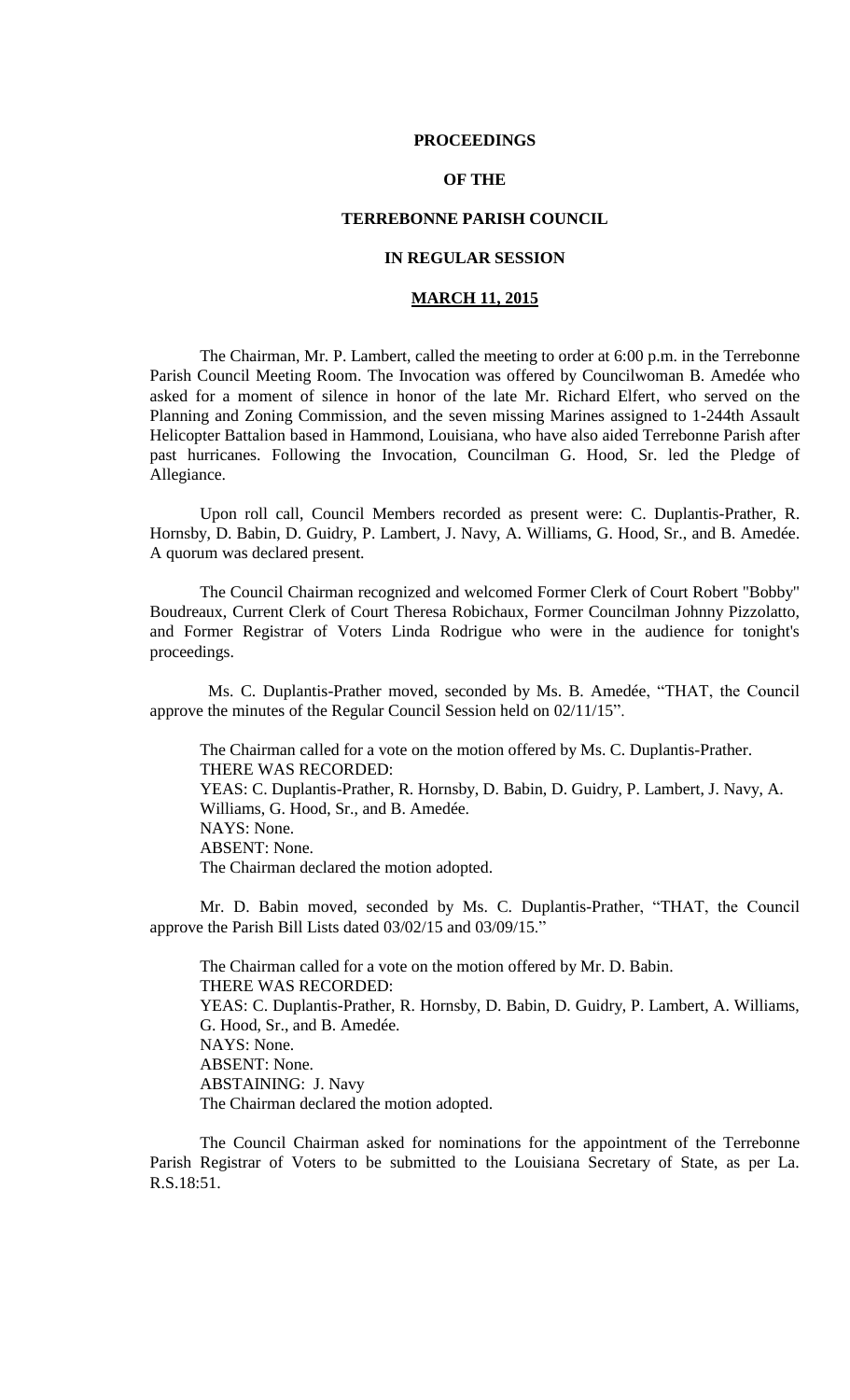Nominations were recorded as follows: Councilwoman B. Amedée nominated Ms. Rhonda Rogers, Councilman G. Hood, Sr. nominated Mr. Shane Fletcher, and Councilman D. Guidry nominated Ms. Natalie Bergeron for said vacancy.

Ms. A. Williams moved, seconded by Ms. C. Duplantis-Prather, "THAT, the Council close nominations and that a voice vote of the Council be taken to determine who will fill said vacancy."

The Chairman called for a vote on the motion offered by Ms. A. Williams. THERE WAS RECORDED: YEAS: C. Duplantis-Prather, R. Hornsby, D. Babin, D. Guidry, P. Lambert, J. Navy, A. Williams, G. Hood, Sr., and B. Amedée. NAYS: None. ABSENT: None. The Chairman declared the motion adopted.

Voting to appoint Ms. Rhonda Rogers: Ms. C. Duplantis-Prather Mr. J. Navy Ms. A. Williams Ms. B. Amedée

Voting to appoint Mr. Shane Fletcher: Mr. G. Hood, Sr.

Voting to appoint Ms. Natalie Bergeron: Mr. R. Hornsby Mr. D. Babin Mr. D. Guidry Mr. P. Lambert

Council Minute Clerk K. Cologne announced the votes tallied for the vacancy of the Terrebonne Parish Registrar of Voters and the votes were recorded as follows: four (4) votes for Ms. Rhonda Rogers, one (1) vote for Mr. Shane Fletcher and four (4) votes for Ms. Natalie Bergeron.

The Chairman stated that, as per the above vote, there is a tie between Ms. Rogers and Ms. Bergeron and called for a second voice vote of the Council be taken to determine who will fill said vacancy."

Voting to appoint Ms. Rhonda Rogers: Ms. C. Duplantis-Prather Mr. J. Navy Ms. A. Williams Mr. G. Hood, Sr. Ms. B. Amedée

Voting to appoint Ms. Natalie Bergeron: Mr. R. Hornsby Mr. D. Babin Mr. D. Guidry Mr. P. Lambert

Council Minute Clerk K. Cologne announced the votes tallied for the vacancy of the Terrebonne Parish Registrar of Voters and the votes were recorded as follows: five (5) votes for Ms. Rhonda Rodgers and four (4) votes for Ms. Natalie Bergeron.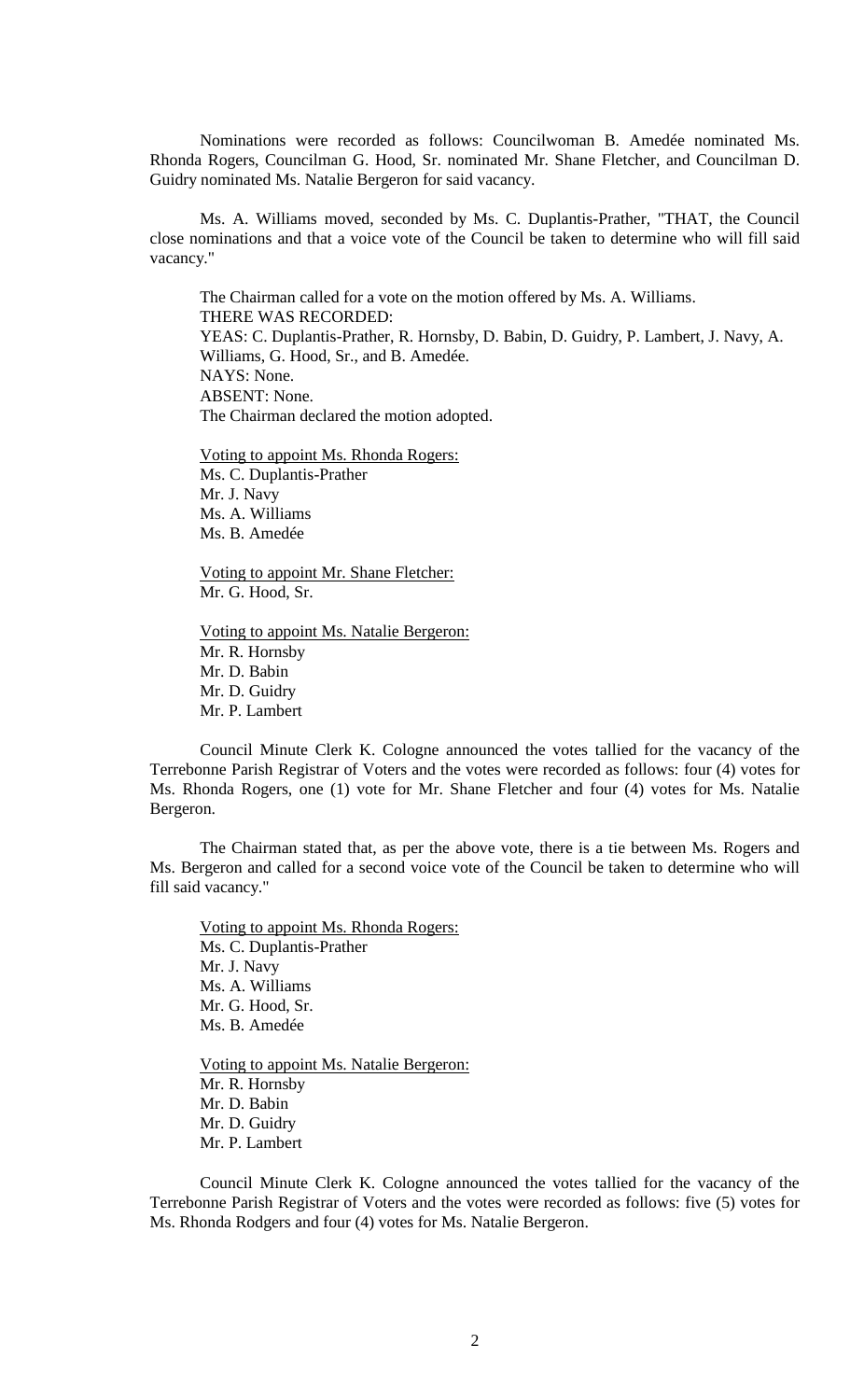The Chairman stated that, as per the above vote, Ms. Rhonda Rogers is appointed as the Terrebonne Parish Registrar of Voters.

The Chairman recognized Ms. Rhonda Rogers who thanked the Council for the opportunity and the vote of confidence. She stated that she plans to uphold the wonderful reputation that the office has always maintained throughout the prior years.

Several Council members congratulated Ms. Rogers on her appointment and also thanked the 18 other applicants for their interest in serving Terrebonne Parish.

Council Chairman P. Lambert congratulated Ms. Rogers on her appointment and thanked the Council members and administration for their time and dedication throughout the process. Also, he thanked all the applicants for their interest in the position stating that it was a difficult decision for the Council to make.

OFFERED BY: Mr. D. Babin SECONDED: Mr. J. Navy

RESOLUTION NO. 15-091

## A RESOLUTION AUTHORIZING THE PARISH PRESIDENT TO EXECUTE A COOPERATIVE ENDEAVOR AGREEMENT BETWEEN THE TERREBONNE PARISH CONSOLIDATED GOVERNMENT AND THE HOSPITAL SERVICE DISTRICT #1 OF THE PARISH OF TERREBONNE ("TGMC").

WHEREAS, Article VII, Section 14(c) of the Constitution of the State of Louisiana provides that "for a public purpose, the State and its political subdivisions … may engage in cooperative endeavors with each other …;" and

WHEREAS, TGMC has a large file storage system that is no longer needed in the hospital and which must be removed (the "Storage System") from one of the hospital's departments that is scheduled for renovation; and requires removal/surplusing; and

WHEREAS, the Houma Police Department of the Parish is in need of "the Storage System" for the storage of files and materials used in serving the community and in the training of police force personnel consistent with TGMC's public purpose of improving the safety, health and welfare of the community; and

WHEREAS, TGMC and the Parish desires to enter into this cooperative endeavor whereby TGMC shall provide "the Storage System" and the Parish shall at its own cost remove the file storage system and install it in facilities of the Houma Police Department.

NOW THEREFORE, BE IT RESOLVED by the Terrebonne Parish Council, on behalf of the Terrebonne Parish Consolidated Government, that the Parish President, Michel Claudet, is hereby authorized to execute a cooperative endeavor agreement on behalf of the Terrebonne Parish Consolidated Government with Hospital Service District #1 of the Parish of Terrebonne ("TGMC"), containing substantially the same terms as those set out in the attached agreement.

THERE WAS RECORDED:

YEAS: C. Duplantis-Prather, R. Hornsby, D. Babin, D. Guidry, P. Lambert, J. Navy, A. Williams. G. Hood, Sr., and B. Amedée. NAYS: None. ABSTAINING: None. ABSENT: None. The Chairman declared the resolution adopted on this, the 11th day of March 2015.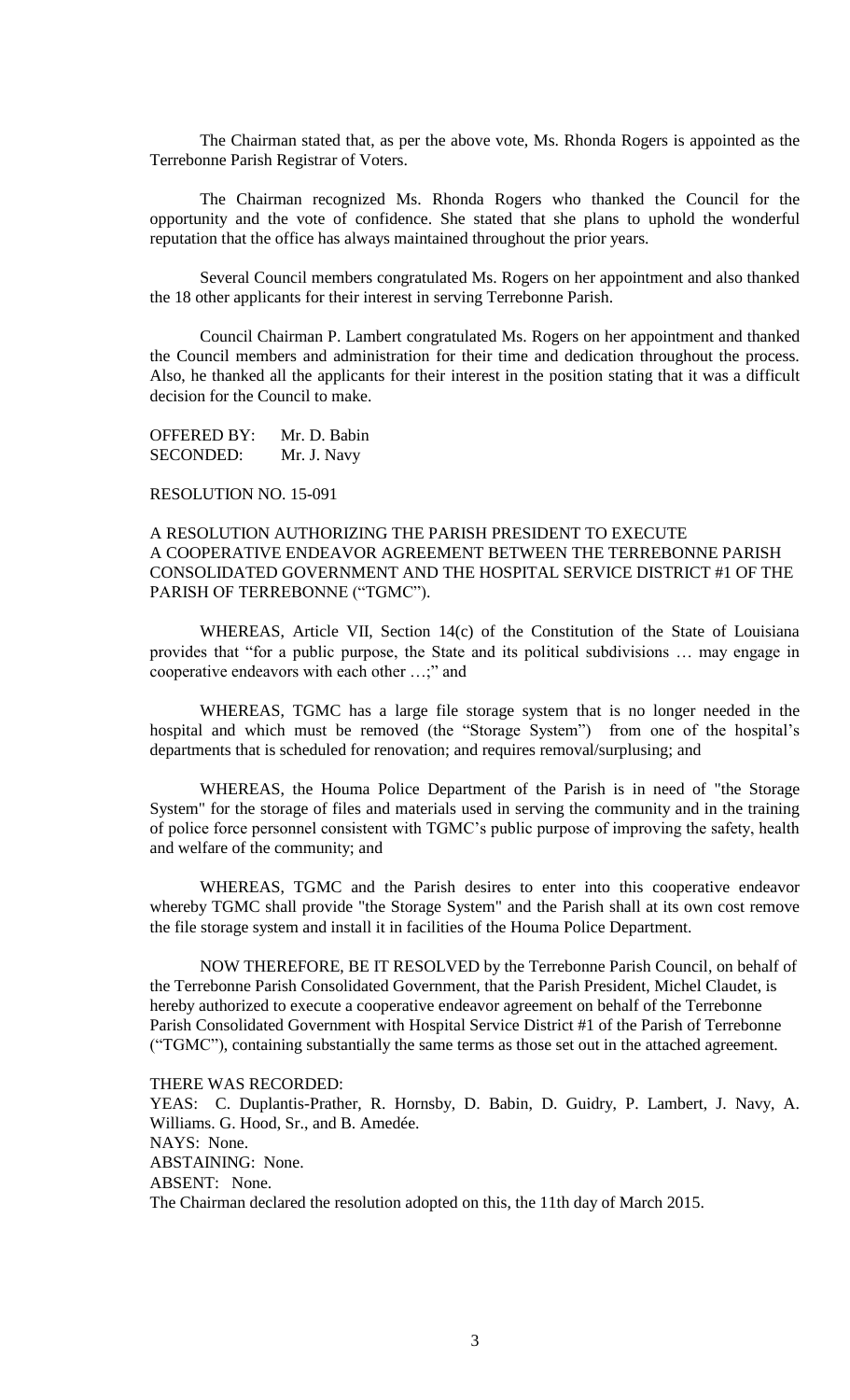Mr. D. Babin moved, seconded by Mr. J. Navy, "THAT, the Council introduce an ordinance to amend the 2015 Adopted Operating Budget and the 5 year Capital Outlay of the Terrebonne Parish Consolidated Government for the following item:

1. Falgout Canal Pontoon Bridge, \$2,173,500

and calling a public hearing on said matter on March 25, 2015 at 6:30 p.m."

The Chairman called for a vote on the motion offered by Mr. D. Babin. THERE WAS RECORDED: YEAS: C. Duplantis-Prather, R. Hornsby, D. Babin, D. Guidry, P. Lambert, J. Navy, A. Williams, G. Hood, Sr., and B. Amedée. NAYS: None. ABSENT: None. The Chairman declared the motion adopted.

The Council Chairman acknowledged Ms. Deanna Lafont, Local Customer Service representative for Entergy, who stated that Entergy is pleased to sponsor Sparkfest and presented Ms. Katherine Gilbert-Theriot, Economic Development Marking Manager, with a \$1,000 contribution check.

Ms. Gilbert-Theriot, who is also the Sparkfest Chairperson, informed the Council and Public of the two day entrepreneurship event which will be held on April 22-23, at the Houma-Terrebonne Civic Center. This event, with over 40 speakers, will provide practical information to support the growth or start of new businesses. Ms. Gilbert-Theriot also thanked Entergy for being the first to publicly sponsor the event.

Parish President Michel Claudet thanked Entergy for their contribution and cooperation, noted that Entergy also sponsors the Houma-Terrebonne Civic Center, and assisted the parish with lighting along the parade routes for Mardi Gras and the Christmas Parades.

Councilman J. Navy congratulated both Ms. Gilbert-Theriot and Ms. Lafont for getting the local high schools involved with Sparkfest and mentioned that he has been designated by Ellender Memorial High School to assist with the event.

The Chairman acknowledged Mr. Herdis Neil, a resident of Montegut, who addressed the Council in regards to a notice he received from Terrebonne Parish stating that a barge he owns, which is partially sunken in Bayou Terrebonne at 721 Crochetville Rd., will be removed by the Parish. Mr. Neil explained that, with approval from the Corps., the barge has been at said location for over 10 years and has acted as a protective barrier from coastal erosion; and in his opinion, if the barge is removed the land will erode rapidly causing the Parish to spend monies to reinforce the land.

Mr. D. Babin moved, seconded by Ms. C. Duplantis-Prather, "THAT, the Council extend Mr. Herdis Neil's time an additional minute."

The Chairman called for a vote on the motion offered by Mr. D. Babin. THERE WAS RECORDED: YEAS: C. Duplantis-Prather, R. Hornsby, D. Babin, D. Guidry, P. Lambert, J. Navy, A. Williams, G. Hood, Sr., and B. Amedée. NAYS: None. ABSENT: None. The Chairman declared the motion adopted.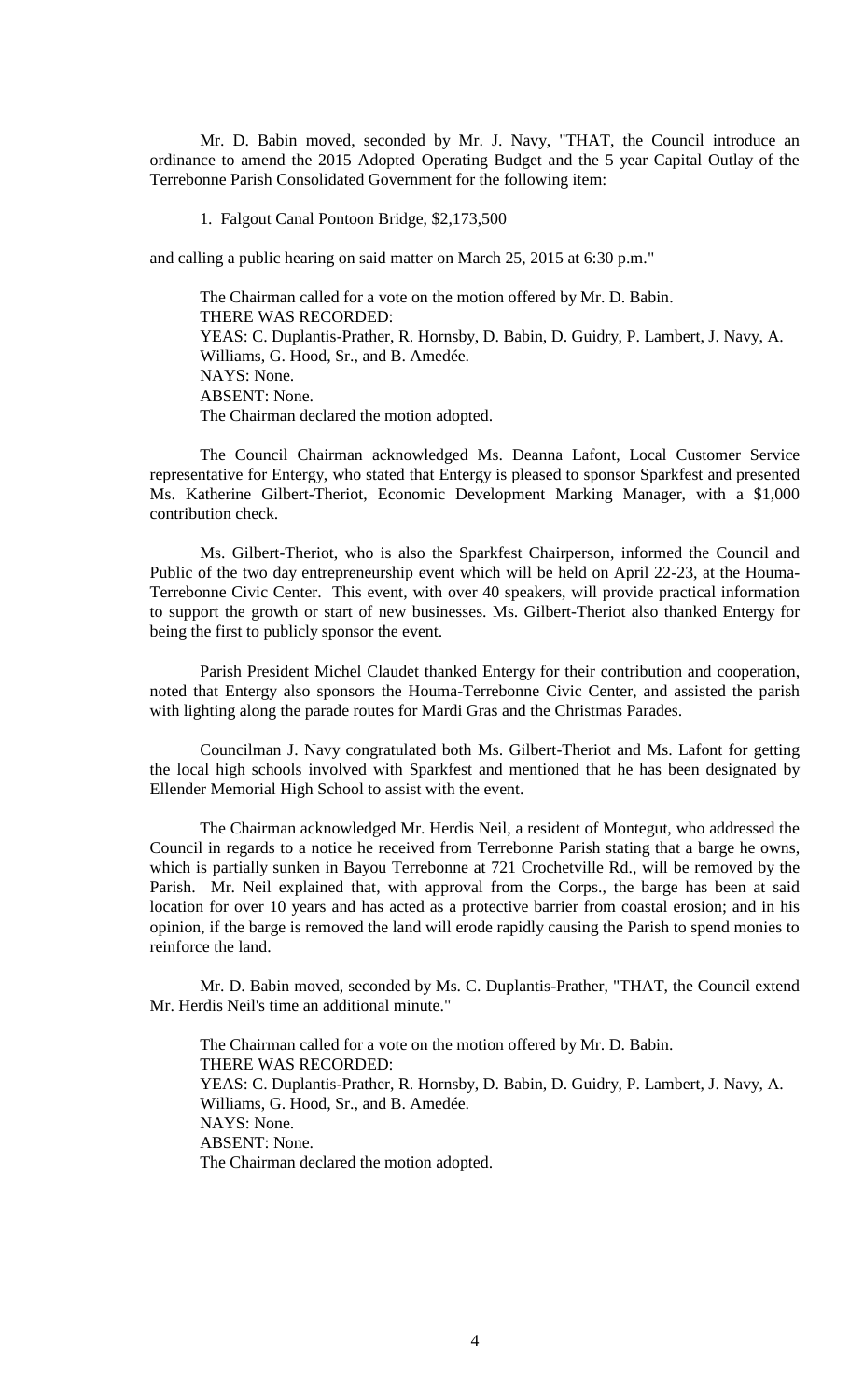Mr. Neil continued and stated that he plans to retain a Corps. permit to widen the bayou side and restore the land using the barge and asked the Council for any suggestions to help "remedy" the problem to avoid having said barge removed.

Parish President Michel Claudet and Director of Planning and Zoning Pat Gordon explained that they are working diligently to clear the last 47 vessels throughout Parish waterways, and noted that all notices have been issued.

Mr. Gordon mentioned that the state has offered to pick-up all the "steel-hulled" vessels, which is an opportunity for the parish to save a large sum of money.

Upon questioning from Chairman P. Lambert, Mr. Gordon explained that, to-date, there are 47 derelict vessels left to be removed from the waterways and that the last time the Parish's waterways were thoroughly cleaned was in 1981, at which tme, the cost of removal was over a million dollars.

Councilman D. Babin and Chairman P. Lambert suggested that Mr. Neil lift the barge and move in it another location in Bayou Terrebonne due to the vessel being on a GPS site and also to prove that the barge is a viable floating vessel.

Councilwoman A. Williams suggested that, being that Mr. Neil is in Chairman P. Lambert's district, that he, Councilman D. Babin, and Mr. Neil meet and discuss a compromise that would be beneficial for the Parish and Mr. Neil.

Mr. Neil stated that he is open to suggestions; however, it is not his intent to move said barge. He stated that his only intention is to sink the barge, cover it with dirt, and bulkhead it to restore the land.

Councilman Hornsby stated that if Mr. Neil carried out his promise of sinking the barge, covering it with dirt then bulk-heading it, he would support said plan due to it being a win-win situation for the Parish.

Mr. D. Guidry moved, seconded by Mr. R. Hornsby, "THAT, the Council place the matter regarding the partially sunken barge in Bayou Terrebonne at 721 Crochetville Rd. in the proper committee for further discussion and action."

The Chairman called for a vote on the motion offered by Mr. D. Guidry. THERE WAS RECORDED: YEAS: C. Duplantis-Prather, R. Hornsby, D. Babin, D. Guidry, P. Lambert, J. Navy, A. Williams, G. Hood, Sr., and B. Amedée. NAYS: None. ABSENT: None. The Chairman declared the motion adopted.

Ms. C. Duplanits-Prather moved, seconded by Ms. A. Williams, "THAT, it now being 6:38 p.m., the Council open public hearings."

The Chairman called for a vote on the motion offered by Ms. C. Duplantis-Prahter. THERE WAS RECORDED: YEAS: C. Duplantis-Prather, R. Hornsby, D. Babin, D. Guidry, P. Lambert, J. Navy, A. Williams, G. Hood, Sr., and B. Amedée. NAYS: None. ABSENT: None. The Chairman declared the motion adopted.

The Chairman recognized the public for comments on the following: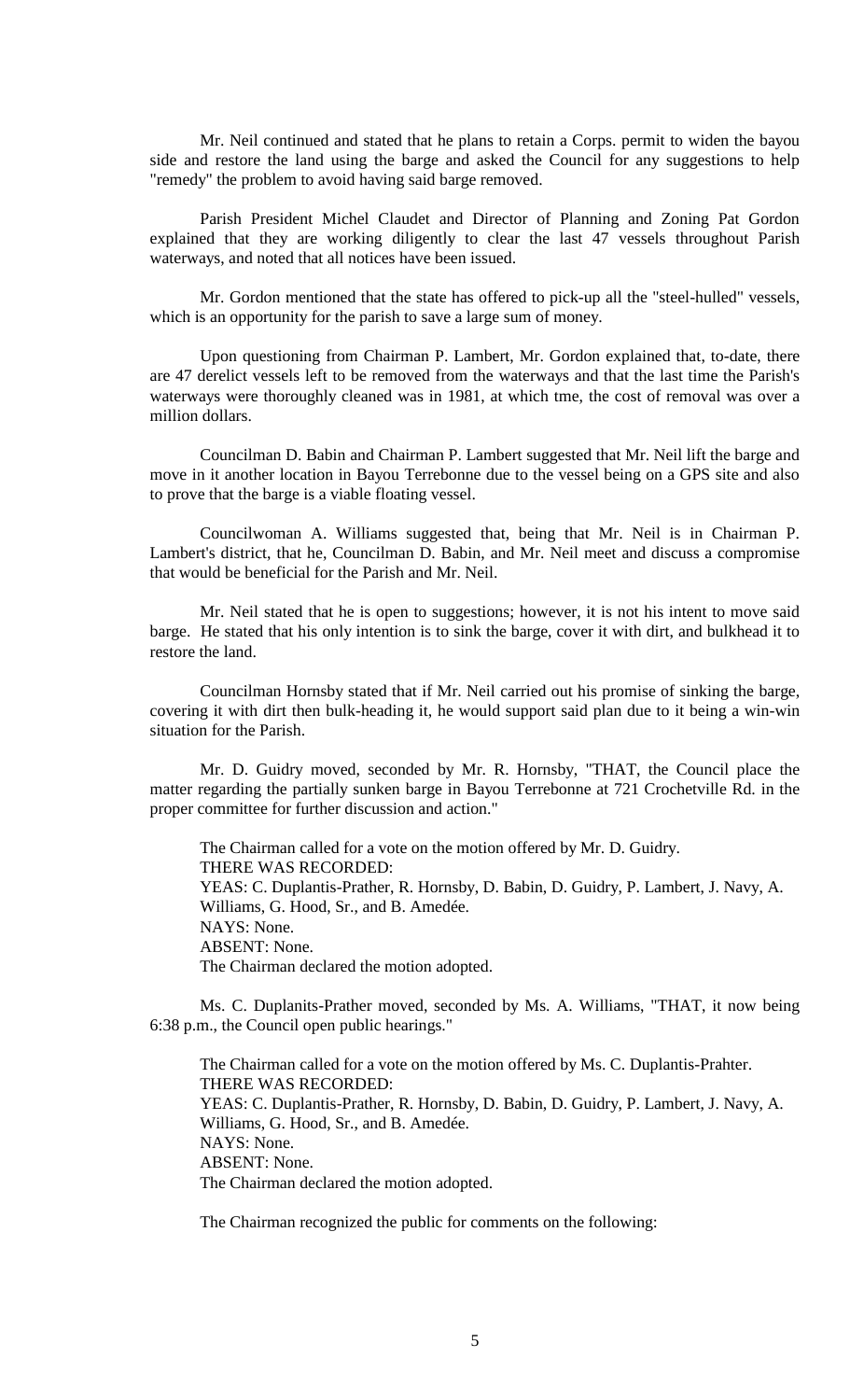- A. A proposed ordinance to amend the 2015 Adopted Operating Budget of the Terrebonne Parish Consolidated Government for the following items:
	- I. Fire Department, \$500
	- II. Westside Bike Trail, \$89,240
	- III. South Louisiana Wetlands Discovery Center, \$121,250
	- IV. Le Petit de Terrebonne Theater Building, \$223,100

There were no comments from the public on the proposed ordinance.

Ms. C. Duplantis-Prather moved, seconded by Ms. A. Williams, "THAT, the Council close the aforementioned public hearing."

The Chairman called for a vote on the motion offered by Ms. C. Duplantis-Prather. THERE WAS RECORDED: YEAS: C. Duplantis-Prather, R. Hornsby, D. Babin, D. Guidry, P. Lambert, J. Navy, A. Williams, G. Hood, Sr., and B. Amedée. NAYS: None. ABSENT: None. The Chairman declared the motion adopted.

| <b>OFFERED BY:</b>  | Ms. B. Amedée            |
|---------------------|--------------------------|
| <b>SECONDED BY:</b> | Ms. C. Duplantis-Prather |

### ORDINANCE NO. 8519

AN ORDINANCE TO AMEND THE 2015 ADOPTED OPERATING BUDGET AND THE 5-YEAR CAPITAL OUTLAY OF THE TERREBONNE PARISH CONSOLIDATED GOVERNMENT FOR THE FOLLOWING ITEMS AND TO PROVIDE FOR RELATED MATTERS.

- **I.** FIRE DEPARTMENT, \$500
- **II.** WESTSIDE BIKE TRAIL, \$89,240
- **III.** SOUTH LOUISIANA WETLANDS DISCOVERY CENTER, \$121,250
- **IV.** LE PETIT DE TERREBONNE THEATER BUILDING, \$223,100

### SECTION I

WHEREAS, the Fire Department received \$500 in reimbursements for damages occurred to a Fire Department vehicle (Unit #406), and

WHEREAS, these reimbursements need to be reflected in the maintenance account for the impending repairs to the vehicle.

NOW, THEREFORE BE IT FURTHER ORDAINED, by the Terrebonne Parish Council, on behalf of the Terrebonne Parish Consolidated Government, that the 2015 Adopted Operating Budget be amended to recognize the reimbursement for damages occurred to Fire Department vehicle. (Attachment A)

### SECTION II

WHEREAS, the Federal Highway Administration (FHWA) Recreational Trails Program for Louisiana has awarded the Parish \$89,240 for Westside Bike Trail along with the Parish's inkind services, and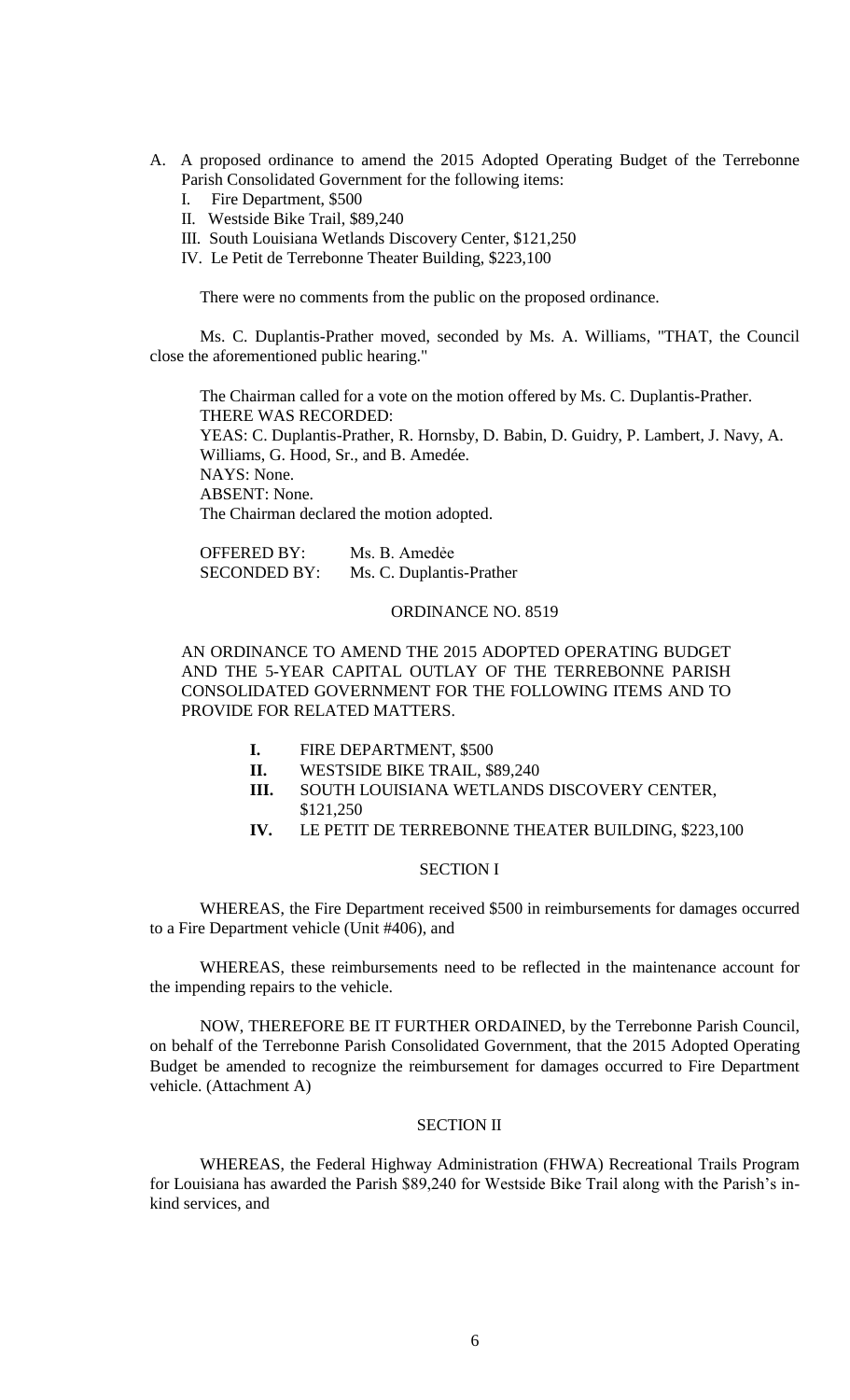WHEREAS, the Road and Bridge Department and GIS Mapping will provide services at all bike trails, and

WHEREAS, the project will consist of placing "Bike Route" signs and road markings every ¼ mile for the 40 mile course of the Westside Bike Trail route and "Bicycle May Use Full Lane" signs and Bike Route signs every  $\frac{1}{4}$  mile for 11 miles.

BE IT FURTHER ORDAINED, by the Terrebonne Parish Council, on behalf of the Terrebonne Parish Consolidated Government, that the 2015 Adopted Operating Budget and the 5-Year Capital Outlay be amended for the Westside Bike Trails System Project. (Attachment B)

## SECTION III

 WHEREAS, Article VII, Section 14 of the Louisiana Constitution provides that "[F]or a public purpose, the state and its political subdivisions or political corporations may engage in cooperative endeavors with each other, with the United States or its agencies, or with any public or private association, corporation, or individual", and

WHEREAS, the Terrebonne Parish Consolidated Government (TPCG) desires to construct a new South Louisiana Wetland Discovery Center that will provide educational opportunities for all residents of our Parish and surrounding areas of our region, and

WHEREAS, through Resolution No. 15-013 TPCG has entered into a Cooperative Endeavor Agreement with the State of Louisiana, for the South Louisiana Wetland Discovery Center (Terrebonne) FP&C Project No. 50-J55-14-06, and

WHEREAS, the amount for this agreement \$121,250, and

WHEREAS, the TPCG believes that this will serve a public purpose and have a public benefit commensurate with the costs.

BE IT FURTHER ORDAINED, by the Terrebonne Parish Council, on behalf of the Terrebonne Parish Consolidated Government, that the 2015 Adopted Operating Budget and the 5-Year Capital Outlay be amended for the South Louisiana Wetlands Discovery Center Project. (Attachment C)

#### SECTION IV

 WHEREAS, Article VII, Section 14 of the Louisiana Constitution provides that "[F]or a public purpose, the state and its political subdivisions or political corporations may engage in cooperative endeavors with each other, with the United States or its agencies, or with any public or private association, corporation, or individual", and

WHEREAS, the Terrebonne Parish Consolidated Government (TPCG) desires to provide for the renovations to the Le Petit Theater Building, and

WHEREAS, through Resolution No. 15-012 TPCG has entered into a Cooperative Endeavor Agreement with the State of Louisiana, for the Renovations for the Le Petit de Terrebonne Theater, Planning and Construction (Terrebonne) FP&C Project No. 50-J55-14-01, and

WHEREAS, the amount for this agreement \$223,100, and

WHEREAS, it is the desire of the Parish and the Le Petit de Terrebonne Theatre board to enter into a cooperative endeavor agreement to renovate the building that houses the Le Petit de Terrebonne Theatre, and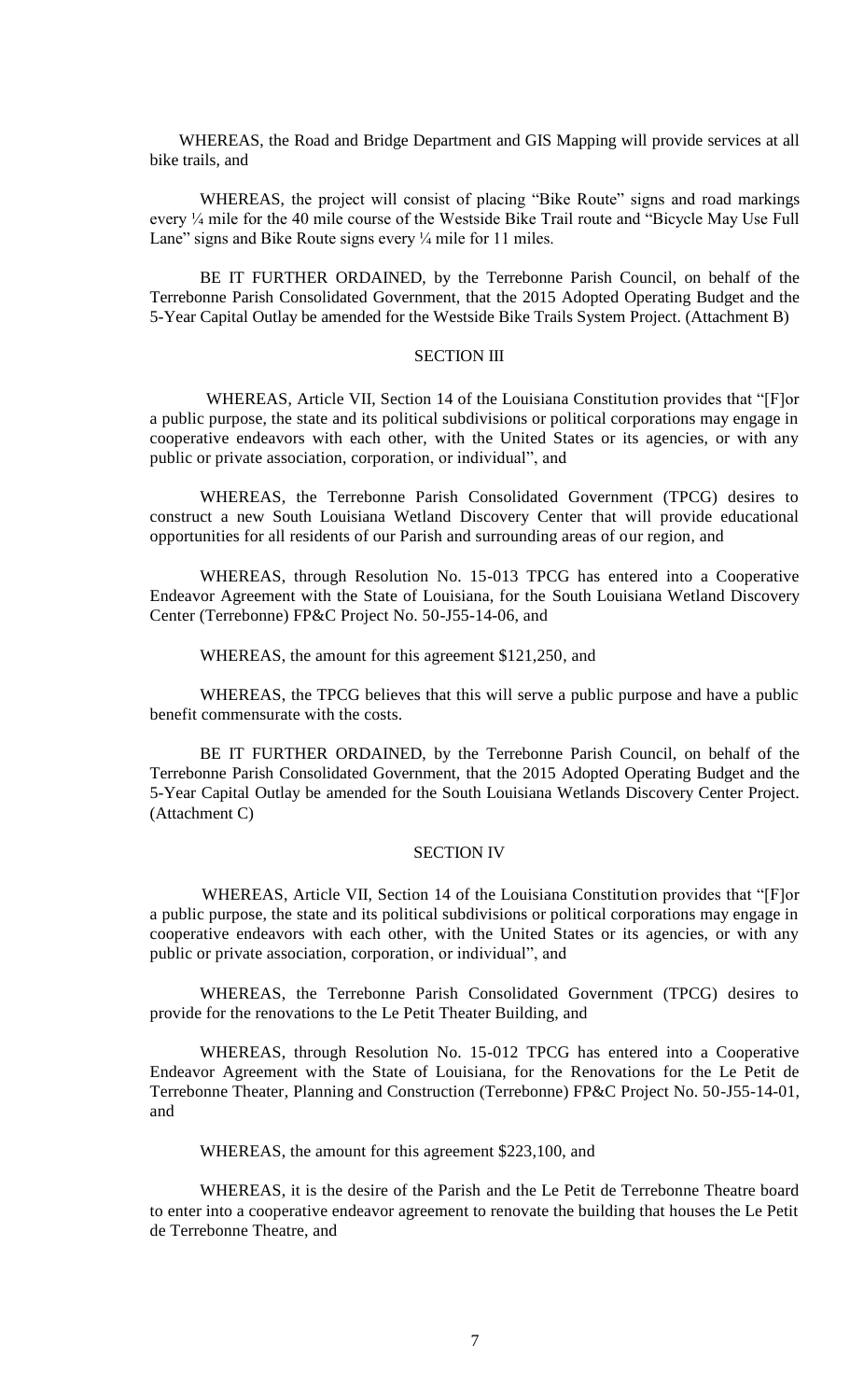WHEREAS, the TPCG believes that this will serve a public purpose and have a public benefit commensurate with the costs.

BE IT FURTHER ORDAINED, by the Terrebonne Parish Council, on behalf of the Terrebonne Parish Consolidated Government, hereby authorizes Michel Claudet, Parish President, to sign and submit the Cooperative Endeavor Agreement and any other agreements necessary for the Le Petit Facility Improvement Project

BE IT FURTHER ORDAINED, by the Terrebonne Parish Council, on behalf of the Terrebonne Parish Consolidated Government, that the 2015 Adopted Operating Budget and the 5-Year Capital Outlay be amended for the Le Petit Facility Improvement Project. (Attachment D)

## SECTION V

If any word, clause, phrase, section or other portion of this ordinance shall be declared null, void, invalid, illegal, or unconstitutional, the remaining words, clauses, phrases, sections and other portions of this ordinance shall remain in full force and effect, the provisions of this ordinance hereby being declared to be severable.

### SECTION VI

This ordinance shall become effective upon approval by the Parish President or as otherwise provided in Section 2-13(b) of the Home Rule Charter for a Consolidated Government for Terrebonne Parish, whichever occurs sooner.

This ordinance, having been introduced and laid on the table for at least two weeks, was voted upon as follows:

THERE WAS RECORDED: YEAS: C. Duplantis-Prather, R. Hornsby, D. Babin, D. Guidry, P. Lambert, J. Navy, A. Williams, G. Hood, Sr., and . B. Amedee. NAYS: None. NOT VOTING: None. ABSTAINING: None. ABSENT: None. The Chairman declared the ordinance adopted on this, the 11th day of March 2015.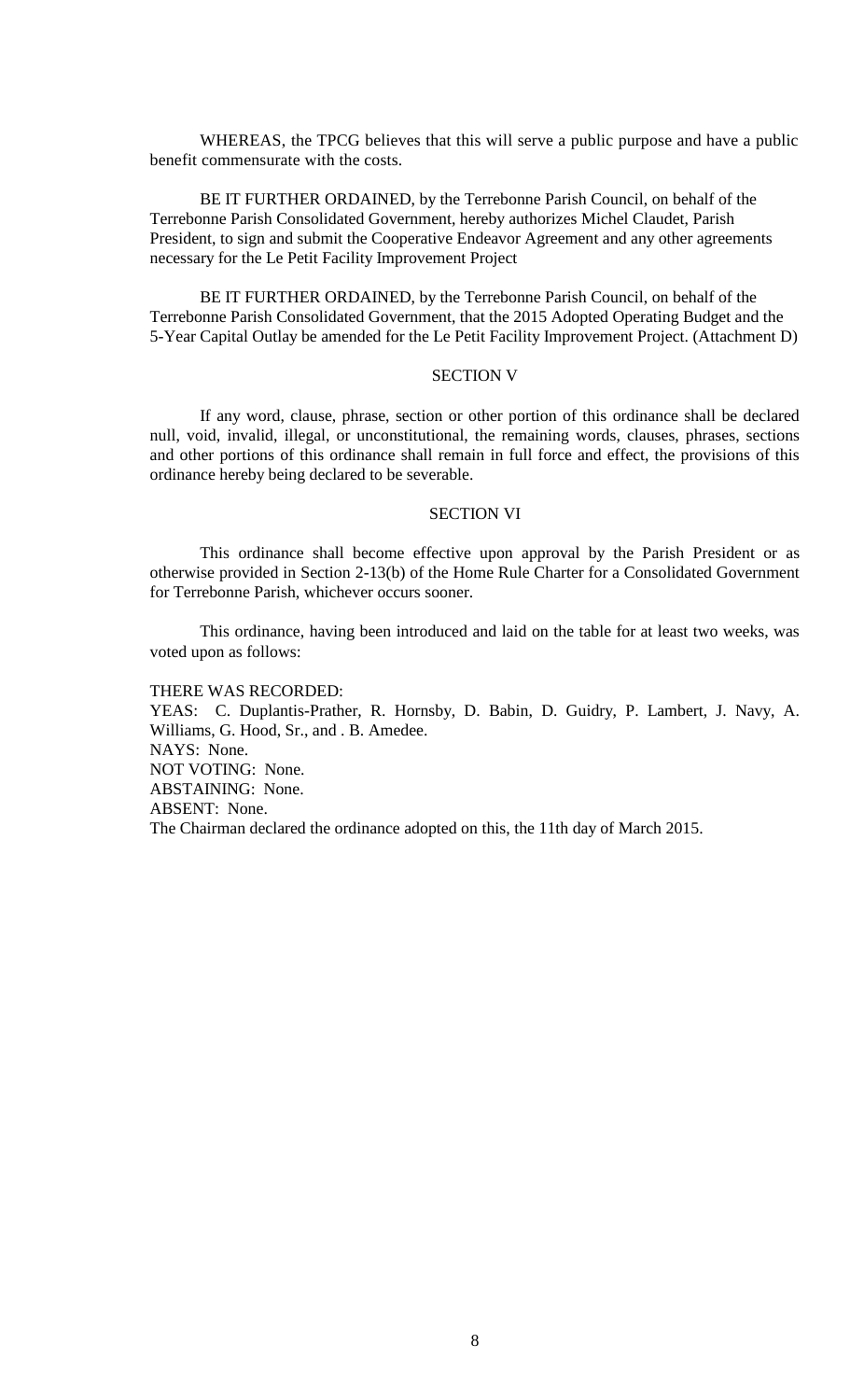| <b>ATTACHMENT A - Fire Department</b>                                              |                |               |                     |  |
|------------------------------------------------------------------------------------|----------------|---------------|---------------------|--|
|                                                                                    | 2015           |               |                     |  |
|                                                                                    | <b>Adopted</b> | <b>Change</b> | <b>Amended</b>      |  |
|                                                                                    |                |               |                     |  |
| Paint/Body Repairs                                                                 | 5,000          | 500           | 5,500               |  |
| Compensation of Property Damage                                                    |                | (500)         | (500)               |  |
| <b>ATTACHMENT B - Westside Bike Trail</b>                                          |                |               |                     |  |
|                                                                                    |                |               |                     |  |
|                                                                                    | 2015           |               |                     |  |
|                                                                                    | <b>Adopted</b> | <b>Change</b> | <b>Amended</b>      |  |
| Westside Bike Trail                                                                |                | 89,240        |                     |  |
| <b>Westside Bike Trail</b>                                                         |                | (89, 240)     | 89,240<br>(89, 240) |  |
|                                                                                    |                |               |                     |  |
| <b>ATTACHMENT C - South Louisiana Wetlands Discovery Center</b>                    |                |               |                     |  |
|                                                                                    |                |               |                     |  |
|                                                                                    | 2015           |               |                     |  |
|                                                                                    | <b>Adopted</b> | <b>Change</b> | <b>Amended</b>      |  |
| South Louisiana Wetlands Discovery                                                 |                | 121,250       | 121,250             |  |
| South Louisiana Wetlands Discovery                                                 |                | (121, 250)    | (121, 250)          |  |
| <b>ATTACHMENT D - Le Petit de Terrebonne Theatre Building</b>                      |                |               |                     |  |
|                                                                                    |                |               |                     |  |
|                                                                                    | 2015           |               |                     |  |
|                                                                                    | <b>Adopted</b> | <b>Change</b> | Amended             |  |
|                                                                                    |                |               |                     |  |
| Le Petit de Terrebonne Theatre Building<br>Le Petit de Terrebonne Theatre Building | -              | 223,100       | 223,100             |  |
|                                                                                    |                | (223, 100)    | (223, 100)          |  |

The Chairman recognized the public for comments on the following:

B. A proposed ordinance to amend the 2015 Adopted Operating Budget and the 5 Year Capital Outlay of the Terrebonne Parish Consolidated Government for the following item:

I. Emergency Operations Center, \$346,000.

There were no comments from the public on the proposed ordinance.

Ms. A. Williams moved, seconded by Ms. C. Duplantis-Prather, "THAT, the Council close the aforementioned public hearing."

The Chairman called for a vote on the motion offered by Ms. A. Williams. THERE WAS RECORDED: YEAS: C. Duplantis-Prather, R. Hornsby, D. Babin, D. Guidry, P. Lambert, J. Navy, A. Williams, G. Hood, Sr., and B. Amedée. NAYS: None. ABSENT: None. The Chairman declared the motion adopted.

OFFERED BY: Mr. D. Babin SECONDED BY: Ms. A. Williams

# ORDINANCE NO. 8520

AN ORDINANCE TO AMEND THE 2015 ADOPTED OPERATING BUDGET AND THE 5 YEAR CAPITAL OUTLAY OF THE TERREBONNE PARISH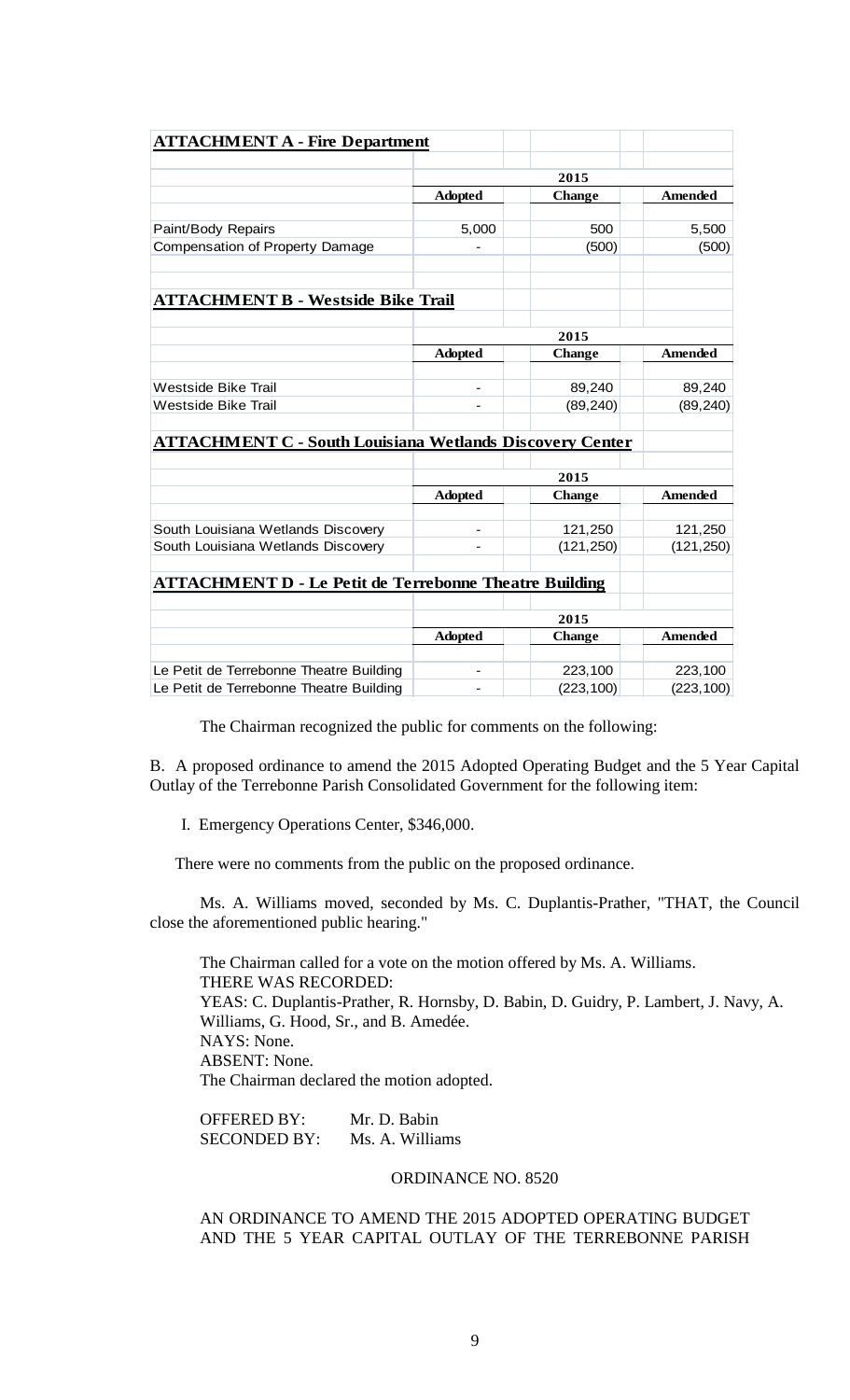### CONSOLIDATED GOVERNMENT FOR THE FOLLOWING ITEM:

### I. EMERGENCY OPERATIONS CENTER, \$346,000

### SECTION I

WHEREAS, the Terrebonne Parish Consolidated Government are in the process of requesting bids for the Emergency Operations Center, and,

WHEREAS, a review of the project budget indicates that this project needs an additional \$346,000 to proceed with the bidding of this worthwhile project, and

WHEREAS, the additional funding is from the Courthouse Annex Waterproofing Project.

NOW, THEREFORE BE IT ORDAINED, by the Terrebonne Parish Council, on behalf of the Terrebonne Parish Consolidated Government, that the 2015 Adopted Budget and the 5 Year Capital Outlay of the Terrebonne Parish Consolidated Government be amended for the Emergency Operations Center Project. (Attachment A).

#### SECTION II

If any word, clause, phrase, section or other portion of this ordinance shall be declared null, void, invalid, illegal, or unconstitutional, the remaining words, clauses, phrases, sections and other portions of this ordinance shall remain in full force and effect, the provisions of this ordinance hereby being declared to be severable.

### SECTION III

This ordinance shall become effective upon approval by the Parish President or as otherwise provided in Section 2-13(b) of the Home Rule Charter for a Consolidated Government for Terrebonne Parish, whichever occurs sooner.

This ordinance, having been introduced and laid on the table for at least two weeks, was voted upon as follows:

#### THERE WAS RECORDED:

YEAS: C. Duplantis-Prather, R. Hornsby, D. Babin, D. Guidry, P. Lambert, J. Navy, A. Williams, G. Hood, Sr., and . B. Amedee.

NAYS: None.

NOT VOTING: None.

ABSTAINING: None.

ABSENT: None.

The Chairman declared the ordinance adopted on this, the 11th day of March 2015.

| <b>ATTACHMENT A - Emergency Operations Center</b> |                |               |           |  |  |
|---------------------------------------------------|----------------|---------------|-----------|--|--|
|                                                   |                |               |           |  |  |
|                                                   | 2015           |               |           |  |  |
|                                                   | <b>Adopted</b> | <b>Change</b> | Amended   |  |  |
|                                                   |                |               |           |  |  |
| <b>Emergency Operations Center</b>                | 4,580,044      | 346,000       | 4,926,044 |  |  |
| Courthouse Annex Waterproofing                    |                | (346,000)     | (346,000) |  |  |

Mr. D. Babin moved, seconded by Mr. G. Hood, Sr., "THAT, the Council continue with the regular order of business."

The Chairman called for a vote on the motion offered by Mr. D. Babin.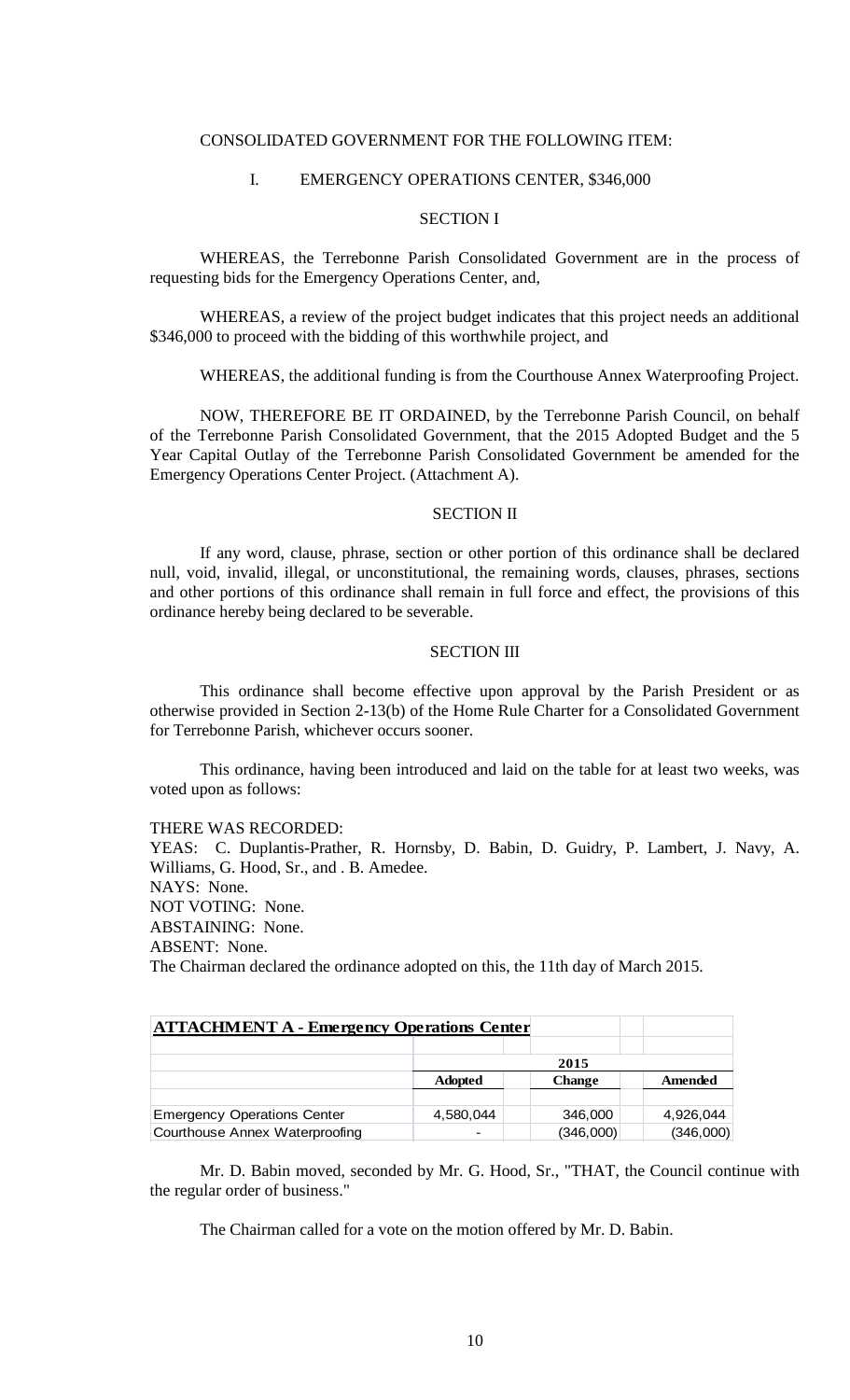THERE WAS RECORDED: YEAS: C. Duplantis-Prather, R. Hornsby, D. Babin, D. Guidry, P. Lambert, J. Navy, A. Williams, G. Hood, Sr., and B. Amedée. NAYS: None. ABSENT: None. The Chairman declared the motion adopted.

The Chairman acknowledged Mr. Phil Schexnayder, First Assistant Fire Chief for the Schriever Fire Department, who stated that in regards to the Schriever Fire Department response time brought to the Council on February 11, 2015 by a Schriever resident, a call was never received to respond to 219 Cortez St; and noted that the average response time of their department is six minutes.

The Chairman called for a report on the Policy, Procedure & Legal Committee meeting held on 03/02/15, whereupon the Committee Chairwoman rendered the following:

### POLICY, PROCEDURE, & LEGAL COMMITTEE

### MARCH 2, 2015

The Chairman, Greg Hood, Sr., called the Policy, Procedure, & Legal Committee meeting to order at 5:30 p.m. in the Terrebonne Parish Council Meeting Room with an Invocation offered by B. Amedèe and the Pledge of Allegiance led by P. Lambert. Upon roll call, Committee Members recorded as present were: B. Amedèe, D. Babin, C. Duplantis-Prather, D. Guidry, Capt. Greg Hood, Sr., HPD Ret., R. Hornsby, P. Lambert, J. Navy, and A. Williams. A quorum was declared present.

Ms. A. Williams moved, seconded by Mr. R. Hornsby, "THAT, the Policy, Procedure, & Legal Committee, pursuant to LA R.S. 42:16 and 17A. (2), convene into Executive Session at 5:36 p.m. to conduct interviews for the Registrar of Voters position."

The Chairman called for the vote on the motion offered by Ms. A. Williams. UPON ROLL CALL THERE WAS RECORDED: YEAS: B. Amedẻe, D. Babin, C. Duplantis-Prather, D. Guidry, G. Hood, Sr., R. Hornsby, P. Lambert, J. Navy, and A. Williams. NAYS: None. ABSENT: None. The Chairman declared the motion adopted.

Chairman G. Hood, Sr. advised the 5:30 applicants of their option to conduct a public or executive session interview. He then requested that each applicant approach the Council and note his/her preference for the record.

The applicants stated as follows:

- Ms. Rhonda Rogers Executive Session
- Ms. Natalie Bergeron Executive Session
- Mr. Gregg Pellegrin Executive Session
- Ms. Dena M. LeBoeuf Executive Session
- Ms. Melanie Bienvenu Executive Session

Chairman G. Hood, Sr. invited into the Executive Session the following: All the Council Members, Parish Attorney Courtney Alcock, and Council Clerk Venita Chauvin.

Applicants were called into Executive Session one by one for their interviews.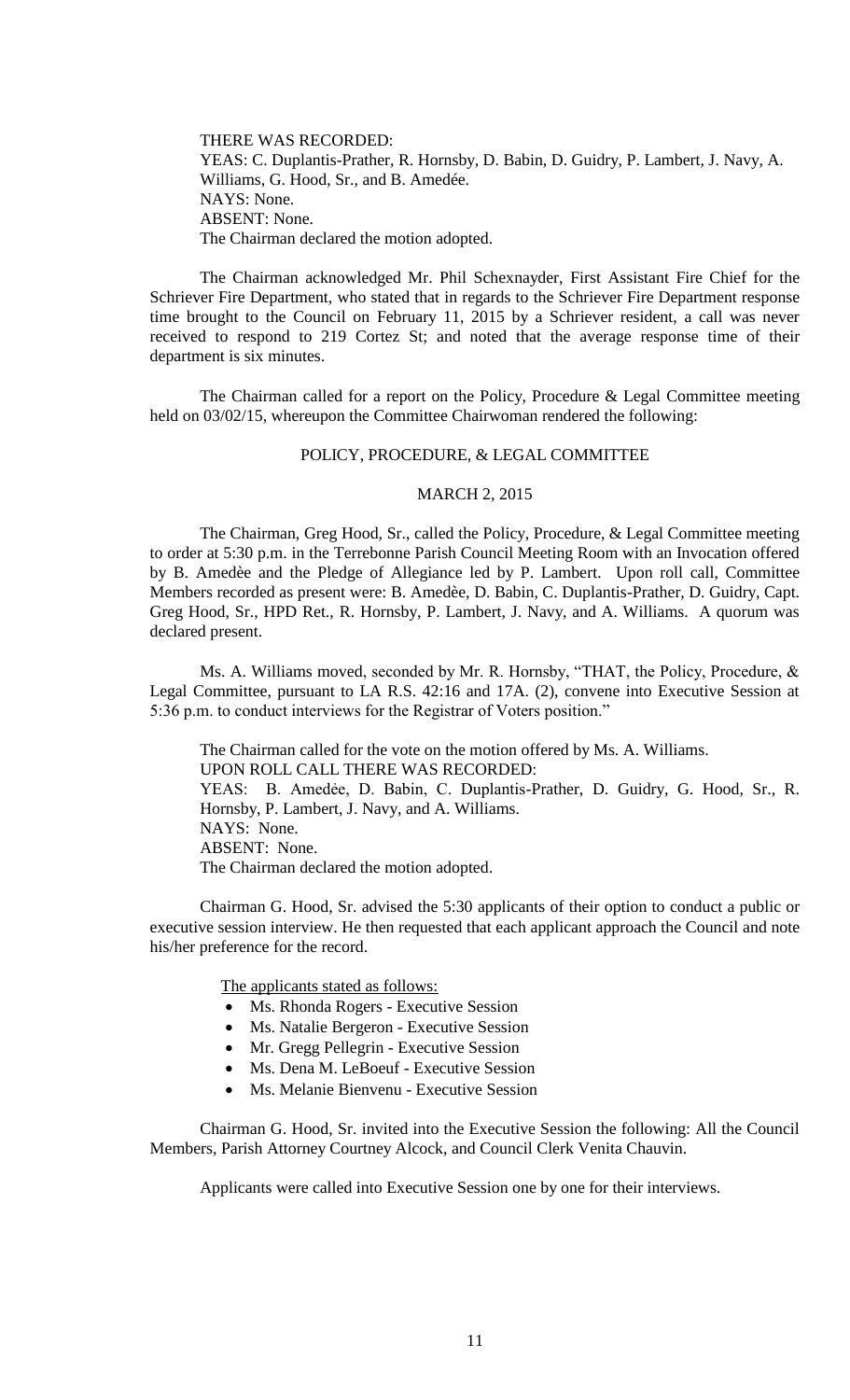Ms. B. Amedèe moved, seconded by Ms. C. Duplantis-Prather, "THAT, the Policy, Procedure, & Legal Committee reconvene into the regular order of business at 6:55 p.m., as per the written agenda."

The Chairman called for the vote on the motion offered by Ms. B.Amedèe. UPON ROLL CALL THERE WAS RECORDED: YEAS: B. Amedẻe, D. Babin, C. Duplantis-Prather, D. Guidry, G. Hood, Sr., R. Hornsby, P. Lambert, J. Navy, and A. Williams. NAYS: None. ABSENT: None. The Chairman declared the motion adopted.

Chairman G. Hood, Sr. advised the 6:30 applicants (Ms. Keonna M. Harris, of Chauvin not present) of their option to conduct a public or executive session interview. He then asked each applicant to approach the Council and note his/her preference for the record.

The applicants stated as follows:

- Ms. Jennifer H. Voisin Executive Session
- Ms. Dawn DeRoche Henry Executive Session
- Mr. Christopher Kornmann Executive Session
- Mr. Ronald Lirette Executive Session

Ms. B. Amedèe moved, seconded by Ms. C. Duplantis-Prather, "THAT, the Policy, Procedure, & Legal Committee, pursuant to LA R.S. 42:16 and 17A. (2), convene into Executive Session at 6:57 p.m. to conduct interviews for the Registrar of Voters position."

The Chairman called for the vote on the motion offered by Ms. B.Amedèe. UPON ROLL CALL THERE WAS RECORDED: YEAS: B. Amedẻe, D. Babin, C. Duplantis-Prather, D. Guidry, G. Hood, Sr., R. Hornsby, P. Lambert, J. Navy, and A. Williams. NAYS: None. ABSENT: None. The Chairman declared the motion adopted.

The Parish Attorney Courtney Alcock invited into the Executive Session the following: All Council Members, Council Clerk Venita Chauvin, and herself.

Applicants were called into Executive Session one by one for their interviews.

Ms. A. Williams moved, seconded by Ms. C. Duplantis-Prather, "THAT, the Policy, Procedure, & Legal Committee reconvene into the regular order of business at 7:54 p.m., as per the written agenda."

The Chairman called for the vote on the motion offered by Ms. A. Williams. UPON ROLL CALL THERE WAS RECORDED: YEAS: B. Amedėe, D. Babin, C. Duplantis, D. Guidry, G. Hood, Sr., R. Hornsby, P. Lambert, J. Navy, and A. Williams. NAYS: None. ABSENT: None. The Chairman declared the motion adopted.

Mr. D. Babin moved, seconded by Mr. J. Navy, "THAT, the Policy, Procedure and Legal Committee continue to conduct interviews on individuals who submitted letters of interest and resumes for the Terrebonne Parish Registrar of Voters position until the next Policy, Procedure and Legal Committee meeting on 3/3/15."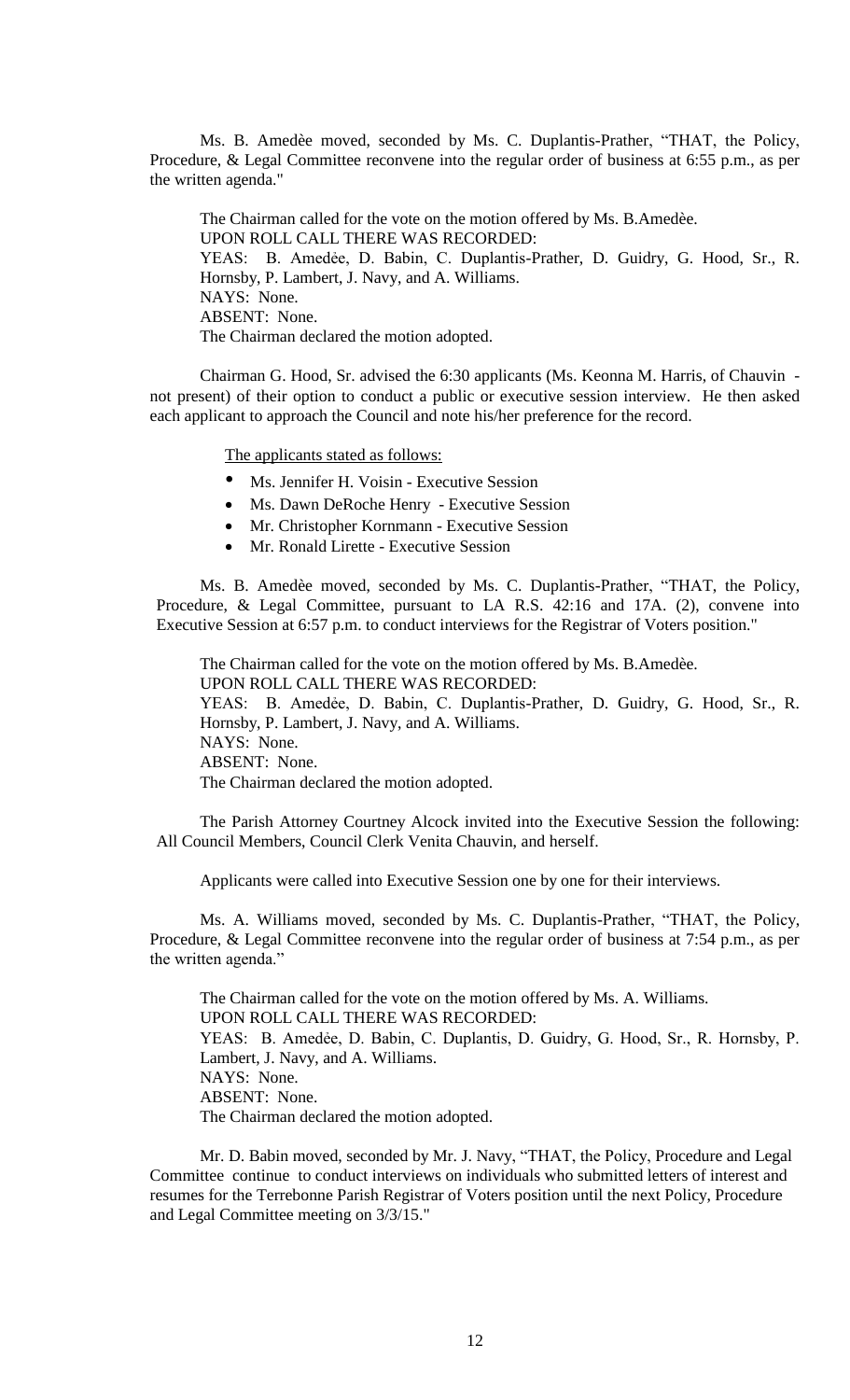The Chairman called for the vote on the motion offered by Mr. D. Babin. UPON ROLL CALL THERE WAS RECORDED: YEAS: B. Amedėe, D. Babin, C. Duplantis, D. Guidry, G. Hood, Sr., R. Hornsby, P. Lambert, J. Navy, and A. Williams. NAYS: None. ABSENT: None. The Chairman declared the motion adopted.

Mr. R. Hornsby moved, seconded by Mr. J. Navy, "THAT, there being no further business to come before the Policy, Procedure, & Legal Committee, the meeting be adjourned."

The Chairman called for the vote on the motion offered by Mr. R. Hornsby. THERE WAS RECORDED: YEAS: B. Amedẻe, D. Babin, C. Duplantis-Prather, D. Guidry, G. Hood, Sr., R. Hornsby, P. Lambert, J. Navy, and A. Williams.

NAYS: None.

ABSENT: None.

The Chairman declared the motion adopted and the meeting was adjourned at 7:55 p. m.

#### G. Hood, Sr., Chairman

#### Kimberly Cologne, Minute Clerk

Mr. G. Hood, Sr. moved, seconded by Mr. D. Guidry, "THAT, the Council accept and ratify the minutes of the Policy, Procedure, and Legal Committee meeting held on 03/02/15."

The Chairman called for a vote on the motion offered by Mr. G. Hood, Sr. THERE WAS RECORDED: YEAS: C. Duplantis-Prather, R. Hornsby, D. Babin, D. Guidry, P. Lambert, J. Navy, A. Williams, G. Hood, Sr., and B. Amedée. NAYS: None. ABSENT: None. The Chairman declared the motion adopted.

The Chairman called for a report on the Policy, Procedure & Legal Committee meeting held on 03/03/15, whereupon the Committee Chairwoman rendered the following:

### POLICY, PROCEDURE, & LEGAL COMMITTEE

### MARCH 3, 2015

The Chairman, Greg Hood, Sr., called the Policy, Procedure, & Legal Committee meeting to order at 5:30 p. m. in the Terrebonne Parish Council Meeting Room with an Invocation offered by Mr. R. Hornsby and the Pledge of Allegiance led by Mr. D. Guidry. Upon roll call, Committee Members recorded as present were: B. Amedẻe, D. Babin, C. Duplantis-Prather, D. Guidry, Capt. Greg Hood, Sr., HPD Ret., R. Hornsby, P. Lambert, J. Navy and A. Williams. A quorum was declared present.

Ms. A. Williams moved, seconded by Mr. R. Hornsby, "THAT, the Policy, Procedure, & Legal Committee, pursuant to LA R.S. 42:16 and 17A. (2), convene into Executive Session at 5:34 p.m. to conduct interviews for the Registrar of Voters position."

The Chairman called for the vote on the motion offered by Ms. A. Williams. UPON ROLL CALL THERE WAS RECORDED: YEAS: B. Amedẻe, D. Babin, C. Duplantis-Prather, D. Guidry, G. Hood, Sr., R. Hornsby, P. Lambert, J. Navy and A. Williams.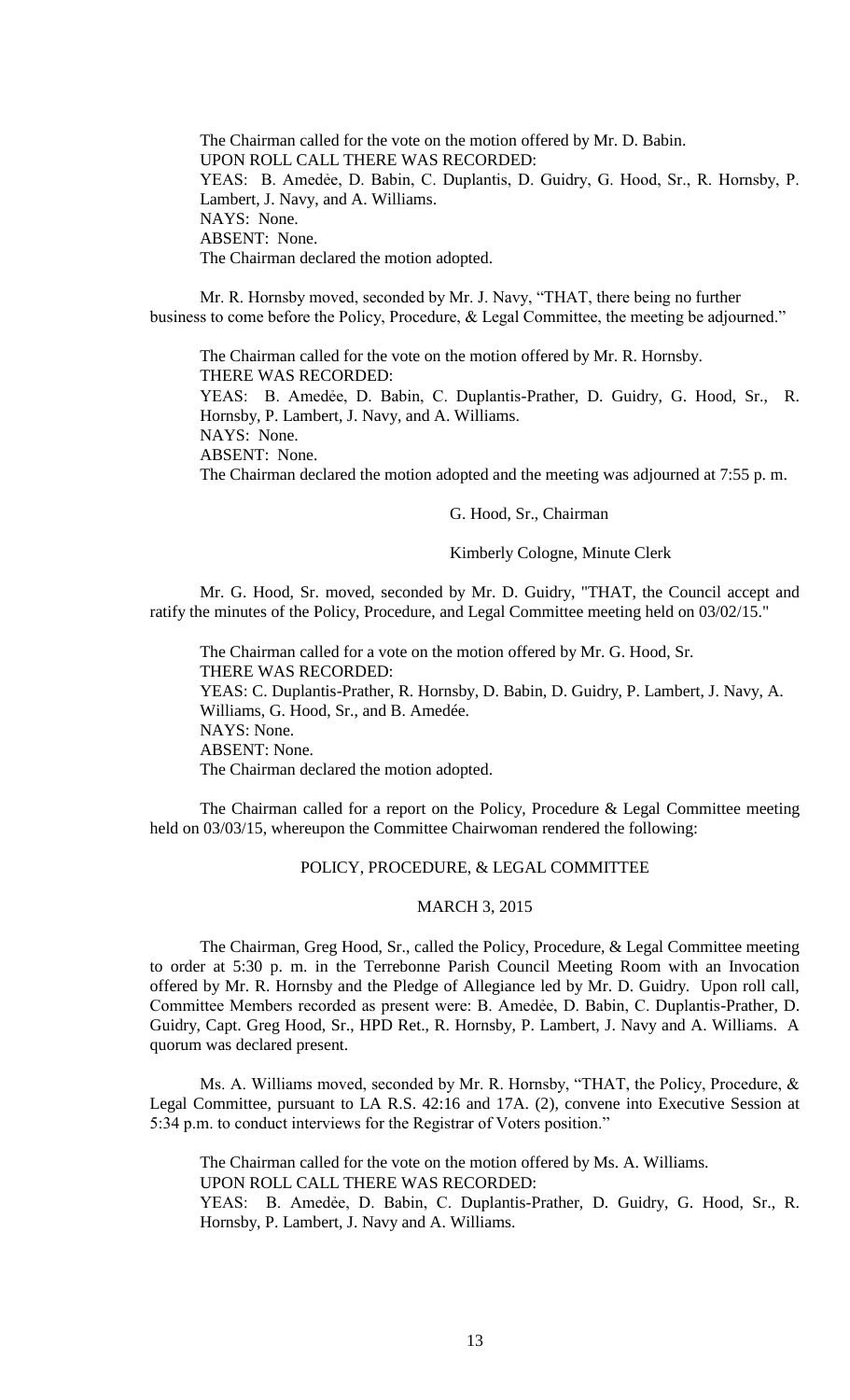NAYS: None. ABSENT: None. The Chairman declared the motion adopted.

Chairman G. Hood, Sr. advised the 5:30 applicants of their option to conduct a public or executive session interview. He then asked each applicant approach the Council and note his/her preference for the record.

The applicants stated as follows:

- Shane Fletcher Executive Session
- Dee Dee Thurston Executive Session
- Bonita Fontenot Executive Session
- Laura A. Anderson Executive Session
- Denise Guidry Executive Session

Parish Attorney Courtney Alcock invited into the Executive Session the following: All Council Members, Council Clerk Venita Chauvin, and herself.

Applicants were called into Executive Session one by one for their interviews.

Mr. D. Guidry moved, seconded by Mr. D. Babin, "THAT, the Policy, Procedure, & Legal Committee continue with the regular order of business at 7:06 p.m., as per the written agenda."

The Chairman called for the vote on the motion offered by Mr. D. Guidry. UPON ROLL CALL THERE WAS RECORDED: YEAS: B. Amedėe, D. Babin, C. Duplantis, D. Guidry, G. Hood, Sr., R. Hornsby, P. Lambert, J. Navy, and A. Williams. NAYS: None. ABSENT: None. The Chairman declared the motion adopted.

Chairman G. Hood, Sr. advised the 6:30 applicants of their option to conduct a public or executive session interview. He then asked each applicant to approach the Council and note his preference for the record.

The applicants stated as follows:

- Timothy Dubois Executive Session
- Gary Stephen Scurto Executive Session
- James "Ricco" Clement Executive Session

Chairman G. Hood, Sr. noted for the record that Ms. Sandy Champagne of Houma pulled her name for consideration.

Mr. D. Guidry moved, seconded by Mr. R. Hornsby, "THAT, the Policy, Procedure, & Legal Committee, pursuant to LA R.S. 42:16 and 17A. (2), convene into Executive Session at 7:08 p.m. to conduct interviews for the Registrar of Voters position."

The Chairman called for the vote on the motion offered by Mr. D. Guidry. UPON ROLL CALL THERE WAS RECORDED: YEAS: B. Amedẻe, D. Babin, C. Duplantis-Prather, D. Guidry, G. Hood, Sr., R. Hornsby, P. Lambert, J. Navy and A. Williams. NAYS: None. ABSENT: None. The Chairman declared the motion adopted.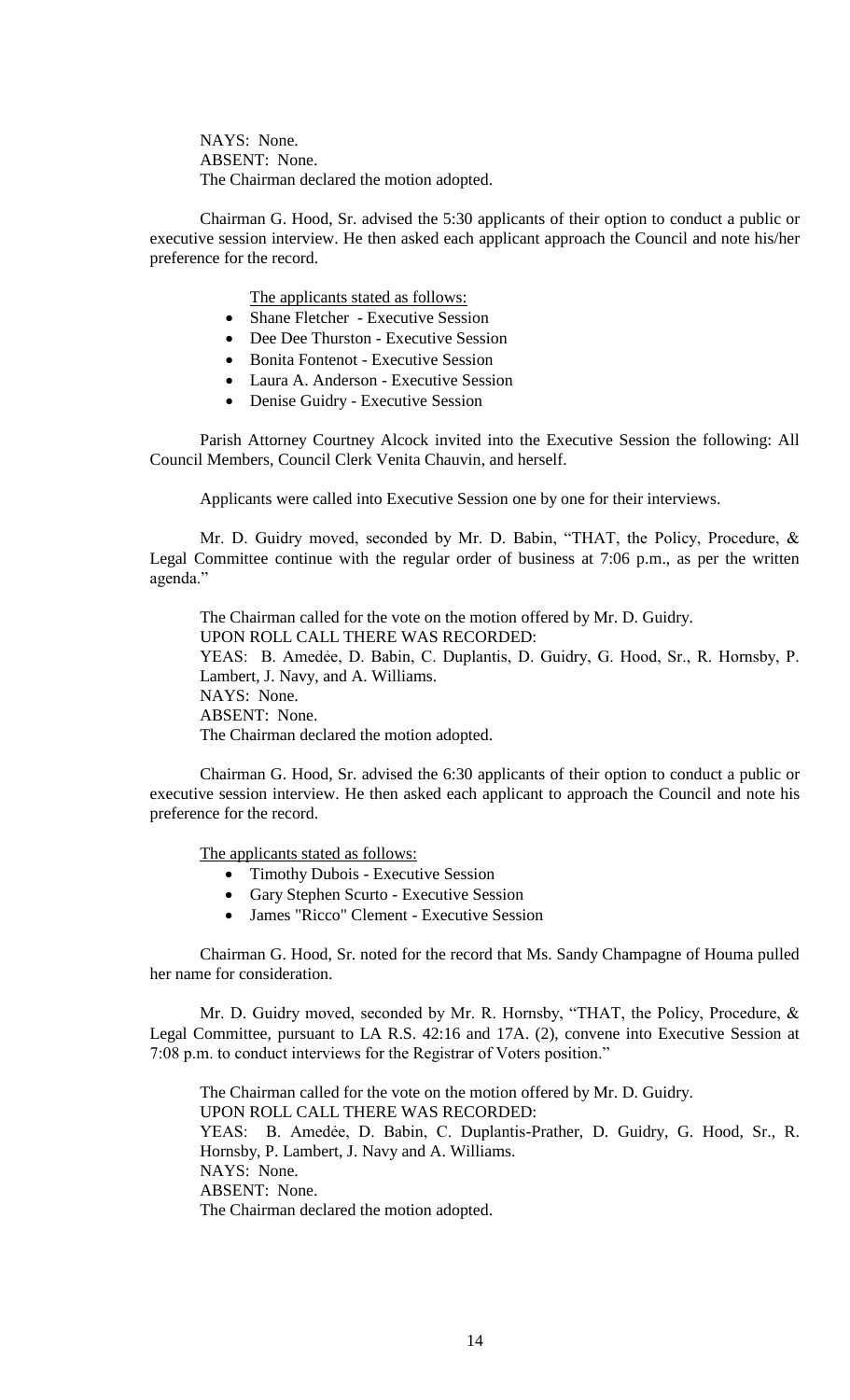Parish Attorney Courtney Alcock invited into the Executive Session the following: All Council Members, Council Clerk Venita Chauvin and herself.

Applicants were called into Executive Session one by one for their interviews.

Ms. C. Duplantis-Prather moved, seconded by Ms. B. Amedèe, "THAT, the Policy, Procedure and Legal Committee continue with the regular order of business at 8:34 p.m., as per the written agenda."

The Chairman called for a vote on the motion offered by Ms. C. Duplantis-Prather. UPON ROLL CALL THERE WAS RECORDED: YEAS: B. Amedėe, D. Babin, C. Duplantis, D. Guidry, G. Hood, Sr., R. Hornsby, P. Lambert, J. Navy, and A. Williams. NAYS: None. ABSENT: None. The Chairman declared the motion adopted.

Mr. R. Hornsby moved, seconded by Ms. A. Williams, "THAT, there being no further business to come before the Policy, Procedure, & Legal Committee, the meeting be adjourned."

The Chairman called for the vote on the motion offered by Mr. R. Hornsby. THERE WAS RECORDED: YEAS: B. Amedẻe, D. Babin, C. Duplantis-Prather, D. Guidry, G. Hood, Sr., R. Hornsby, P. Lambert, J. Navy, and A. Williams. NAYS: None. ABSENT: None. The Chairman declared the motion adopted and the meeting was adjourned at 8:34 p. m.

### G. Hood, Sr., Chairman

Kimberly Cologne, Minute Clerk

Mr. G. Hood, Sr. moved, seconded by Ms. B. Amedée, "THAT, the Council accept and ratify the minutes of the Policy, Procedure and Legal Committee meeting held on 03/03/15."

The Chairman called for a vote on the motion offered by Mr. G. Hood, Sr. THERE WAS RECORDED: YEAS: C. Duplantis-Prather, R. Hornsby, D. Babin, D. Guidry, P. Lambert, J. Navy, A. Williams, G. Hood, Sr., and B. Amedée. NAYS: None. ABSENT: None. The Chairman declared the motion adopted.

The Chairman called for a report on the Budget and Finance Committee meeting held on 03/09/15, whereupon the Committee Chairman noting ratification of minutes calls public hearings on March 25, 2015 at 6:30 rendered the following:

### BUDGET & FINANCE COMMITTEE

## MARCH 9, 2015

The Chairman, John Navy, called the Budget & Finance Committee meeting to order at 5:30 p.m. in the Terrebonne Parish Council Meeting Room with an Invocation offered by Committee Member C. Duplantis-Prather and the Pledge of Allegiance by Committee Member G. Hood, Sr. Upon roll call, Committee Members recorded as present were: B. Amedẻe, D. Babin, C. Duplantis-Prather, D. Guidry, Capt. Greg Hood, Sr., R. Hornsby, P. Lambert and J.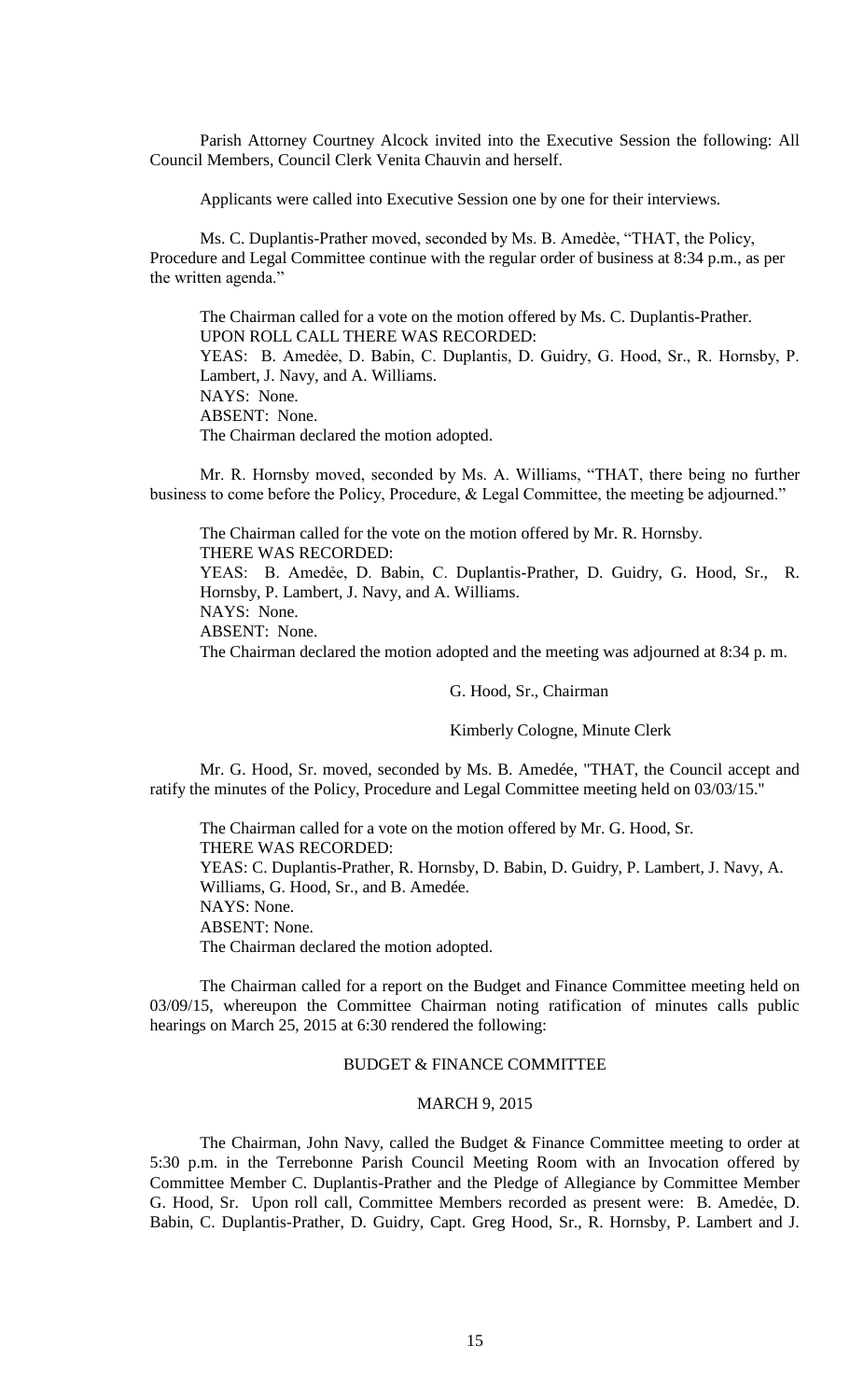Navy. Committee Member A. Williams was recorded as absent. A quorum was declared present.

OFFERED BY: Mr. D. Guidry SECONDED: Ms. C. Duplantis-Prather

## RESOLUTION NO. 15-092

WHEREAS, Terrebonne Parish Consolidated Government (TPCG) is authorized to provide Team Sports Insurance Coverage through its Department of Risk Management; and

WHEREAS, Administration and the Risk Management Department estimate the cost for Team Sports Insurance coverage for 2015 to be approximately \$80,000.00 to \$90,000.00 and submits a recommendation for Team Sports Insurance coverage; and

WHEREAS, it is the recommendation of Administration and the Risk Management Department that the Team Sports Insurance premiums become accepted effective for 2015.

NOW THEREFORE BE IT RESOLVED, by the Terrebonne Parish Council (Budget and Finance Committee) on behalf of the Terrebonne Parish Consolidated Government that the recommendation of Administration and the Risk Management Department is to accept the estimated amount for Team Sports premiums effective for 2015.

THERE WAS RECORDED: YEAS: J. Navy, G. Hood, Sr., B. Amedée, C. Duplantis-Prather, R. Hornsby, D. Babin, D. Guidry, and P. Lambert. NAYS: None. ABSTAINING: None. ABSENT: A. Williams. The Chairman declared the resolution adopted on this, the 9th day of March 2015.

\* \* \* \* \* \* \* \* \*

OFFERED BY: Mr. R. Hornsby SECONDED: Mr. G. Hood, Sr.

#### RESOLUTION NO. 15-093

**WHEREAS**, on February 4, 2015 bids were received by the Terrebonne Parish Consolidated Government for Bid 14-DRA-47 Purchase of One (1) New/Unused Telehandler for the Forced Drainage Division of the Public Works Department, and

**WHEREAS**, after careful review by the Purchasing Division, Gregory Bush, Public Works Director; Perry Blanchard, Operations Manager and Carl Ledet, Forced Drainage Superintendent it has been determined that due to ambiguity in the bid documents which caused confusion for bidders that all bids should be rejected and request authority to re-solicit as soon as possible, and

**WHEREAS**, Parish Administration has concurred with the recommendation that all bids be rejected for Bid 14-DRA-47 Purchase of One (1) New/Unused Telehandler and authorize re-solicitation at a later date as per attached documents, and

**NOW, THEREFORE BE IT RESOLVED** by Terrebonne Parish Council (Budget and Finance Committee), on behalf of the Terrebonne Parish Consolidated Government, that the recommendation of the Parish Administration be accepted as per attached documents.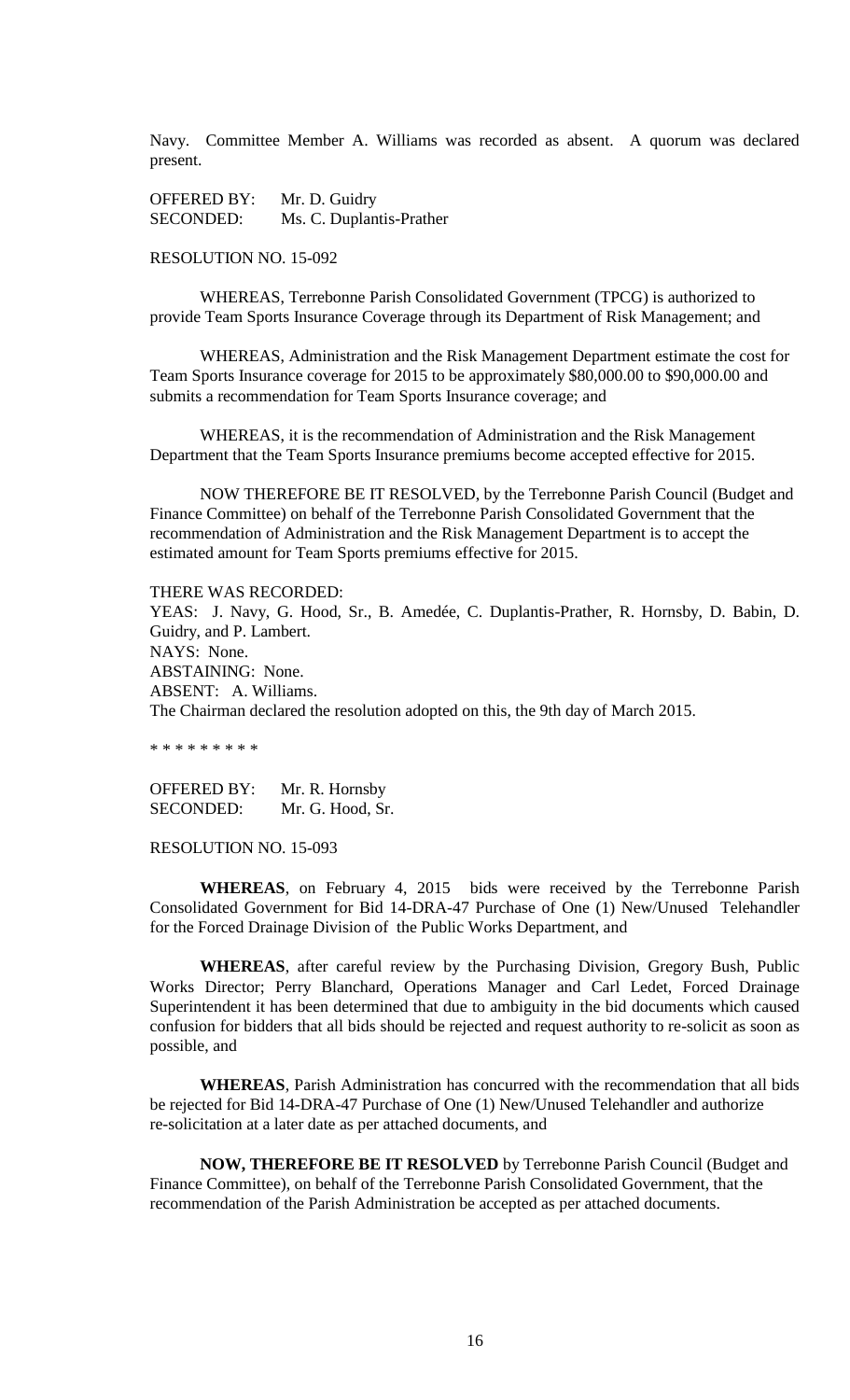THERE WAS RECORDED: YEAS: J. Navy, G. Hood, Sr., B. Amedée, C. Duplantis-Prather, R. Hornsby, D. Babin, D. Guidry, and P. Lambert. NAYS: None. ABSTAINING: None. ABSENT: A. Williams. The Chairman declared the resolution adopted on this, the 9th day of March 2015.

\* \* \* \* \* \* \* \* \*

OFFERED BY: Mr. D. Babin SECONDED: Mr. P. Lambert

RESOLUTION NO. 15-094

**WHEREAS,** on February 19, 2015 bids were received by the Terrebonne Parish Consolidated Government for Bid 14-ITD-46 (re-bid) Purchase of New/Unused VMWare Software Licenses for the Information Technology Division of the Finance Department, and

**WHEREAS,** after careful review by Ben Smith, Information Technology Manager it has been determined that the lowest responsive and responsible bid is that of Dell Marketing, L. P. in the amount of Fifty-eight Thousand, Six Hundred Sixty-four Dollars and Seventy-six Cents (\$58,664.76) and that the bids of Venture Technologies, Computer Sales & Services, Inc., and P & N Technologies, LLC be rejected for failure to meet specifications, and

**WHEREAS,** Parish Administration has concurred with the recommendation that the bid of Dell Marketing, L. P. is the lowest qualified bid for the Purchase of One (1) New/Unused VMWare Software Licenses for the Information Technology Division and the aforementioned bids be rejected as per the attached documents, and

**NOW, THEREFORE BE IT RESOLVED** by Terrebonne Parish Council (Budget and Finance Committee), on behalf of the Terrebonne Parish Consolidated Government, that the recommendation of the Parish Administration be accepted for the purchase of the software licenses as per the attached documents

THERE WAS RECORDED: YEAS: J. Navy, G. Hood, Sr., B. Amedée, C. Duplantis-Prather, R. Hornsby, D. Babin, D. Guidry, and P. Lambert. NAYS: None. ABSTAINING: None. ABSENT: A. Williams The Chairman declared the resolution adopted on this, the 9th day of March 2015.

\* \* \* \* \* \* \* \* \*

Mr. G. Hood, Sr. moved, seconded by Mr. D. Guidry, "THAT, the Budget & Finance Committee introduce nine (9) proposed ordinances to declare as surplus tax properties adjudicated to the Terrebonne Parish Consolidated Government (5644-A Highway 56, 508 Woodside Dr., 507 Woodhaven Dr.., 9172 ½ Main St., 105 Anacin St., 107 Avet St., 128 Lower Country Dr., 129 Saint Matt St., and 319 R J Dr.), and to acquire authorization to dispose of said properties in accordance with LA R. S. 47:2196; and calling a public hearing on said matters on Wednesday, March 25, 2015 at 6:30 p.m.

The Chairman called for the vote on the motion offered by Mr. G. Hood, Sr.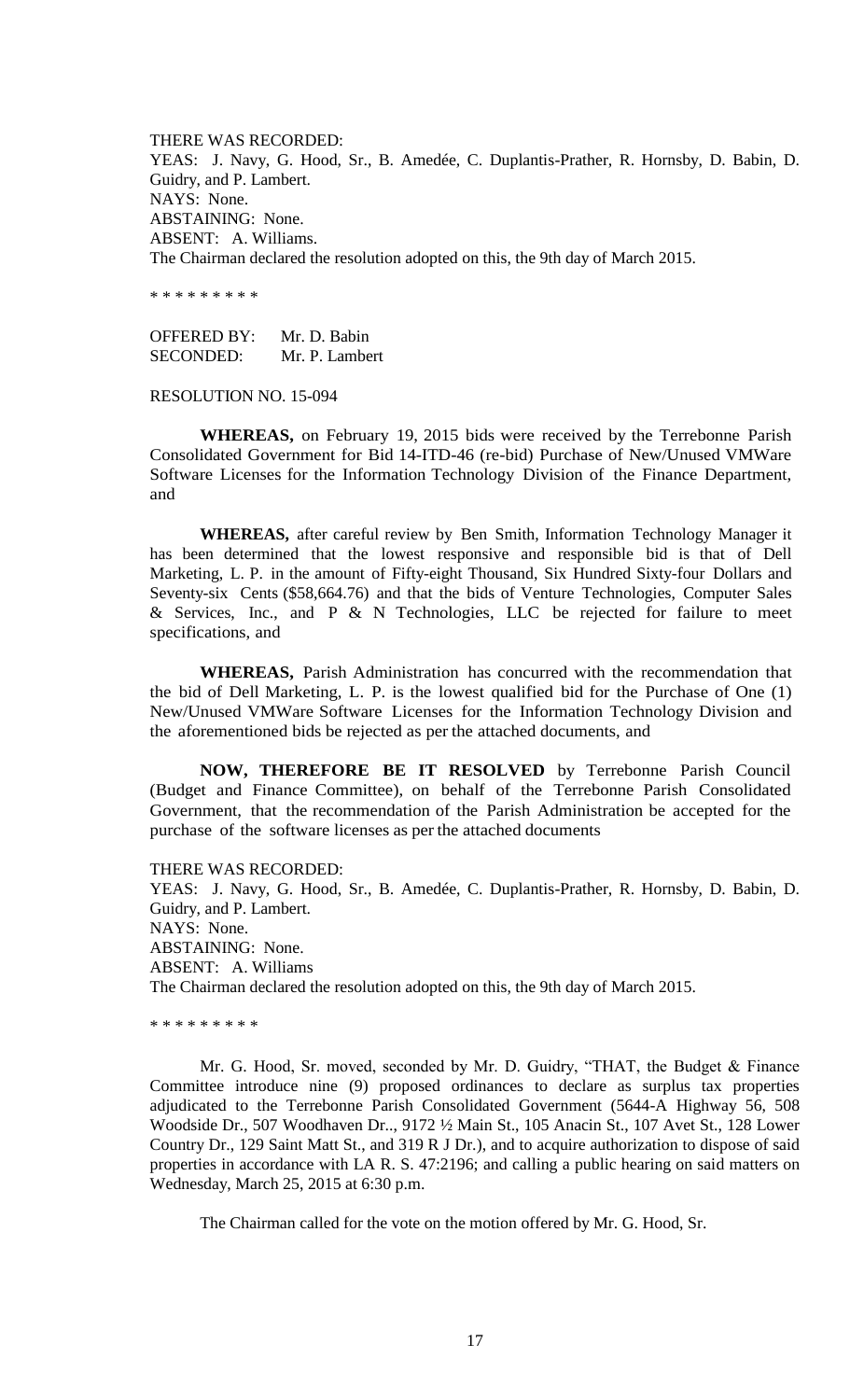THERE WAS RECORDED: YEAS: B. Amedẻe, D. Babin, C. Duplantis-Prather, D. Guidry, G. Hood, Sr., R. Hornsby, P. Lambert and J. Navy. NAYS: None. ABSENT: A. Williams. The Chairman declared the motion adopted.

OFFERED BY: Mr. R. Hornsby SECONDED: Mr. P. Lambert

#### RESOLUTION NO. 15-095

**WHEREAS,** on February 26, 2015 bids were received by the Terrebonne Parish Consolidated Government for Bid 15-ANSHLTR-02 Purchase of One (1) New/Unused 2015 Long Bed Cab and Chassis with Custom Fiberglass Coach for the Animal Shelter Division of the Utilities Department, and

**WHEREAS,** after careful review by Siamak Mohktarnejad, Associate Director of Utilities and Tom Bourg, Director of Utilities it has been determined that the lowest responsive and responsible bid is that of Terrebonne Motor Company, Inc. in the amount of Forty Thousand, Two Hundred Eighty-Five Dollars (\$40,285.00), and

**WHEREAS,** Parish Administration has concurred with the recommendation that the bid of Terrebonne Motor Company, Inc. is the lowest qualified bid for the Purchase of One (1) New/Unused 2015 Long Bed Cab & Chassis with Custom Fiberglass Coach for the Animal Shelter Division and

**NOW, THEREFORE BE IT RESOLVED** by Terrebonne Parish Council (Budget and Finance Committee), on behalf of the Terrebonne Parish Consolidated Government, that the recommendation of the Parish Administration be accepted for the purchase of the cab and chassis with customfiberglass coach as perthe attached documents

#### THERE WAS RECORDED:

YEAS: J. Navy, G. Hood, Sr., B. Amedée, C. Duplantis-Prather, R. Hornsby, D. Babin, D. Guidry, and P. Lambert. NAYS: None. ABSTAINING: None. ABSENT: A. Williams The Chairman declared the resolution adopted on this, the 9th day of March 2015.

\* \* \* \* \* \* \* \* \*

OFFERED BY: Ms. C. Duplantis-Prather SECONDED: Mr. D. Babin

### RESOLUTION NO. 15-096

A resolution authorizing the Parish President to execute an agreement between the Parish and MacDonell United Methodist Children's Services, Inc. for the Single Point Assessment and Resource center operation (SPARC).

WHEREAS, Article VII, Section 14 of the Louisiana Constitution further provides that "For a public purpose, the state and its political subdivisions or political corporations may engage in cooperative endeavors with each other, with the United States or its agencies, or with any public or private association, corporation or individual"; and,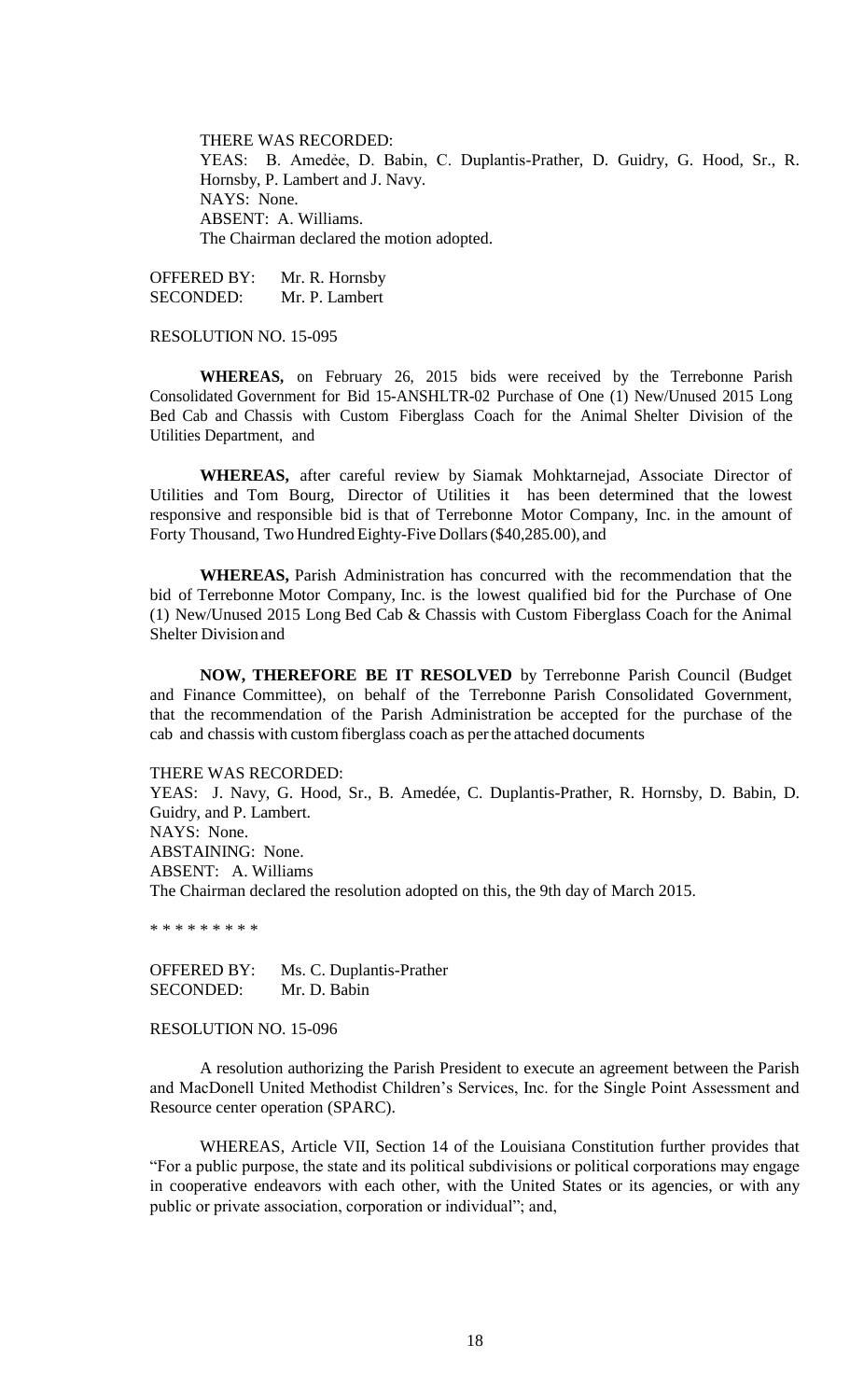WHEREAS, Title 46, Chapter 22, Part III of the Louisiana Revised Statutes authorized the governing authority of Terrebonne Parish, upon the enactment of appropriate resolutions, to create a children and youth planning board in Terrebonne Parish to provide for the preparation of a comprehensive plan for the development, implementation, and operation of services for children and youth in the parish;

WHEREAS, Title 46, Chapter 22, Part III of the Louisiana Revised Statutes also authorized the Terrebonne Parish governing authority to establish an advisory board which would report to a youth services planning board;

WHEREAS, Pursuant thereto, the Terrebonne Parish Council enacted Terrebonne Parish Ordinance 6951 (Code Sec. 2-341, *et seq.*), creating the Terrebonne Parish Children and Youth Planning Board ("Youth Board"), tasked with performing all services authorized by La. R.S. 46:1941.1, *et seq.*;

WHEREAS, as a result of the efforts and upon recommendation of the Youth Board, MUMCS has requested funding from the TPCG in order to establish and maintain the operation of a Single Point Assessment and Resource Center ("SPARC") in Terrebonne Parish, with the goals of providing comprehensive assessments for youth and families to facilitate referrals to appropriate resources and community services, maintaining a system designed to outline intervention needs and plans and monitor services as needed, and serving as a source of information to the juvenile justice system and children's policy makers; and

WHEREAS, TPCG has agreed to assist MUMCS with the SPARC program by providing the MUMCS with funds in an amount not to exceed \$250,000 for its first year of operation, with an option to renew funding for an additional year, in consideration for the services SPARC will provide to the youth of Terrebonne Parish, and the Youth Board shall maintain oversight of SPARC operations; and

WHEREAS, TPCG finds that entering into a cooperative endeavor with MUMCS for the establishment and maintenance of SPARC operations in Terrebonne Parish shall further the Parish's goals of providing for youth services, and that same will benefit the citizens of Terrebonne Parish by establishing a single point of entry for youth and family resources offered within Terrebonne Parish; and

WHEREAS, TPCG finds that any expenditure or transfer of public funds according to the terms of this cooperative endeavor, taken as a whole, is not gratuitous, and that it has a demonstrable, objective, and reasonable expectation of receiving at least equivalent value in exchange for the expenditure or transfer of it public funds; and

NOW THEREFORE BE IT RESOLVED BY THE TERREBONNE PARISH COUNCIL, to authorize and execute an agreement between the Parish and MacDonell United Methodist Children's Services, Inc. for the Single Point Assessment and Resource center operation (SPARC).

THERE WAS RECORDED:

YEAS: J. Navy, G. Hood, Sr., B. Amedée, C. Duplantis-Prather, R. Hornsby, D. Babin, D. Guidry, and P. Lambert. NAYS: None. ABSTAINING: None. ABSENT: A. Williams The Chairman declared the resolution adopted on this, the 9th day of March 2015.

\* \* \* \* \* \* \* \* \*

OFFERED BY: Mr. D. Babin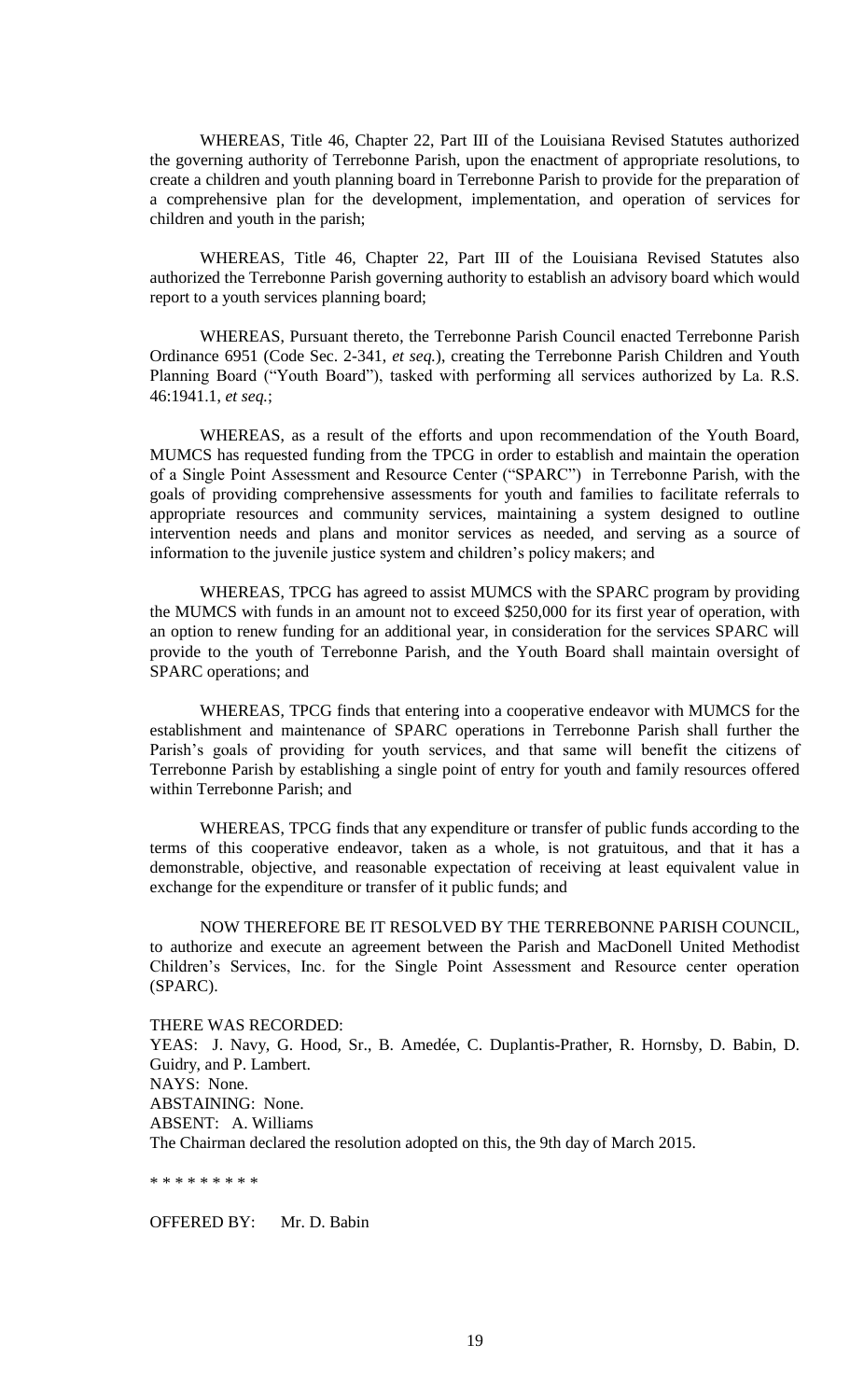SECONDED: Ms. B. Amedée

#### RESOLUTION NO. 15-097

WHEREAS, prices were obtained through the Louisiana State Commodity Catalog by the Terrebonne Parish Consolidated Government for the purpose of purchasing three (3) new / unused 2016 Four Door, V6, All Wheel Drive Police Pursuit Full Size Utility Vehicles (2016 Ford Interceptor SUV) for the Houma Police Department under State Contract #4400005970/409956, and

WHEREAS, after careful review by Todd Duplantis, Chief of Police, it has been determined that the price of Seventy-six Thousand, Eight Hundred Eighty-one Dollars (\$76,881.00) from Terrebonne Motor Company, Inc. for the purchase of three (3) new / unused 2016 Ford Interceptor Utility Vehicles should be accepted as per the State Contract Vehicle Catalog and under the provisions set forth in the Louisiana Revised Statutes Title 39:1710, and

WHEREAS, the Parish Administration has recommended the acceptance of the price for the aforementioned vehicle purchases at a cost of Seventy-six Thousand, Eight Hundred Eightyone Dollars (\$76,881.00) as per the attached State Purchasing Contract Catalog.

NOW, THEREFORE BE IT RESOLVED by the Terrebonne Parish Council (Budget and Finance Committee), on behalf of the Terrebonne Parish Consolidated Government, that the recommendation of the Parish Administration be approved and that the purchase of the vehicles be accepted as per the attached forms.

THERE WAS RECORDED:

YEAS: J. Navy, G. Hood, Sr., B. Amedée, C. Duplantis-Prather, R. Hornsby, D. Babin, D. Guidry, and P. Lambert. NAYS: None. ABSTAINING: None. ABSENT: A. Williams. The Chairman declared the resolution adopted on this, the 9th day of March 2015.

\* \* \* \* \* \* \* \* \*

Upon questioning from Committee Member G. Hood, Sr., Parish President M. Claudet stated that the above-mentioned vehicles will be purchased with state LGAP funds.

OFFERED BY: Mr. D. Babin SECONDED: Ms. B. Amedee and Mr. P. Lambert

#### RESOLUTION NO. 15-098

WHEREAS, prices were obtained through the Louisiana State Commodity Catalog by the Terrebonne Parish Consolidated Government for the purpose of purchasing five (5) new / unused 2016 Four Door, V6, All Wheel Drive Police Pursuit Full Size Utility Vehicles (2016 Ford Interceptor SUV) for the Houma Police Department under State Contract #4400005970/409956, and

WHEREAS, after careful review by Todd Duplantis, Chief of Police, it has been determined that the price of One Hundred Twenty-eight Thousand, One Hundred Thirty-five Dollars (\$128,135.00) from Terrebonne Motor Company, Inc. for the purchase of five (5) new / unused 2016 Ford Interceptor Utility Vehicles should be accepted as per the State Contract Vehicle Catalog and under the provisions set forth in the Louisiana Revised Statutes Title 39:1710, and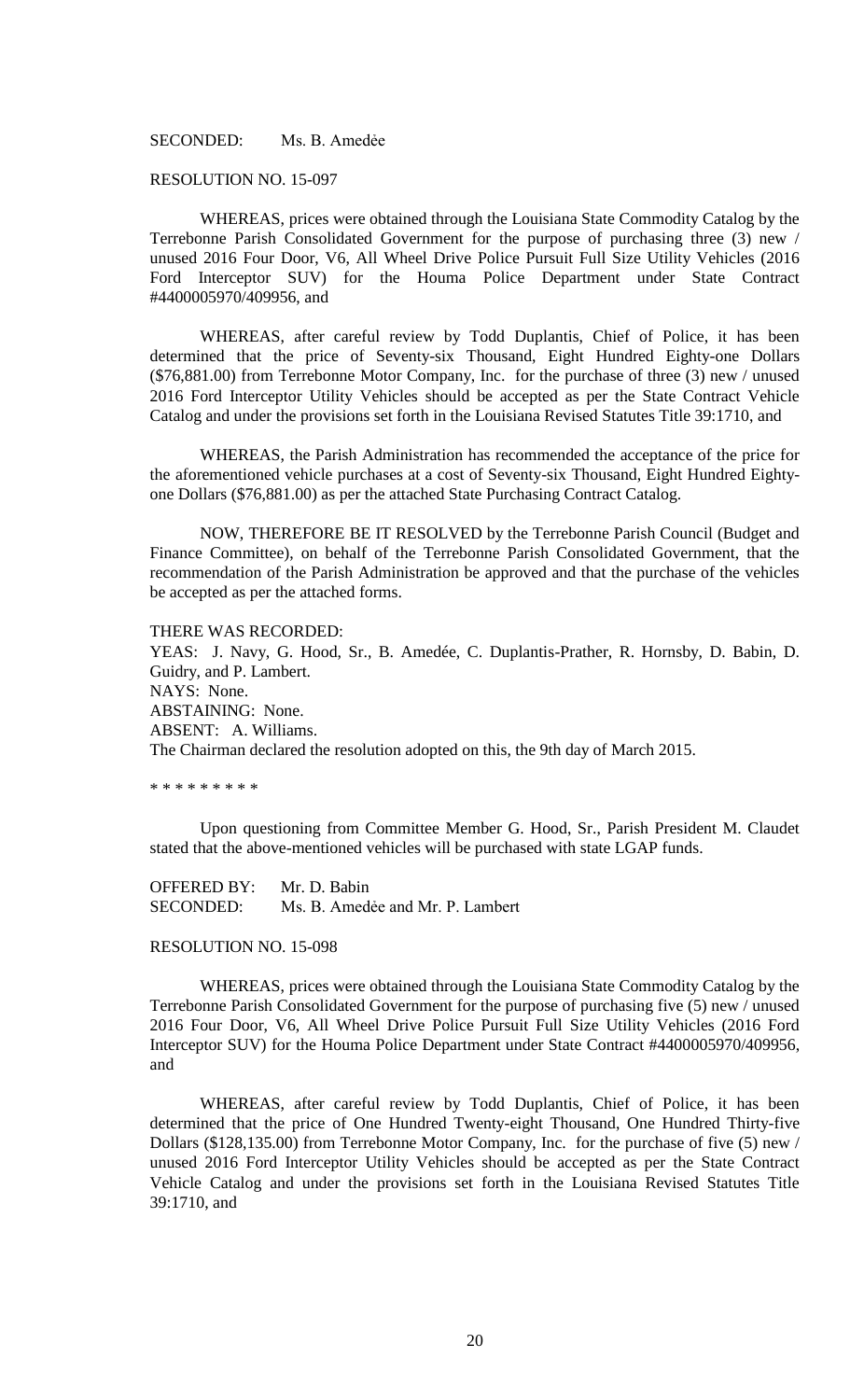WHEREAS, the Parish Administration has recommended the acceptance of the price for the aforementioned vehicle purchases at a cost of One Hundred Twenty-eight Thousand, One Hundred Thirty-five Dollars (\$128,135.00) as per the attached State Purchasing Contract Catalog.

NOW, THEREFORE BE IT RESOLVED by the Terrebonne Parish Council (Budget and Finance Committee), on behalf of the Terrebonne Parish Consolidated Government, that the recommendation of the Parish Administration be approved and that the purchase of the vehicles be accepted as per the attached forms.

THERE WAS RECORDED:

YEAS: J. Navy, G. Hood, Sr., B. Amedée, C. Duplantis-Prather, R. Hornsby, D. Babin, D. Guidry, and P. Lambert. NAYS: None. ABSTAINING: None. ABSENT: A. Williams The Chairman declared the resolution adopted on this, the 9th day of March 2015.

\* \* \* \* \* \* \* \* \*

Ms. C. Duplantis-Prather moved, seconded by Mr. G. Hood, Sr. , "THAT, the Budget & Finance Committee introduce an ordinance to amend the 2015 Adopted Operating Budget and the 5-Year Capital Outlay of the Terrebonne Parish Consolidated Government for the following items:

- I. Animal Shelter Facility, \$438,000
- II. Office of Emergency Preparedness State Homeland Security Prog., \$1,450

and calling a public hearing on said matter on March 25, 2015 at 6:30 p.m."

The Chairman called for the vote on the motion offered by Ms. C. Duplantis-Prather. THERE WAS RECORDED: YEAS: B. Amedẻe, D. Babin, C. Duplantis-Prather, D. Guidry, G. Hood, Sr., R. Hornsby, P. Lambert and J. Navy. NAYS: None. ABSENT: A. Williams. The Chairman declared the motion adopted.

Mr. G. Hood, Sr. moved, seconded by Ms C. Duplantis-Prather, "THAT, there being no further business to come before the Budget & Finance Committee, the meeting be adjourned."

The Chairman called for the vote on the motion offered by Mr. G. Hood, Sr. THERE WAS RECORDED: YEAS: B. Amedẻe, D. Babin, C. Duplantis-Prather, D. Guidry, G. Hood, Sr., R. Hornsby, P. Lambert and J. Navy. NAYS: None. ABSENT: A. Williams. The Chairman declared the motion adopted and the meeting was adjourned at 5:37 p.m.

John Navy, Chairman

Tammy E. Triggs, Minute Clerk

Mr. J. Navy moved, seconded by Ms. C. Duplantis-Prather and Mr. D. Guidry, "THAT, the Council accept and ratify the minutes of the Budget and Finance Committee meeting held on 03/09/15."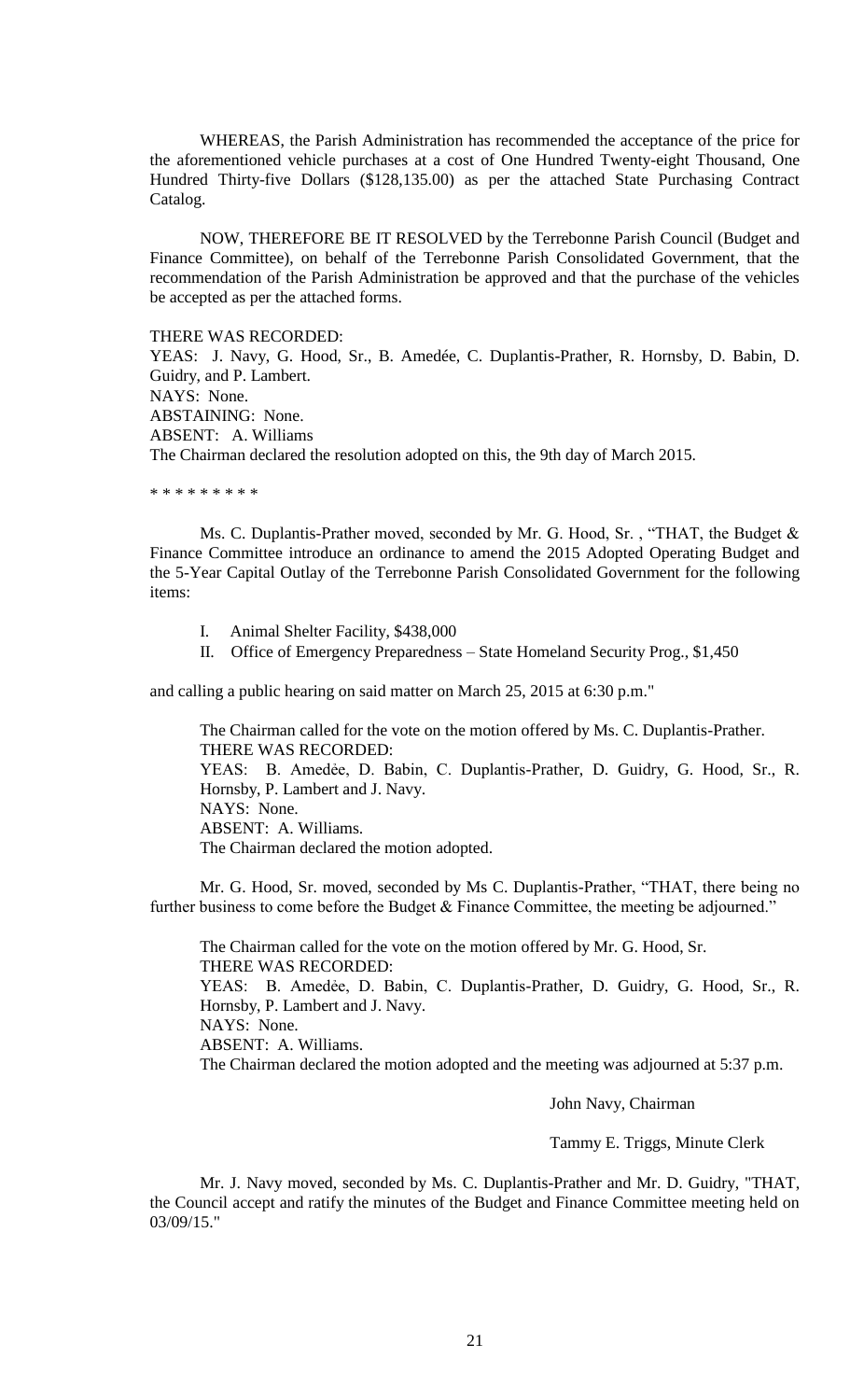The Chairman called for a vote on the motion offered by Mr. J. Navy. THERE WAS RECORDED: YEAS: C. Duplantis-Prather, R. Hornsby, D. Babin, D. Guidry, P. Lambert, J. Navy, A. Williams, G. Hood, Sr., and B. Amedée. NAYS: None. ABSENT: None. The Chairman declared the motion adopted.

The Chairman called for a report on the Policy, Procedure & Legal Committee meeting held on 03/09/15, whereupon the Committee Chairman rendered the following:

## POLICY, PROCEDURE, & LEGAL COMMITTEE

#### MARCH 9, 2015

The Chairman, Greg Hood, Sr., called the Policy, Procedure, & Legal Committee meeting to order at 5:40 p.m. in the Terrebonne Parish Council Meeting Room with an Invocation offered by Committee Member A. Williams and the Pledge of Allegiance led by Committee Member C. Duplantis-Prather. Upon roll call, Committee Members recorded as present were: B. Amedẻe, D. Babin, C. Duplantis-Prather, D. Guidry, Capt. Greg Hood, Sr., HPD Ret., R. Hornsby, P. Lambert, J. Navy, and A. Williams. A quorum was declared present.

The Committee Chairman recognized and welcomed former Council member Johnny Pizzolatto who was in the audience for tonight's proceedings.

OFFERED BY: Ms. A. Williams SECONDED: Mr. J. Navy

#### RESOLUTION NO. 15-099

WHEREAS, Terrebonne Parish Consolidated Government (TPCG) is authorized to provide Casualty Insurance Coverage through its Department of Risk Management; and

WHEREAS, Administration and the Risk Management Department reviewed and analyzed Casualty Insurance quotes and submits a recommendation for Casualty Insurance coverage; and

WHEREAS, it is the recommendation of Administration and the Risk Management Department that the attached schedule of Casualty Insurance premiums become accepted effective for April 1, 2015.

NOW THEREFORE BE IT RESOLVED, by the Terrebonne Parish Council (Policy, Procedure and legal Committee) on behalf of the Terrebonne Parish Consolidated Government that the recommendation of Administration and the Risk Management Department is to accept the attached schedule of Casualty Insurance premiums effective for April 1, 2015.

THERE WAS RECORDED:

YEAS: J. Navy, A. Williams, G. Hood, Sr., B. Amedée, C. Duplantis-Prather, R. Hornsby, D. Babin, D. Guidry, and P. Lambert. NAYS: None. ABSTAINING: None.

ABSENT: None.

The Chairman declared the resolution adopted on this, the 9th day of March 2015.

\* \* \* \* \* \* \* \* \*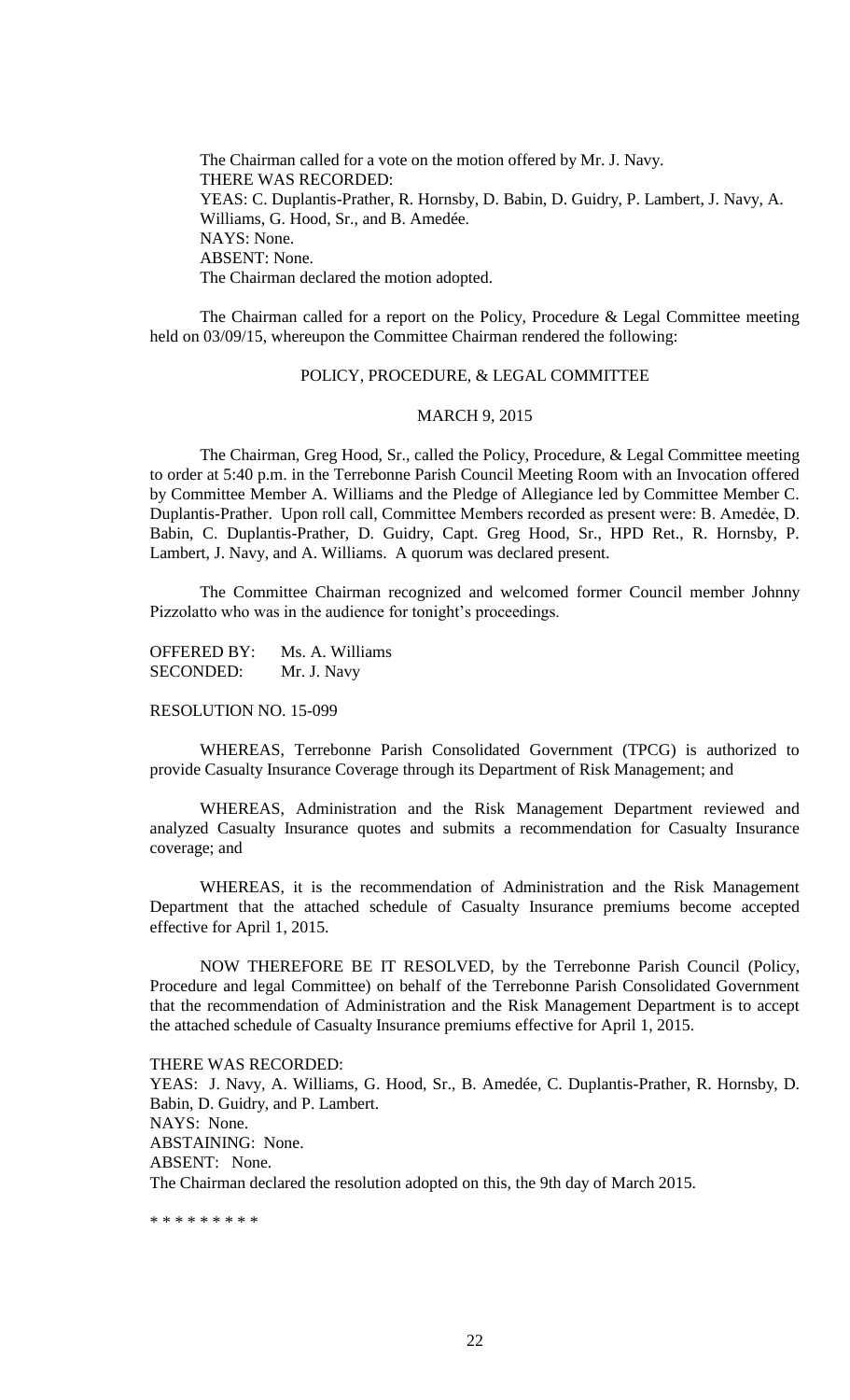Ms. A. Williams moved, seconded by Ms. C. Duplantis-Prather, "THAT, the Policy, Procedure, & Legal Committee approve the co-sponsorship of the JUNETEENTH Festival and Celebration to be held on the grounds of Southdown Plantation on June 20, 2015 from 12:00 p.m. to 5:00 p.m."

The Chairman called for the vote on the motion offered by Ms. A. Williams. THERE WAS RECORDED: YEAS: B. Amedẻe, D. Babin, C. Duplantis-Prather, D. Guidry, G. Hood, Sr., R. Hornsby, P. Lambert, J. Navy, and A. Williams. NAYS: None. ABSENT: None. The Chairman declared the motion adopted.

 Ms. A. Williams moved, seconded by Mr. J. Navy, "THAT, the Policy, Procedure, & Legal Committee approve the co-sponsorship of 'A New Model for Louisiana's Transportation System' (hosted by South Central Planning and Development) to be held on March 31, 2015 at the Houma-Terrebonne Civic Center."

The Chairman called for the vote on the motion offered by Ms. A. Williams. THERE WAS RECORDED: YEAS: B. Amedẻe, D. Babin, C. Duplantis-Prather, D. Guidry, G. Hood, Sr., R. Hornsby, P. Lambert, J. Navy, and A. Williams. NAYS: None. ABSENT: None. The Chairman declared the motion adopted.

Ms. C. Duplantis-Prather moved, seconded by Mr. J. Navy, "THAT, the Policy, Procedure, & Legal Committee approve the co-sponsorship for the CASA of Terrebonne 5k to be held on Saturday, April 11, 2015."

The Chairman called for the vote on the motion offered by Ms. C. Duplantis-Prather. THERE WAS RECORDED: YEAS: B. Amedẻe, D. Babin, C. Duplantis-Prather, D. Guidry, G. Hood, Sr., R. Hornsby, P. Lambert, J. Navy, and A. Williams. NAYS: None. ABSENT: None. The Chairman declared the motion adopted.

Ms. A. Williams moved, seconded by Ms. C. Duplantis-Prather, "THAT, there being no further business to come before the Policy, Procedure, & Legal Committee, the meeting be adjourned."

The Chairman called for the vote on the motion offered by Ms. A. Williams. THERE WAS RECORDED: YEAS: B. Amedẻe, D. Babin, C. Duplantis-Prather, D. Guidry, G. Hood, Sr., R. Hornsby, P. Lambert, J. Navy, and A. Williams. NAYS: None. ABSENT: None. The Chairman declared the motion adopted and the meeting was adjourned at 5:46 p.m.

Greg Hood, Sr., Chairman

Tammy E. Triggs, Minute Clerk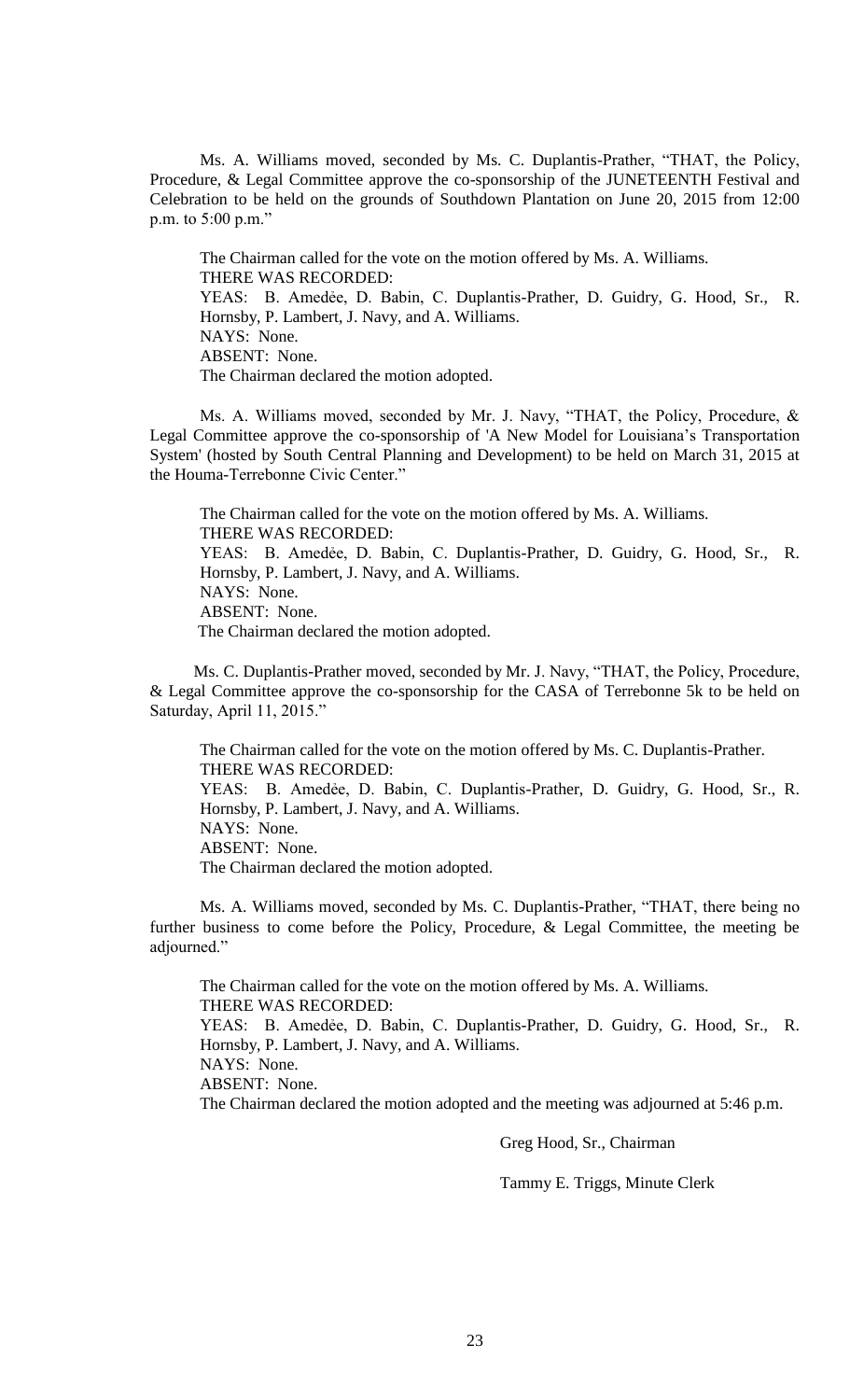Mr. G. Hood, Sr. moved, seconded by Mr. R. Hornsby, "THAT, the Council accept and ratify the minutes of the Policy, Procedure, and Legal Committee meeting held on 03/09/15."

The Chairman called for a vote on the motion offered by Mr. G. Hood. THERE WAS RECORDED: YEAS: C. Duplantis-Prather, R. Hornsby, D. Babin, D. Guidry, P. Lambert, J. Navy, A. Williams, G. Hood, Sr., and B. Amedée. NAYS: None. ABSENT: None. The Chairman declared the motion adopted.

The Chairman called for a report on the Public Services Committee held on 03/09/15, whereupon the Committee Chairwoman rendered the following:

#### PUBLIC SERVICES COMMITTEE

#### MARCH 9, 2015

The Chairwoman, A. Williams, called the Public Services Committee meeting to order at 5:50 p. m. in the Terrebonne Parish Council Meeting Room with an Invocation led by Committee Member J. Navy and the Pledge of Allegiance by Committee Member C. Duplantis-Prather. Upon roll call, Committee Members recorded as present were: B. Amedẻe, D. Babin, C. Duplantis-Prather, D. Guidry, Capt. Greg Hood, Sr., HPD Ret., R. Hornsby, P. Lambert, J. Navy, and A. Williams. A quorum was declared present.

OFFERED BY: Mr. D. Babin SECONDED: Mr. D. Guidry

RESOLUTION NO. 15-100

A resolution providing approval of Amendment No. 2 to the Engineering Agreement for Parish Project No. **10-CDBG-R-LEV-67**, **Ashland North Levee Improvement & Extension Project,** Terrebonne Parish, Louisiana.

**WHEREAS,** the Terrebonne Parish Consolidated Government did enter into an Engineering Agreement with CB&I Coastal, Inc. (formerly Shaw Coastal, Inc.) dated November 11, 2010, entitled **Ashland North Levee Improvement & Extension Project, TPCG Project No. 10-CDBG-R-LEV-67**, and

**WHEREAS,** the engineering agreement between OWNER and ENGINEER has provisions for certain limitations for Basic and for Additional Services, and

**WHEREAS,** the upset limits for geotechnical testing and project representation have been exceeded, and

**WHEREAS,** the current limitations need to be increased to complete the project, and

**WHEREAS,** the firm of CB&I Coastal, Inc., has been asked to continue to perform these activities, and

**NOW, THEREFORE BE IT RESOLVED** that the Terrebonne Parish Council, on behalf of the Terrebonne Parish Consolidated Government, does hereby approve and authorize the execution by Terrebonne Parish President Michel Claudet of Amendment No. 2 to the engineering agreement with CB&I Coastal, Inc. to perform engineering services for Project No.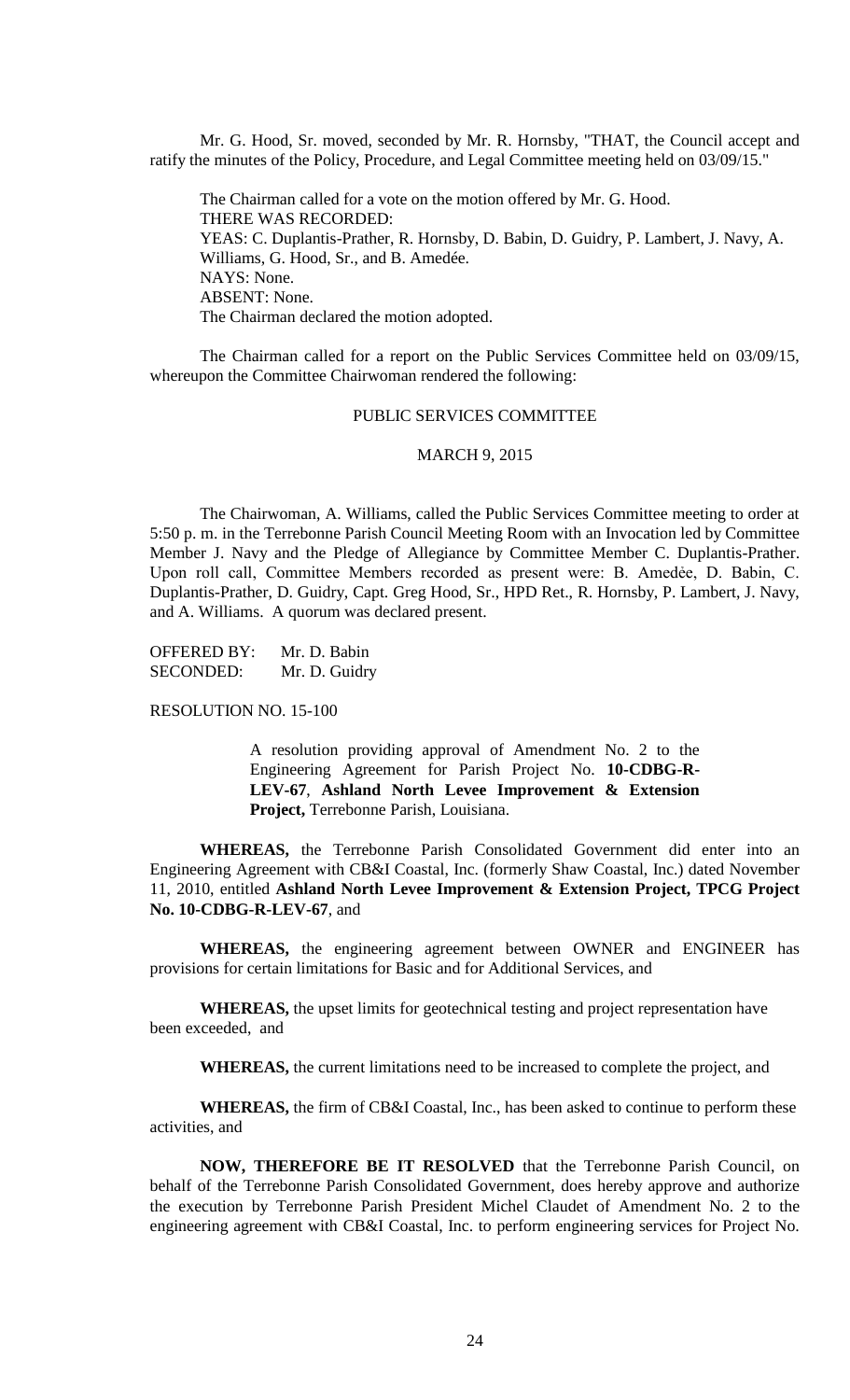10-CDBG-R-LEV-67, Ashland North Levee Improvement & Extension Project, which results in a total increase of Ninety Three Thousand Dollars and No cents (\$93,000.00) to the original contract amount.

**BE IT FURTHER RESOLVED** that a certified copy of the resolution be forwarded to the Engineer, CB&I Coastal, Inc.

THERE WAS RECORDED:

YEAS: J. Navy, A. Williams, G. Hood, Sr., B. Amedée, C. Duplantis-Prather, R. Hornsby, D. Babin, D. Guidry, and P. Lambert. NAYS: None. ABSTAINING: None. ABSENT: None. The Chairman declared the resolution adopted on this, the 9th day of March 2015.

\* \* \* \* \* \* \* \*

OFFERED BY: Mr. D. Babin SECONDED: Mr. G. Hood, Sr.

RESOLUTION NO. 15-101

A resolution providing approval of Amendment No. 1 to the Architectural Agreement for Parish Project No. **14-EOC-03, Terrebonne Parish Emergency Operations Center**, Terrebonne Parish, Louisiana.

**WHEREAS**, the Terrebonne Parish Consolidated Government did enter into an original architectural agreement with Houston J. Lirette, Jr., Architect, APC, dated February 18, 2014, recordation number 147683, for the Terrebonne Parish Emergency Operations Center, identified as Parish Project 14-EOC-03, and

**WHEREAS**, the Engineering Agreement between OWNER and ARCHITECT provides for certain limitations for Basic Services and specific Additional Services, and

**WHEREAS,** the Parish is desirous of constructing the Emergency Operations Center, and

**WHEREAS,** the Parish requested a mono tower to be installed during the construction of the building, and

**WHEREAS,** the Architect hired a special consultant for the design of the mono tower, and

**WHEREAS**, the TPCG is desirous of having these services continued so that there is a need for additional funds to be added to the contract, and

**WHEREAS**, this above work will increase the additional services section of the contract by an additional \$9,350.00.

**NOW, THEREFORE BE IT RESOLVED** that the Terrebonne Parish Council, on behalf of the Terrebonne Parish Consolidated Government, does hereby approve this Amendment No. 1 to the Architectural Agreement for an increase of \$9,350.00 in Additional Services authorizes Parish President Michel Claudet to execute this Amendment No. 1 to the Architectural Agreement for the Terrebonne Parish Emergency Operations Center Parish Project No. 14-EOC-03, with Houston J. Lirette, Jr., Architect, APC, and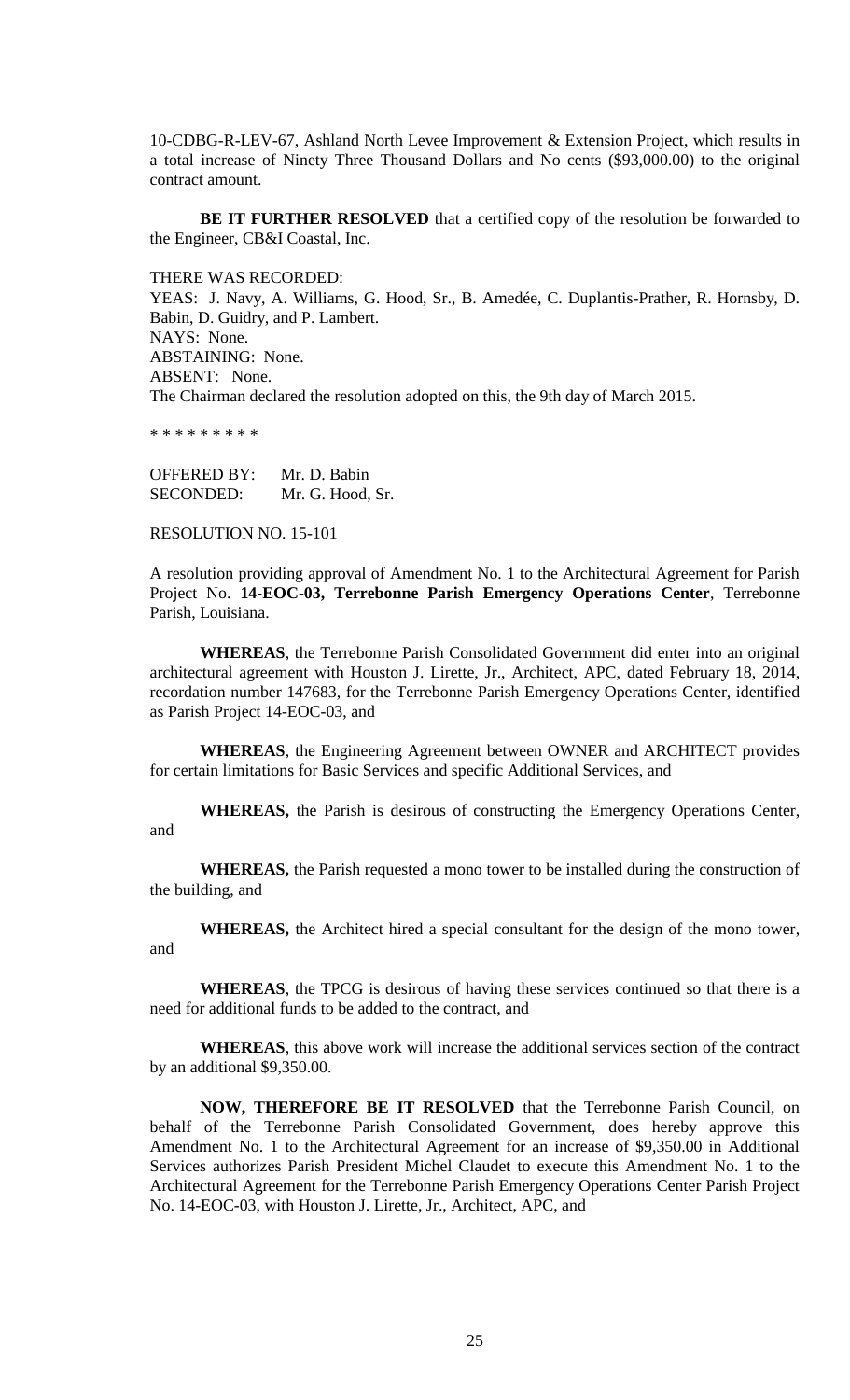**BE IT FURTHER RESOLVED** that a certified copy of the resolution be forwarded to the Architect, Houston J. Lirette, Jr., Architect, APC.

THERE WAS RECORDED: YEAS: J. Navy, A. Williams, G. Hood, Sr., B. Amedée, C. Duplantis-Prather, R. Hornsby, D. Babin, D. Guidry, and P. Lambert. NAYS: None. ABSTAINING: None. ABSENT: None. The Chairman declared the resolution adopted on this, the 9th day of March 2015.

\* \* \* \* \* \* \* \* \*

OFFERED BY: Ms. C. Duplantis-Prather SECONDED: Mr. J. Navy

## RESOLUTION NO. 15-102

A resolution authorizing the execution of Change Order No. 3 for the Construction Agreement for Parish Project No. 12-DRA-01, Hollywood Road Drainage Improvements, Terrebonne Parish, Louisiana.

**WHEREAS**, the Terrebonne Parish Consolidated Government entered into a contract dated March 24, 2014 with LA Contracting Enterprises, LLC, Recordation Number 1449775, for Parish Project No. 12-DRA-01, Hollywood Road Drainage Improvements, Terrebonne Parish Consolidated Government, Terrebonne Parish, Louisiana, and

**WHEREAS**, this change order has been recommended so as to adjust the estimated contract item quantities for the completion of the project described on the attached Change Order No. 3 for the above referenced project, and

**WHEREAS**, this change order will increase the overall contract price by Twenty-Nine Thousand, Three Hundred and Twenty-One Dollars and Twelve Cents (\$29,321.12), and

**WHEREAS**, this Change Order No. 3 had been recommended by the Engineer, Duplantis Design Group, PC, for this project.

**NOW, THEREFORE BE IT RESOLVED** that the Terrebonne Parish Council on behalf of the Terrebonne Parish Consolidated Government, does hereby approve and authorize the execution by Terrebonne Parish President Michel Claudet of Change Order No. 3 to the construction agreement with LA Contracting Enterprises, LLC. for Parish Project No. 12-DRA-01, Hollywood Road Drainage Improvements, Terrebonne Parish, Louisiana, for an increase to the contract amount of Twenty-Nine Thousand, Three Hundred and Twenty-One Dollars and Twelve Cents (\$29,321.12), and

**BE IT FURTHER RESOLVED** that a certified copy of the resolution be forwarded to Engineer, Duplantis Design Group, PC.

THERE WAS RECORDED:

YEAS: J. Navy, A. Williams, G. Hood, Sr., B. Amedée, C. Duplantis-Prather, R. Hornsby, D. Babin, D. Guidry, and P. Lambert. NAYS: None. ABSTAINING: None. ABSENT: None. The Chairman declared the resolution adopted on this, the 9th day of March 2015.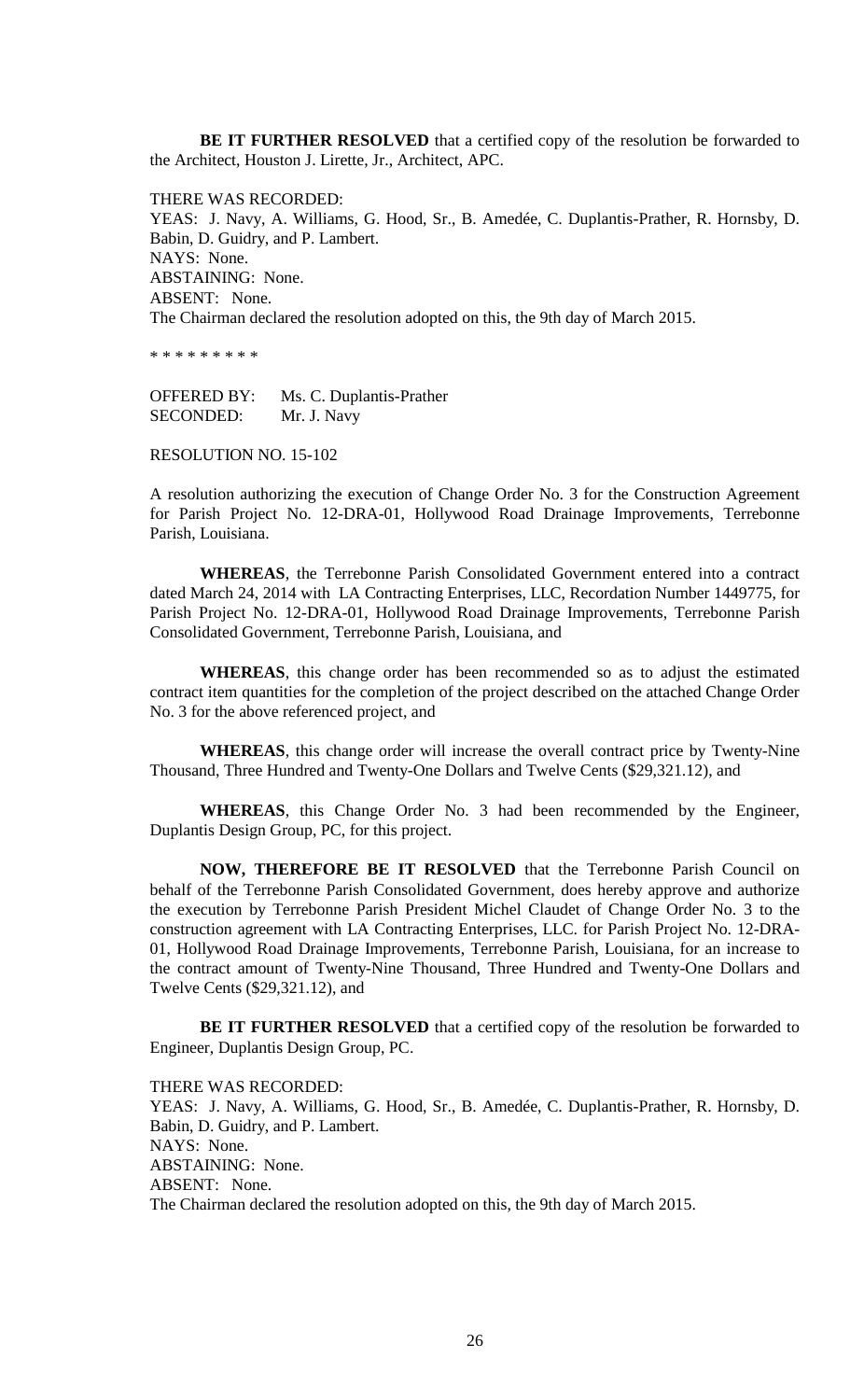#### \* \* \* \* \* \* \* \* \*

The Committee Chairwoman recognized and welcomed former Council member J. Pizzolatto, former Terrebonne Parish School Board representative S. P. Larussa and Terrebonne Parish Sheriff J. Larpenter who were in the audience for tonight's proceedings.

OFFERED BY: Mr. D. Guidry SECONDED: Mr. J. Navy

RESOLUTION NO. 15-103

A resolution providing for the ratification of the appointment by Parish President Michel Claudet of the firm of Houston J. Lirette, Jr., APAC to provide architectural services for East Houma Safe Room Project, and also authorizing Parish President Michel Claudet to execute the appropriate architectural contract documents for this project.

**WHEREAS**, Terrebonne Parish wishes to build the East Houma Safe Room, and

**WHEREAS**, Parish President Michel Claudet has recommended that the firm of Houston J. Lirette, Jr., APAC be retained to provide the necessary professional services for this project, and

**NOW, THEREFORE BE IT RESOLVED**, that the Terrebonne Parish Council, on behalf of the Terrebonne Parish Consolidated Government, that the Parish President Michel Claudet be ratified and that the architectural firm of Houston J. Lirette, Jr., APAC be retained to provide the necessary professional services for the East Houma Safe Room Project, and that Parish President Michel Claudet be authorized to execute any and all documents with said firm for this project.

#### THERE WAS RECORDED:

YEAS: J. Navy, A. Williams, G. Hood, Sr., B. Amedée, C. Duplantis-Prather, R. Hornsby, D. Babin, D. Guidry, and P. Lambert. NAYS: None. ABSTAINING: None. ABSENT: None. The Chairman declared the resolution adopted on this, the 9th day of March 2015.

\* \* \* \* \* \* \* \* \*

OFFERED BY: Mr. R. Hornsby SECONDED: Ms. C. Duplantis-Prather

RESOLUTION NO. 15-104

A resolution authorizing the execution of Change Order No. 1 (Balancing) for the Construction Agreement for Parish Project No. 14-PKG-01, Houma Downtown Parking Lot, Terrebonne Parish, Louisiana.

**WHEREAS**, the Terrebonne Parish Consolidated Government awarded the construction to Gray Construction Corporation, for Parish Project No. 14-PKG-01, Houma Downtown Parking Lot, Terrebonne Parish, Louisiana, and

**WHEREAS**, this change order has been recommended so as to adjust the estimated contract item quantities for the completion of the project described on the attached Change Order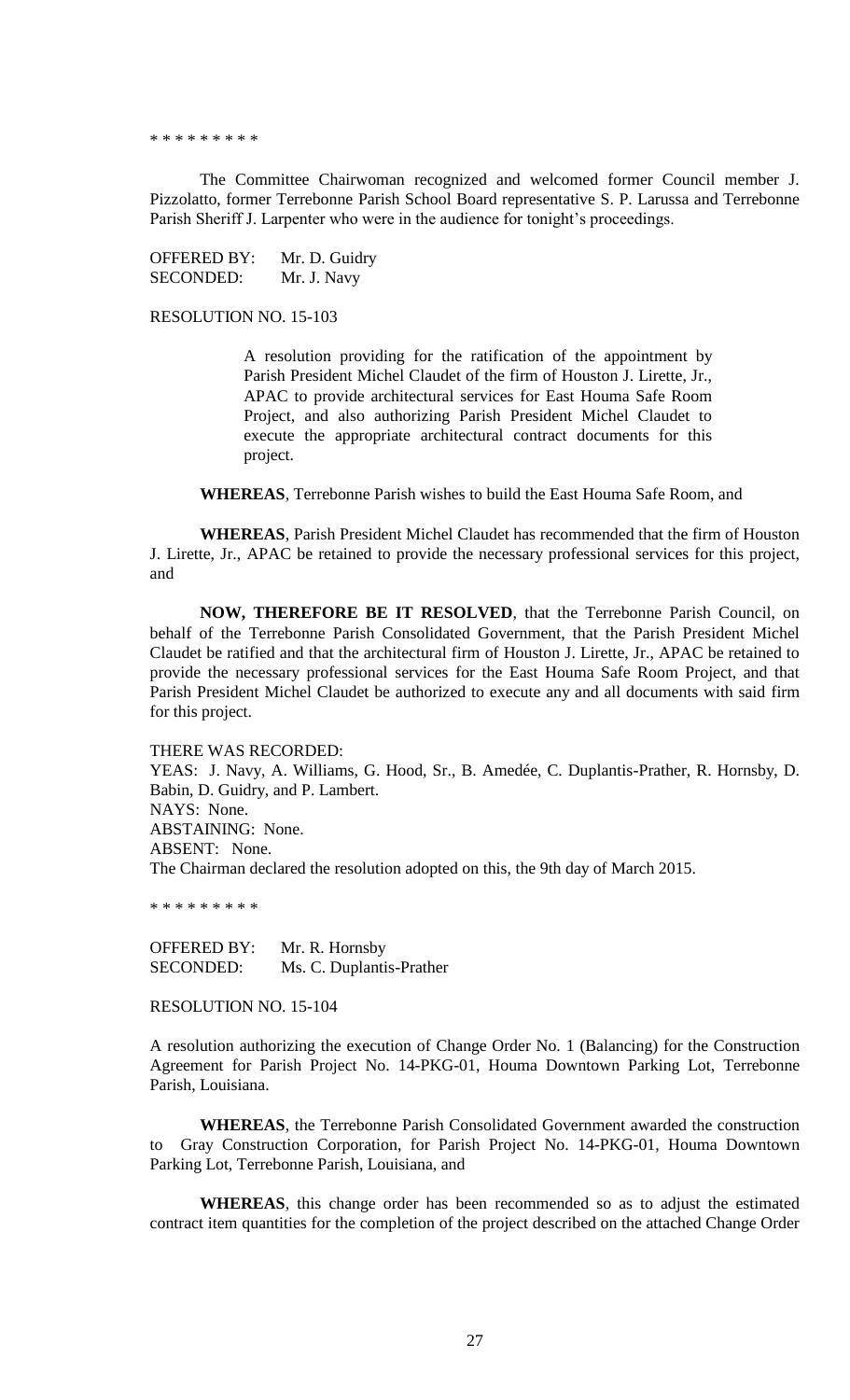No. 1 (Balancing) for the above referenced project, and

**WHEREAS**, this change order will decrease the overall contract price by Two Thousand Nine Hundred and Five Dollars and Sixty Cents (\$2,905.60), and

**WHEREAS**, Change Order No. 1 (Balancing) had been recommended by the Engineer, Providence/GSE Associates, LLC, for this project.

THERE WAS RECORDED:

YEAS: J. Navy, A. Williams, G. Hood, Sr., B. Amedée, C. Duplantis-Prather, R. Hornsby, D. Babin, D. Guidry, and P. Lambert. NAYS: None. ABSTAINING: None. ABSENT: None. The Chairman declared the resolution adopted on this, the 9th day of March 2015.

**NOW, THEREFORE BE IT RESOLVED** that the Terrebonne Parish Council on behalf of the Terrebonne Parish Consolidated Government, does hereby approve and authorize the execution by Terrebonne Parish President Michel Claudet of Change Order No. 1 (Balancing) to the construction agreement with Gray Construction Corporation for Parish Project No. 14- PKG-01, Houma Downtown Parking Lot, Terrebonne Parish, Louisiana, for a decrease in the overall contract price of Two Thousand Nine Hundred and Five Dollars and Sixty Cents (\$2,905.60), and

**BE IT FURTHER RESOLVED** that a certified copy of the resolution be forwarded to Engineer, Providence/GSE Associates, LLC.

\* \* \* \* \* \* \* \* \*

OFFERED BY: Ms. C. Duplantis-Prather SECONDED: Mr. G. Hood, Sr.

RESOLUTION NO. 15-105

A resolution providing for the acceptance of work performed by LA Contracting Enterprises, LLC, in accordance with the Certificate of Substantial Completion for Parish Project 12-DRA-01, Hollywood Road Drainage Improvements, Terrebonne Parish, Louisiana.

**WHEREAS**, the Terrebonne Parish Consolidated Government entered into a contract dated March 24, 2014 with LA Contracting Enterprises, LLC, Recordation Number 1449775, for Parish Project No. 12-DRA-01, Hollywood Road Drainage Improvements, Terrebonne Parish Consolidated Government, Terrebonne Parish, Louisiana, and

**WHEREAS**, the work performed has been inspected by authorized representatives of the Owner, Engineer, and Contractor and found to be substantially complete, and

**WHEREAS**, the Engineer for this project, Duplantis Design Group, PC, recommends the acceptance of the substantial completion,

**NOW, THEREFORE BE IT RESOLVED** that the Terrebonne Parish Council, on behalf of the Terrebonne Parish Consolidated Government, does hereby accept the work performed, effective as of the date of recording of this resolution, and does authorize and direct the Clerk of Court and Ex-Officio Recorder of Mortgages of Terrebonne Parish to note this acceptance thereof in the margin of the inscription of said contract under Entry No. 1449775 of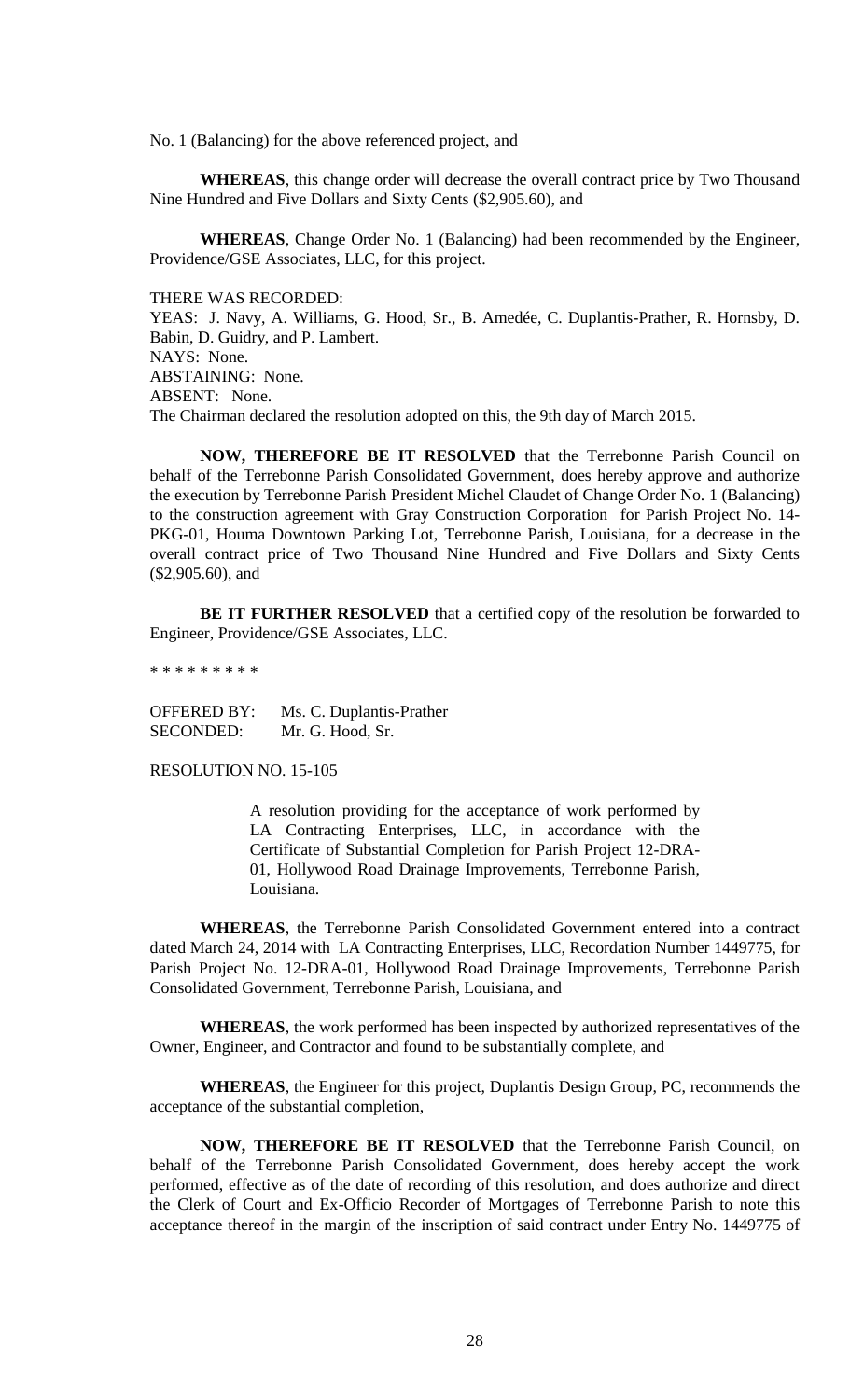the Records of Terrebonne Parish, Louisiana, and

**BE IT FURTHER RESOLVED** that a certified copy of the resolution be forwarded to the Engineer Duplantis Design Group, PC, and

**BE IT FURTHER RESOLVED** that a certified copy of the resolution be recorded in the office of the Clerk of Court of Terrebonne Parish to commence a 45-day clear lien period, and

**BE IT FURTHER RESOLVED** that the Administration is authorized to make payment Engineer, Providence/GSE Associates, LLC.

THERE WAS RECORDED: YEAS: J. Navy, A. Williams, G. Hood, Sr., B. Amedée, C. Duplantis-Prather, R. Hornsby, D Babin, D. Guidry, and P. Lambert. NAYS: None. ABSTAINING: None. ABSENT: None. The Chairman declared the resolution adopted on this, 9th day of March 2015.

\* \* \* \* \* \* \* \* \*

OFFERED BY: Mr. D. Babin SECONDED: Mr. J. Navy

### RESOLUTION NO. 15-106

## **A RESOLUTION AUTHORIZING AMENDMENT OF THE CONTRACT WITH PHILLIPS & JORDAN, INC. FOR DISASTER RECOVERY DEBRIS MANAGEMENT AND REMOVAL SERVICES TO EXTEND THE TERM FOR ONE YEAR.**

**WHEREAS,** Terrebonne Parish Consolidated Government (TPCG) and Phillips & Jordan, Inc. entered into an agreement dated May 22, 2012 for Disaster Recovery Debris Management and Removal Services, and

**WHEREAS,** their agreement provided it would be effective for one year, "subject to extension in yearly increments up to three years maximum at the sole option of TPCG, and thereafter by mutual agreement", and

**WHEREAS,** the current agreement as amended will expire on May 21, 2015, unless further amended by mutual agreement to further extend the term, and

**WHEREAS,** Phillips & Jordan, Inc. has expressed its desire to extend the agreement under the same commercial terms and prices, and

**WHEREAS,** TPCG Department of Utilities and Administration recommend the contract term be extended as proposed.

**NOW THEREFORE BE IT RESOLVED**, by the Terrebonne Parish Council (Public Services Committee), on behalf of the Terrebonne Parish Consolidated Government, that amendment of the Agreement for Disaster Recovery Debris Management and Removal Services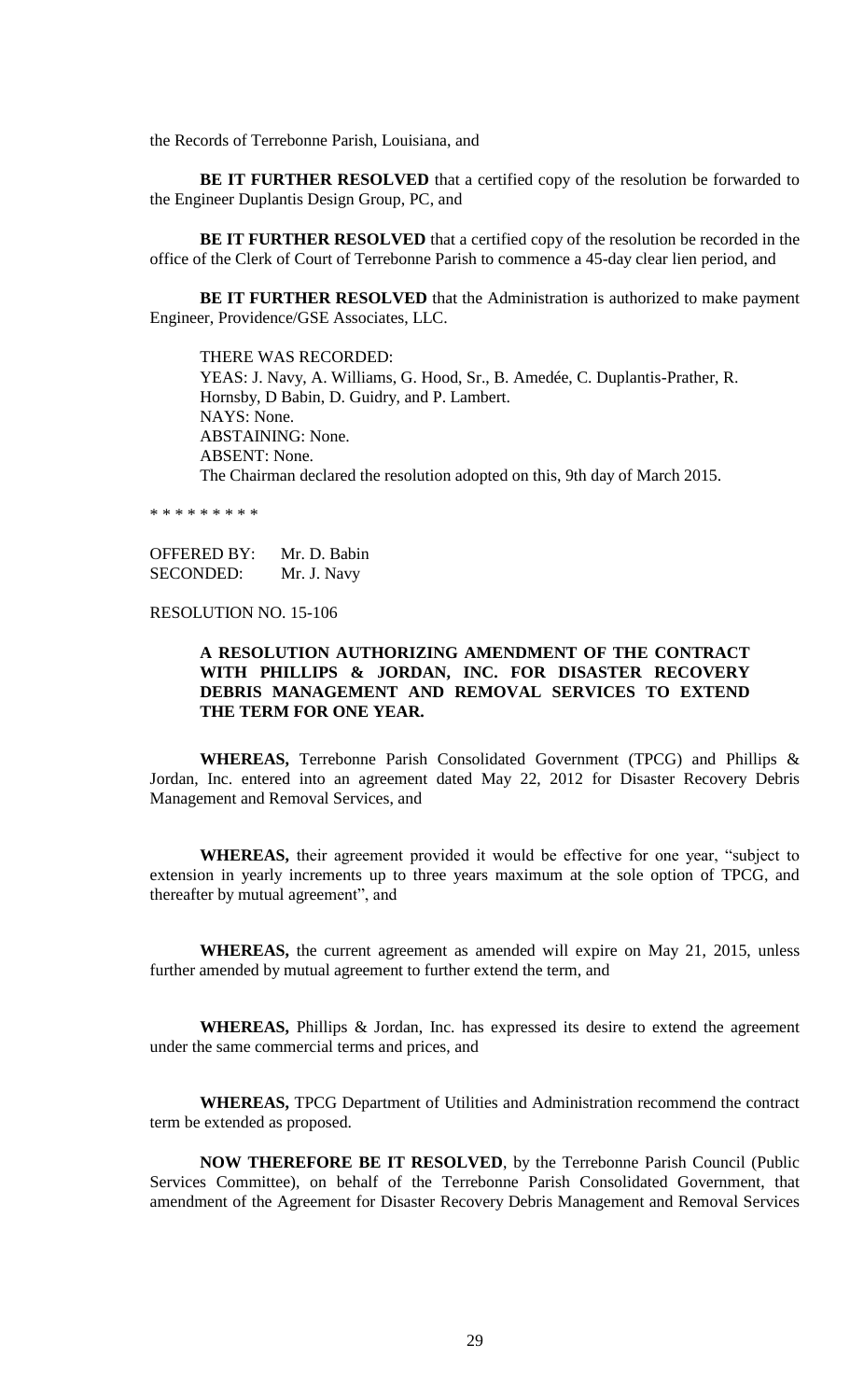with Phillips & Jordan, Inc. extending the term for one year and month-to-month thereafter generally as provided in the attached draft agreement amendment be, and is hereby, authorized.

**BE IT FURTHER RESOLVED,** that the Parish President and all other appropriate parties be, and they are hereby, authorized to execute any and all contract documents associated therewith.

THERE WAS RECORDED: YEAS: J. Navy, A. Williams, G. Hood, Sr., B. Amedée, C. Duplantis-Prather, R. Hornsby, D Babin, D. Guidry, and P. Lambert. NAYS: None. ABSTAINING: None. ABSENT: None. The Chairman declared the resolution adopted on this, 9th day of March 2015.

\* \* \* \* \* \* \* \* \*

Ms. C. Duplantis-Prather moved, seconded by Mr. G. Hood, Sr., "THAT, the Public Services Committee introduce an ordinance that will establish a '4-Way Stop' at the intersection of Birch Avenue and Central Avenue and call a public hearing on March 25, 2015 at 6:30 p.m."

The Chairwoman called for the vote on the motion offered by Ms. C. Duplantis-Prather. THERE WAS RECORDED: YEAS: B. Amedẻe, D. Babin, C. Duplantis-Prather, D. Guidry, G. Hood, Sr., R. Hornsby, P. Lambert, J. Navy, and A. Williams. NAYS: None. ABSENT: None. The Chairwoman declared the motion adopted.

Mr. G. Hood, Sr. moved, seconded by Ms. B. Amedѐe, "THAT, there being no further business to come before the Public Services Committee, the meeting be adjourned."

The Chairwoman called for the vote on the motion offered by Mr. G. Hood, Sr. THERE WAS RECORDED: YEAS: B. Amedẻe, D. Babin, C. Duplantis-Prather, D. Guidry, G. Hood, Sr., R.

Hornsby, P. Lambert, J. Navy, and A. Williams.

NAYS: None.

ABSENT: None.

The Chairwoman declared the motion adopted and the meeting was adjourned at 5:55 p.m.

Arlanda Williams, Chairwoman

Tammy E. Triggs, Minute Clerk

Ms. A. Williams moved, seconded by Mr. D. Babin, "THAT, the Council accept and ratify the minutes of the Public Services Committee meeting held on 03/09/15."

The Chairman called for a vote on the motion offered by Ms. A. Williams. THERE WAS RECORDED: YEAS: C. Duplantis-Prather, R. Hornsby, D. Babin, D. Guidry, P. Lambert, J. Navy, A. Williams, G. Hood, Sr., and B. Amedée. NAYS: None. ABSENT: None. The Chairman declared the motion adopted.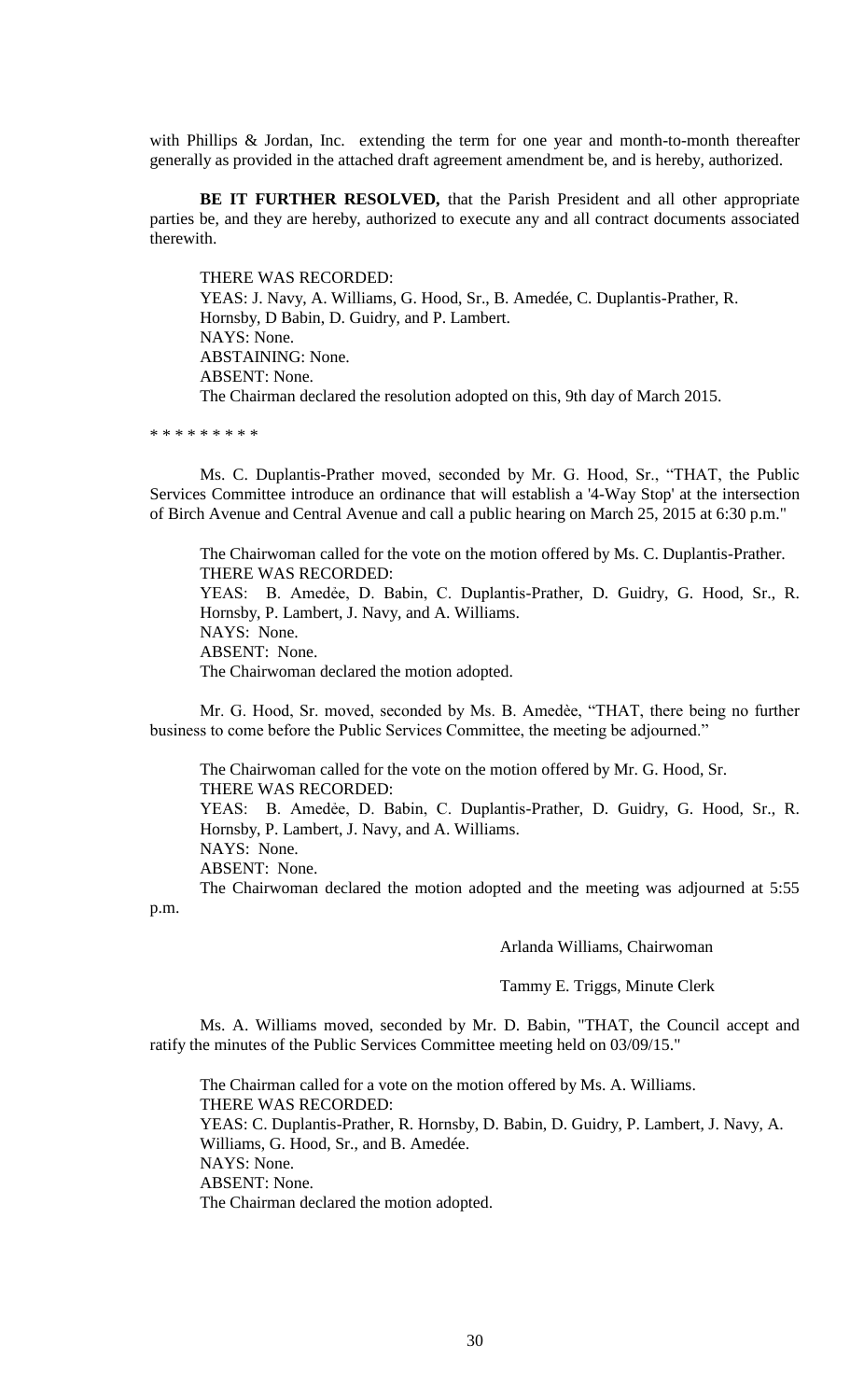The Chairman called for a report on the Community Development and Planning Committee meeting held on 03/09/15, whereupon the Committee Chairwoman rendered the following:

#### COMMUNITY DEVELOPMENT & PLANNING COMMITTEE

## MARCH 9, 2015

The Chairwoman, C. Duplantis-Prather, called the Community Development & Planning Committee meeting to order at 6:00 p.m. in the Terrebonne Parish Council Meeting Room with an Invocation offered by Committee Member J. Navy and the Pledge of Allegiance by Committee Member B. Amedѐe. Upon roll call, Committee Members recorded as present were: B. Amedẻe, D. Babin, C. Duplantis-Prather, D. Guidry, Capt. Greg Hood, Sr., HPD Ret., R. Hornsby, P. Lambert, J. Navy, and A. Williams. A quorum was declared present.

At this time (6:02 p.m.), the Committee Chairwoman relinquished the chair to the Vice-Chairman D. Guidry.

Committee Chairwoman C. Duplantis-Prather explained that this item (individuals on party buses riding around town with open containers and throwing beads before and after parades; and people remaining and consuming alcohol on the streets after the parades are over) was placed on the agenda for clarification and informational purposes only; noted that this was not to stop the Mardi Gras parades in Terrebonne Parish nor prevent individuals from enjoying the festivities, but just to find out what are the rules and guidelines that govern these events. She read aloud a memo from a Ms. Johnson asking for specific rules and regulations as it relates to open party buses; beads being thrown before and after parades; the issue of public safety and alcohol consumption on the streets after parades are over; and the inability of being able to leave residences before and after a parade because of excessive traffic.

Terrebonne Parish Sheriff J. Larpenter explained that safety is a major concern during Mardi Gras season for all emergency responding personnel, and in his opinion, party buses during parades routes reduces the number of vehicles on the roadways as well as decrease the number of drunk driving related accidents during this time; noted that these buses allow individuals to invest their own money into private businesses (i.e. these individuals pay for their own insurance and permits); the buses allow parade riders to get to the parade safely and on time; added that parade riders don't continually ride all day during Mardi Gras because of the number of party buses that have to commute individuals back and forth all day. He continued by stating that Carnival Krewes perform outstanding work throughout the year such as visiting area nursing home, schools, and other facilities where residents may not be able to view Mardi Gras on parade routes during the season; thusly, he explained that Mardi Gras has a substantial economical impact in and around Terrebonne Parish where parade goers and parade riders spend thousands of dollars that in turn boost the economy during this season as well. Sheriff Larpenter explained that he is in favor of continuing the use of the Mardi Gras buses and recommended that if any changes are made that the changes/issues be addressed in the future.

Discussion ensued with Committee members thanking the Mardi Gras Krewes for coming to the meeting to discuss this issue of party buses and noting that safety is always the major concern during this time of year and that educating the public is a way of making everyone aware of the rules and regulations that are in place during this time. The Committee members also thanked the Krewes for their civic and community services that they perform throughout the year.

Committee Member A. Williams stated that a Mardi Gras Safety Committee was established several years ago, but the appointment representation is not up to date. She requested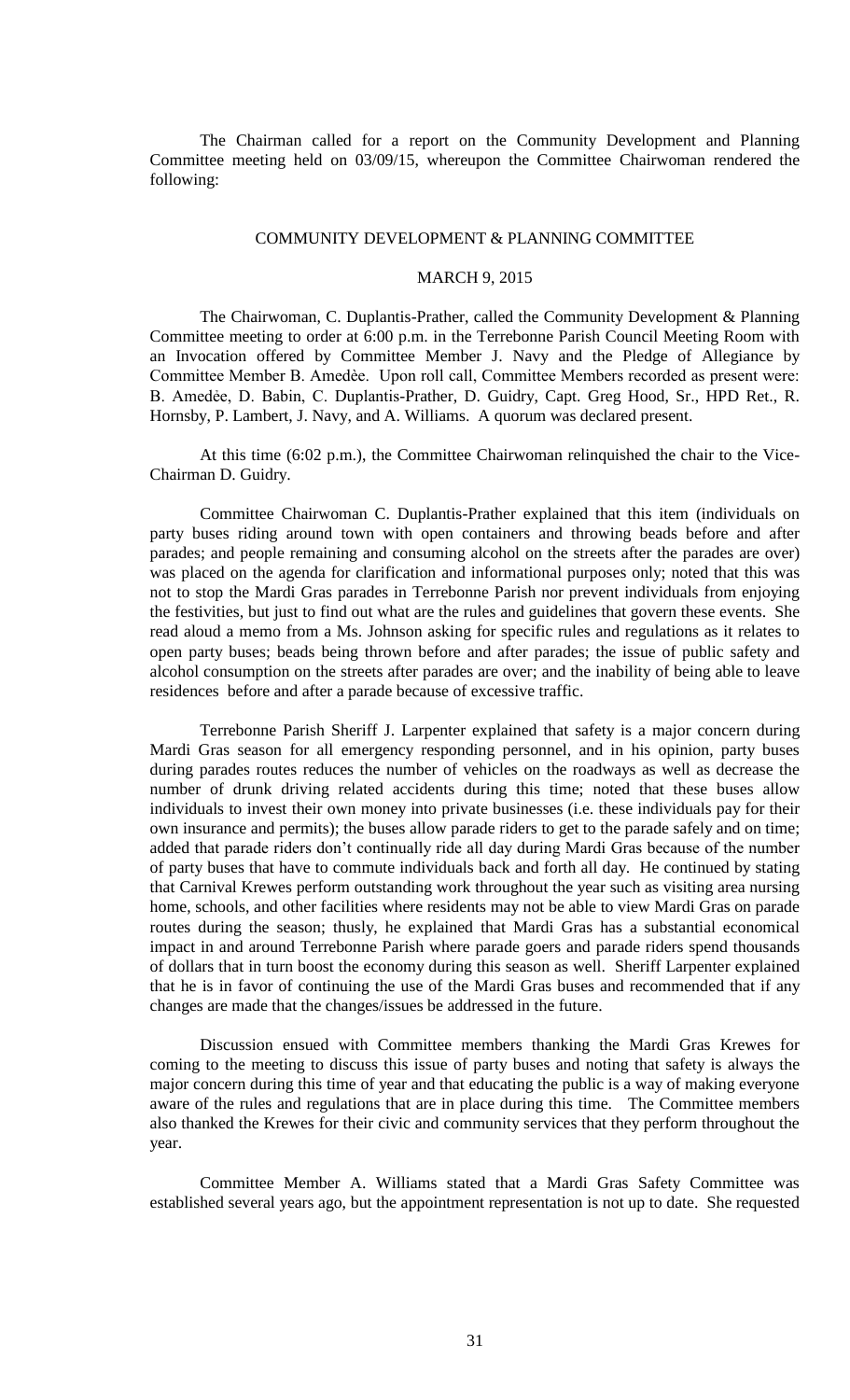that the Council Chairman appoint one Council member to serve on the committee to update the Council representation.

At this time (6:28 p. m.), Committee member A. Williams was recorded as exiting the proceedings.

Mr. Clifton Pierce, a Krewe of Mardi Gras member, explained that he is in favor of the party buses and explained that all of the Mardi Gras Krewes work together to make this event a safe and special celebration for everyone.

Ms. Elizabeth Trosclair, President of the Krewe of Cleopatra, explained that every Mardi Gras Krewe has rules and regulations that have to be followed throughout the year with penalties and fines that are in place if there are any violations; and noted that education is the key to informing individuals and/or the public about the Mardi Gras Krewes and all of the hard work that is put into place to make this event a success.

Mr. Brandon Fitch, a party bus owner and driver, explained that as a party bus owner his main job is to get Mardi Gras parade goers to their destination safely and on time. He explained that the drivers are prohibited from drinking because of their CDL licenses; and noted that they take off from their regular jobs to help ensure safety during this time and he is in favor of having party buses in an around Terrebonne Parish during Mardi Gras season.

Mr. Chris Domangue, a Mardi Gras Krewe member, expressed his opinion and stated that the letter that was sent out prompted the Mardi Gras Krewes to believe that action was going to be taken against Krewes as it relates to the party buses. He explained that Mardi Gras is only three (3) days out of the year and has a very minimum impact on the businesses in Terrebonne Parish as it relates to traffic and/or travel inconveniences. Mr. Domangue noted that he is in favor of allowing the use of party buses in Terrebonne Parish.

Mr. Hayes Garrett, a Mardi Gras Krewe member, asked the question of how many constituents are needed to bring a complaint to the Council and reiterated that he is in favor of having the party buses during Mardi Gras season.

Mr. S. P. Larussa, a real estate developer and Krewe of Hercules member, expressed his opposition to banning the use of party buses during Mardi Gras season; explained that this complaint should have been addressed with the Mardi Gras Safety Committee; and noted that two years ago a feasibility study was done by TEDA to determine the economic impact that Mardi Gras has on Terrebonne Parish.

Mr. R. Hornsby moved, seconded by Mr. D. Babin, "THAT, the Community Development and Planning Committee take no action on Agenda Item 1 – Discussion and possible action with regards 1) individuals on open party buses riding around town with open containers and throwing beads before and after parades; and 2) people remaining on the streets and consuming alcohol after the parades are over."

The Vice-Chairman called for the vote on the motion offered by Ms. C. Duplantis-Prather.

THERE WAS RECORDED:

YEAS: B. Amedẻe, D. Babin, C. Duplantis-Prather, D. Guidry, G. Hood, Sr., R. Hornsby, P. Lambert, and J. Navy.

NAYS: None.

ABSENT: A. Williams.

The Vice-Chairman declared the motion adopted.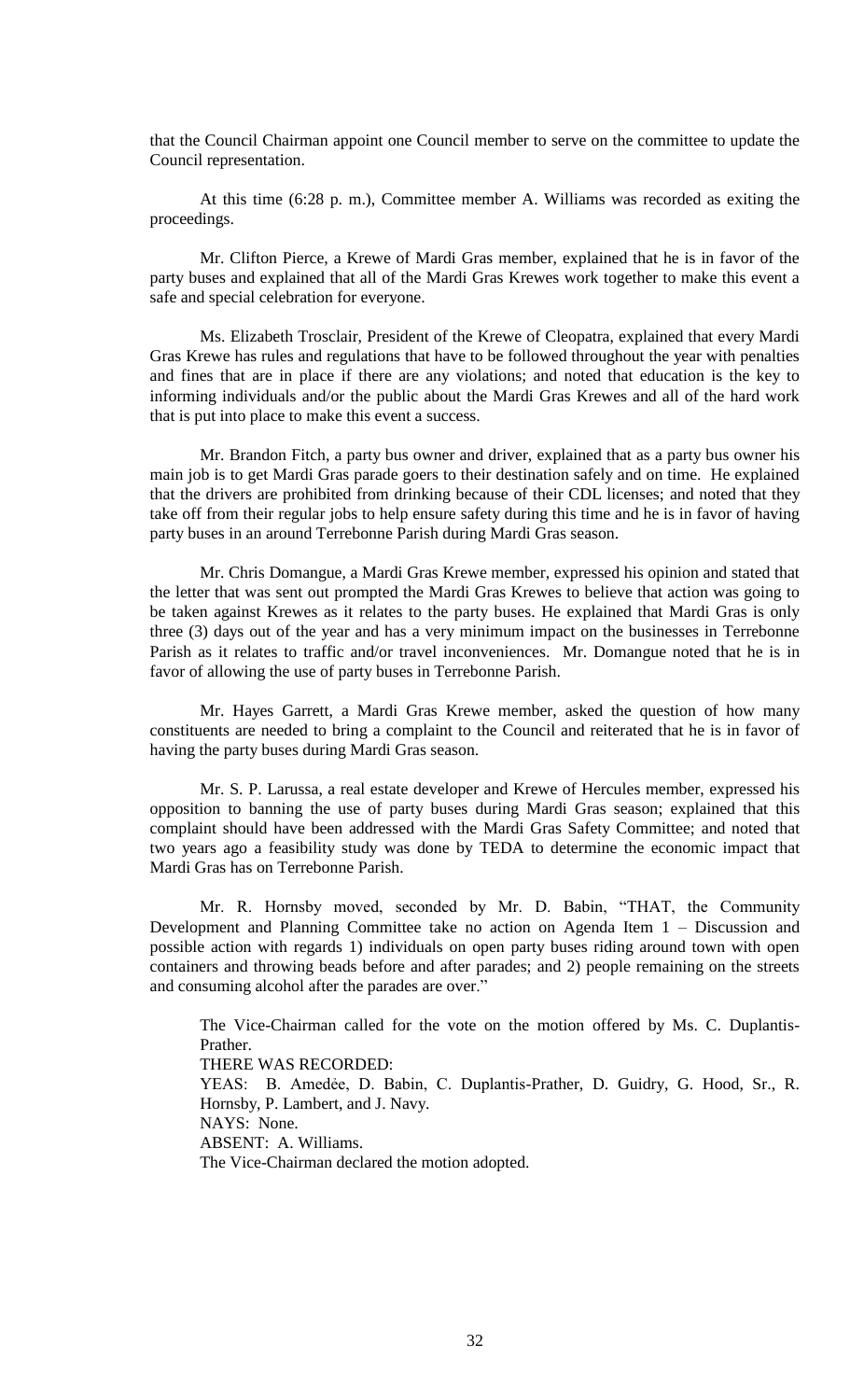Ms. C. Duplantis-Prather moved, seconded by Mr. G. Hood, Sr., "THAT, there being no further business to come before the Community Development & Planning Committee, the meeting be adjourned."

The Vice-Chairman called for the vote on the motion offered by Ms. C. Duplantis-Prather. THERE WAS RECORDED: YEAS: B. Amedẻe, D. Babin, C. Duplantis-Prather, D. Guidry, G. Hood, Sr., R. Hornsby, P. Lambert, and J. Navy. NAYS: None. ABSENT: A. Williams. The Vice-Chairman declared the motion adopted and the meeting was adjourned at 6:54 p. m.

C. Duplantis-Prather, Chairwoman

Tammy E. Triggs, Minute Clerk

Ms. C. Duplantis-Prather moved, seconded by Mr. D. Guidry, "THAT, the Council accept and ratify the minutes of the Community Development and Planning Committee meeting held on 03/09/15."

The Chairman called for a vote on the motion offered by Ms. C. Duplantis-Prather. THERE WAS RECORDED: YEAS: C. Duplantis-Prather, R. Hornsby, D. Babin, D. Guidry, P. Lambert, J. Navy, A. Williams, G. Hood, Sr., and B. Amedée. NAYS: None. ABSENT: None. The Chairman declared the motion adopted.

Ms. A. Williams moved, seconded by Ms. C. Duplantis-Prather, "THAT, the Council revisit the Public Services Committee reports."

The Chairman called for a vote on the motion offered by Ms. A. Williams. THERE WAS RECORDED: YEAS: C. Duplantis-Prather, R. Hornsby, D. Babin, D. Guidry, P. Lambert, J. Navy, A. Williams, G. Hood, Sr., and B. Amedée. NAYS: None. ABSENT: None. The Chairman declared the motion adopted.

Councilwoman A. Williams acknowledged that a public hearing announcement was not duly noted during the Public Services Committee report, then announced for the record that the Public Services Committee has one public hearing on March 25, 2015 at 6:30.

Mr. D. Guidry moved, seconded by Mr. G. Hood, Sr., "THAT, the Council approve the following street light list:

INSTALL ONE (1) 250-WATT STREET LIGHT ON EXISTING POLE 4615 BAYOUSIDE DRIVE, CHAUVIN, LA; RLD #7; ENTERGY; DIRK GUIDRY, DIST. 8

INSTALL ONE (1) 250-WATT STREET LIGHT ON EXISTING POLE 5247 LA HIGHWAY 56, CHAUVIN, LA; RLD #7; ENTERGY; DIRK GUIDRY, DIST. 8

INCREASE THE STREET LIGHT WATTAGE OF TWO (2) EXISTING STREET LIGHTS TO 400-WATTS ON EXISTING POLES AT 4000 HIGHWAY 56, CHAUVIN, LA (ON THE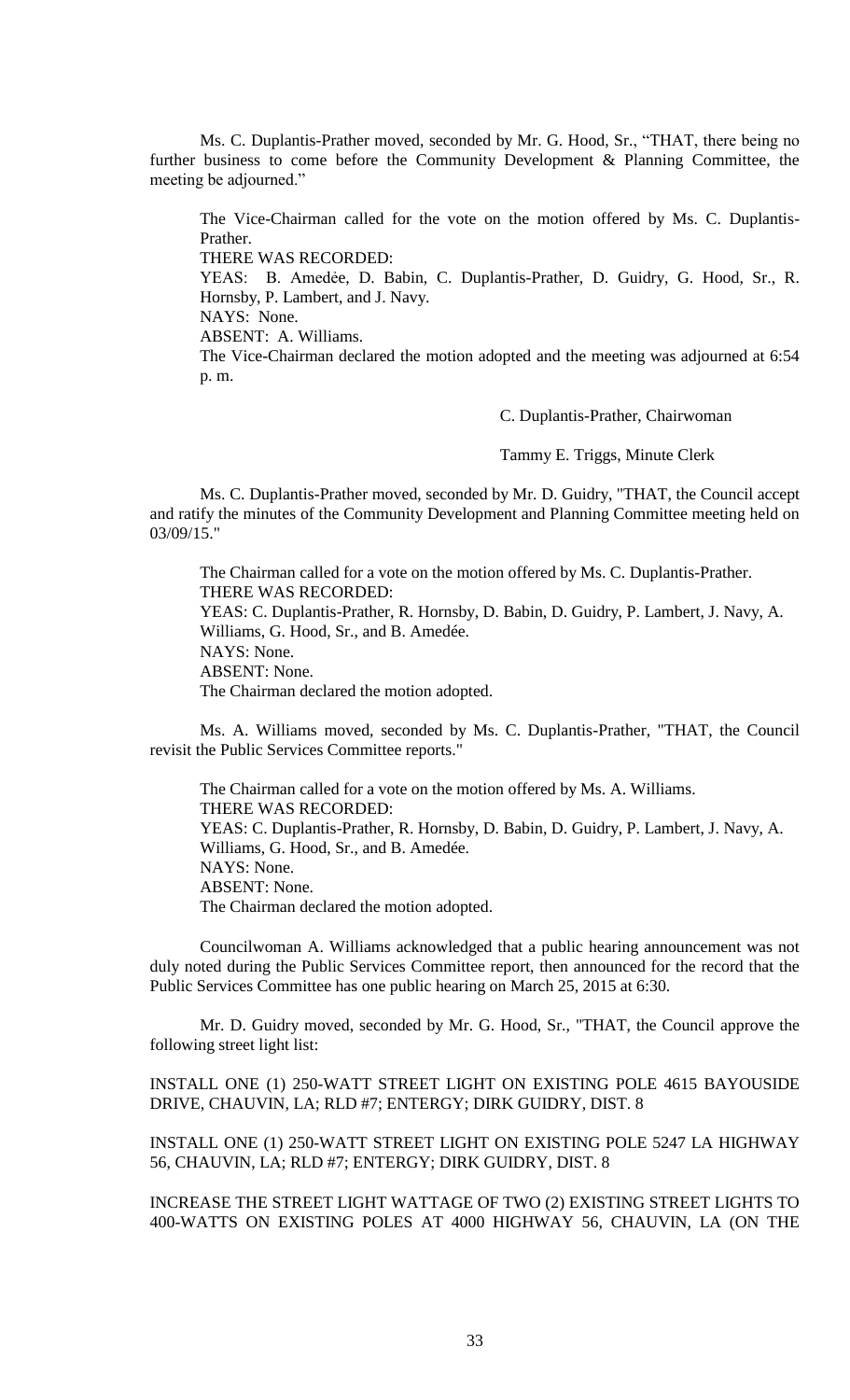SAINT LOUIS CANAL BRIDGE NORTH AND SOUTH APPROACHES; LIGHTS SHOULD FACE HIGHWAY); RLD #7; ENTERGY; DIRK GUIDRY, DIST. 8

INCREASE STREET LIGHT WATTAGE OF EXISTING STREET LIGHTS ON BRYANT STREET [FOUR (4) LIGHTS] TO 250-WATTS; RLD #3-A; ENTERGY; JOHN NAVY, DIST. 1

INCREASE STREET LIGHT WATTAGE OF EXISTING STREET LIGHTS ON ISABEL STREET [TWO (2) LIGHTS] TO 250-WATTS; RLD #3-A; ENTERGY; JOHN NAVY, DIST. 1

INCREASE STREET LIGHT WATTAGE OF AN EXISTING STREET LIGHT IN THE VICINTY OF 2611 ISABEL STREET; RLD #3-A; CITY OF HOUMA; JOHN NAVY; DIST. 1

INCREASE STREET LIGHT WATTAGE OF EXISTING STREET LIGHTS ON TULANE AVENUE [SIXTEEN (16) LIGHTS] TO 250-WATTS; RLD #3-A; ENTERGY; JOHN NAVY, DIST. 1

INSTALL 2 100-WATT HPS STREET LIGHTS, ONE IN FRONT OF 1315 VALHI BLVD. AND 1 IN FRONT OF 1359 VALHI BLVD; RLD #2; SLECA; RUSSELL HORNSBY; DIST. 6

INSTALL 1 STREET LIGHT IN NEWLY ACCEPTED SUBDIVISION, SOUTHDOWN WEST SUBDIVISION, ADD. #11, PHASE D, 1 & 2 (ORD. 8517); RLD #2; TPGC; RUSSELL HORNSBY; DIST. 6

INCREASE THE STREET LIGHT WATTAGE OF ALL EXISTING STREET LIGHTS ON LEE AVENUE; USD; CITY OF HOUMA; JOHN NAVY, DIST. 1

INCREASE THE STREET LIGHT WATTAGE OF ALL EXISTING STREET LIGHTS ON HIGH STREET; USD; CITY OF HOUMA; JOHN NAVY, DIST. 1

INCREASE THE STREET LIGHT WATTAGE OF ALL EXISTING STREET LIGHTS ON ACADEMY STREET FROM GRINAGE STREET TO THE INTRACOASTAL CANAL; USD; CITY OF HOUMA; JOHN NAVY, DIST. 1

INCREASE THE STREET LIGHT WATTAGE OF EXISTING STREET LIGHTS ON ISAAC STREET [FOUR (4) LIGHTS] TO 250-WATTS; RLD #3-A; ENTERGY; JOHN NAVY, DIST. 1

The Chairman called for a vote on the motion offered by Mr. D. Guidry. THERE WAS RECORDED: YEAS: C. Duplantis-Prather, R. Hornsby, D. Babin, D. Guidry, P. Lambert, J. Navy, A. Williams, G. Hood, Sr., and B. Amedée. NAYS: None. ABSENT: None. The Chairman declared the motion adopted.

Ms. C. Duplantis-Prather moved, seconded by Ms. B. Amedée, "THAT, the Council approve attendance at the Police Jury Association of Louisiana Annual Legislative Day, April 22, 2015 in Baton Rouge, LA, as per the Council Travel Policy."

The Chairman called for a vote on the motion offered by Ms. C. Duplantis-Prather. THERE WAS RECORDED: YEAS: C. Duplantis-Prather, R. Hornsby, D. Babin, D. Guidry, P. Lambert, J. Navy, A. Williams, G. Hood, Sr., and B. Amedée. NAYS: None.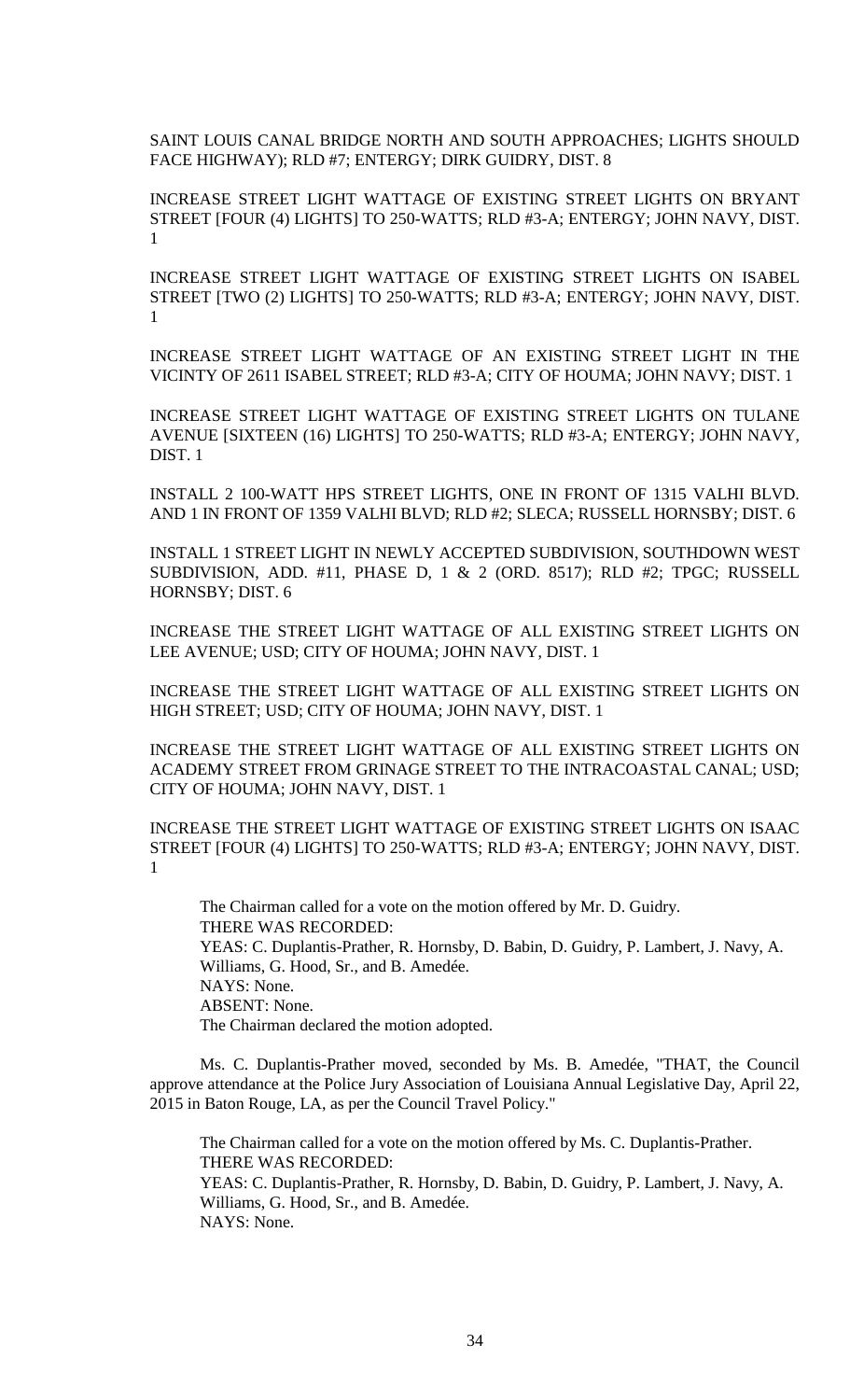ABSENT: None. The Chairman declared the motion adopted.

Ms. B. Amedée moved, seconded by Ms. C. Duplantis-Prather, "THAT, the Council hold nominations open for the one long-standing vacancy on the Bayou Blue Fire Protection District Board until further notice."

The Chairman called for a vote on the motion offered by Ms. B. Amedée. THERE WAS RECORDED: YEAS: C. Duplantis-Prather, R. Hornsby, D. Babin, D. Guidry, P. Lambert, J. Navy, A. Williams, G. Hood, Sr., and B. Amedée. NAYS: None. ABSENT: None. The Chairman declared the motion adopted.

Ms. A. Williams moved, seconded by Mr. G. Hood, Sr., "THAT, the Council open nominations for one vacancy on the Houma-Terrebonne Airport Commission Board due to a resignation; that Mr. Robert Gross and Mr. Lawrence A. DeHart be nominated for said position; close nominations and that a voice vote of the Council be taken to determine who will fill said vacancy."

The Chairman called for a vote on the motion offered by Ms. A. Williams. THERE WAS RECORDED: YEAS: C. Duplantis-Prather, R. Hornsby, D. Babin, D. Guidry, P. Lambert, J. Navy, A. Williams, G. Hood, Sr., and B. Amedée. NAYS: None. ABSENT: None. The Chairman declared the motion adopted.

Voting to appoint Mr. Robert Gross: Ms. A Williams Mr. G. Hood, Sr.

Voting to appoint Mr. Lawrence A. DeHart: Ms. C. Duplantis-Prather Mr. R. Hornsby Mr. D. Babin Mr. D. Guidry Mr. P. Lambert Mr. J. Navy Ms. B. Amedée

Council Minute Clerk K. Cologne announced the votes tallied for the vacant position on the Houma-Terrebonne Airport Commission Board and the votes were recorded as follows: two (2) votes for Mr. Robert Gross and seven (7) votes for Mr. Lawrence A. DeHart.

The Council Chairman stated that, as per the above voice vote, Mr. Lawrence A. Dehart is appointed to serve a term on the Houma-Terrebonne Airport Commission Board.

The Council Chairman recognized Mr. Lawrence A. DeHart who thanked the Council for the opportunity and stated that he is eager to assist with the growth of the Parish.

The Chairman announced the following vacancies, which he noted will be handled as per usual procedure:

• One expiring term on the Recreation District No. 2,3 Board.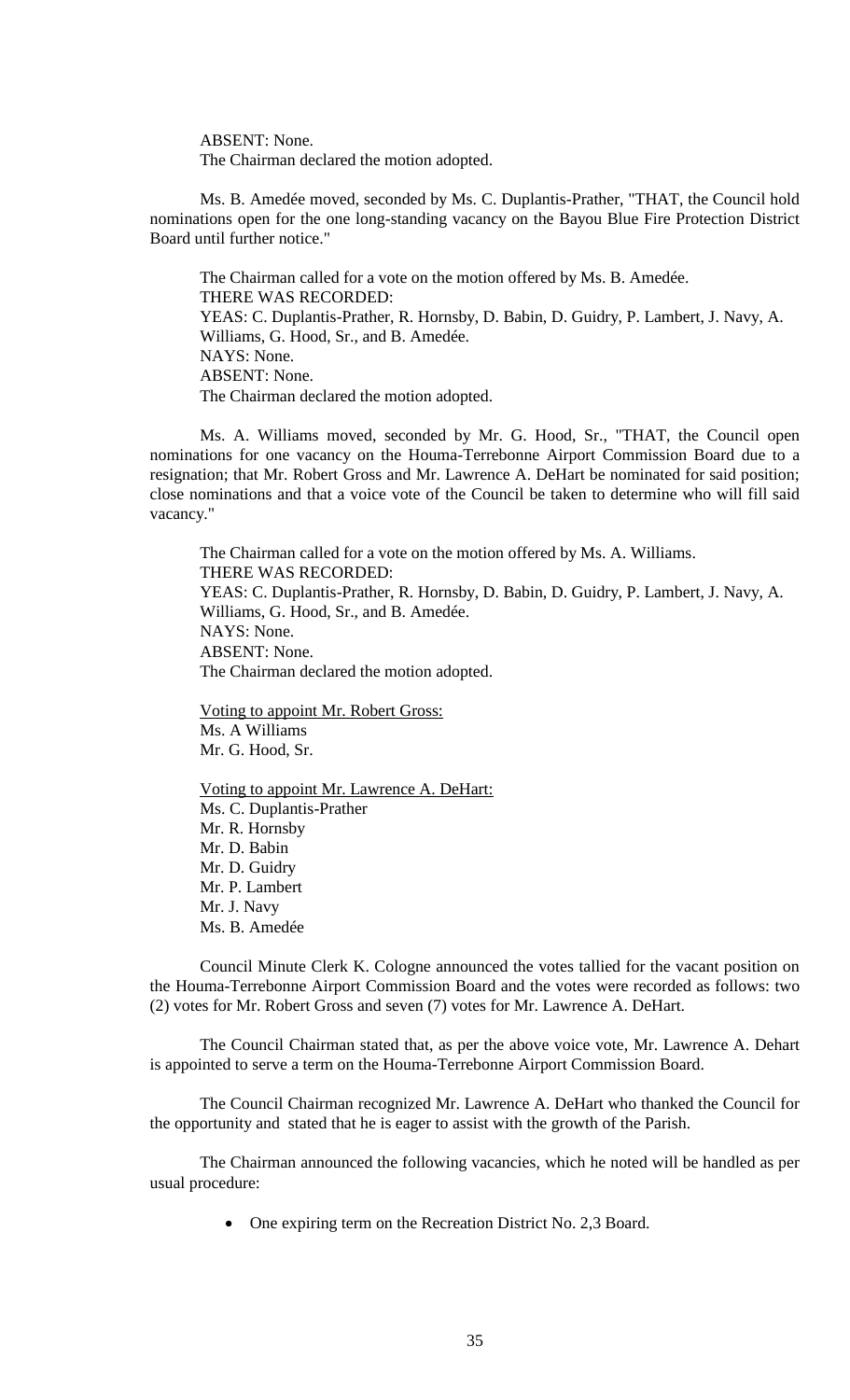• One expiring term on the Recreation District No. 10 Board.

Councilwoman C. Duplantis-Prather, who also serves on the NACo Health Steering Committee, presented information relative to NACo's member vision, dental, prescription, health, and pet prescription discount program and noted the many benefits of the discount programs that can be used in conjunction with existing insurance. She then requested that the information be referred to the proper committee for discussion and action.

Upon questioning by Councilman G. Hood, Sr., Councilwoman C. Duplantis-Prather explained that the pet prescription discount program did not cover spaying and neutering; however, she has spoken to a representative and they are looking into the possible coverage.

The Council Chairman stated that under agenda item 8A - Discussion and possible action with regards to NACo member vision, dental, prescription, health, and pet prescription discount program will be put into proper committee for review.

Councilwoman C. Duplantis-Prather led discussion with regards to past legal services and possible future legal services related to the Vanguard oilfield waste injection well. Ms. Duplantis-Prather explained that the item was put on the agenda because of the multiple questions and concerns from not only herself, but concerned citizens of the Parish. Ms. Duplantis-Prather requested that both attorneys representing the Parish explain to the citizens exactly what the Parish "received" for their tax dollars and to explain if any other legal action is possible to stop this injection well.

Mr. Charles Ellis, Attorney with the Lemmon Law Firm, addressed the Council relative to the matter of the past legal and possible future legal services related to Vanguard oilfield waste injection well. Mr. Ellis explained that his councils' plan for success was to go after the approval of air emissions from the DEQ, and that with the help of an expert, Mr. Edward Lee of URS Corp., address discrepancies in the air emissions document submitted by Vanguard. Mr. Ellis continued by stating that after meeting with the DEQ a number of times and the submission of several document requests, legal counsel requested that DEQ reopen its consideration of the air emissions and that a public hearing be held. Mr. Ellis stated that during meetings with DEQ, the legal counsel, and Vanguard discrepancies were found by DEQ and when DEQ requested more reports, additional discrepancies were found. Mr. Ellis stated that DEQ at that time decided not to make a decision on the matter. He continued that at that point, he consulted with Parish President M. Claudet regarding the details and noted that a decision was made by Administration not to pursue the matter because it felt the matter has been defeated every step of the way. Mr. Ellis explained that he went on to appeal this matter along with two citizen groups namely, LEAN and We Can Guard Houma; and added that anyone interested in what was undertaken on the behalf of Parish by his legal counsel, public record documents are available for viewing on the EDMS system on the DEQ's website.

Upon questioning from Parish President M. Claudet, Mr. Ellis answered several questions in regards to the Vanguard litigation; stated that Mr. Chris Domangue initiated his own involvement with the appeal; added that the firm offered a discounted rate for his group; and explained that he believes "filing date" would be at a later date due to new representation.

Councilwoman C. Duplantis-Prather remarked by stating that she had conversed with Parish Attorney C. Alcock to place this matter on the Policy, Procedure & Legal Committee agenda and possibly enter into Executive Session regarding possible representation by the Lemmon Law Firm.

Councilman J. Navy stated his concern that the Council as a whole needs to be updated and informed by the Lemmon Law Firm so that they can make the general public aware of the situation.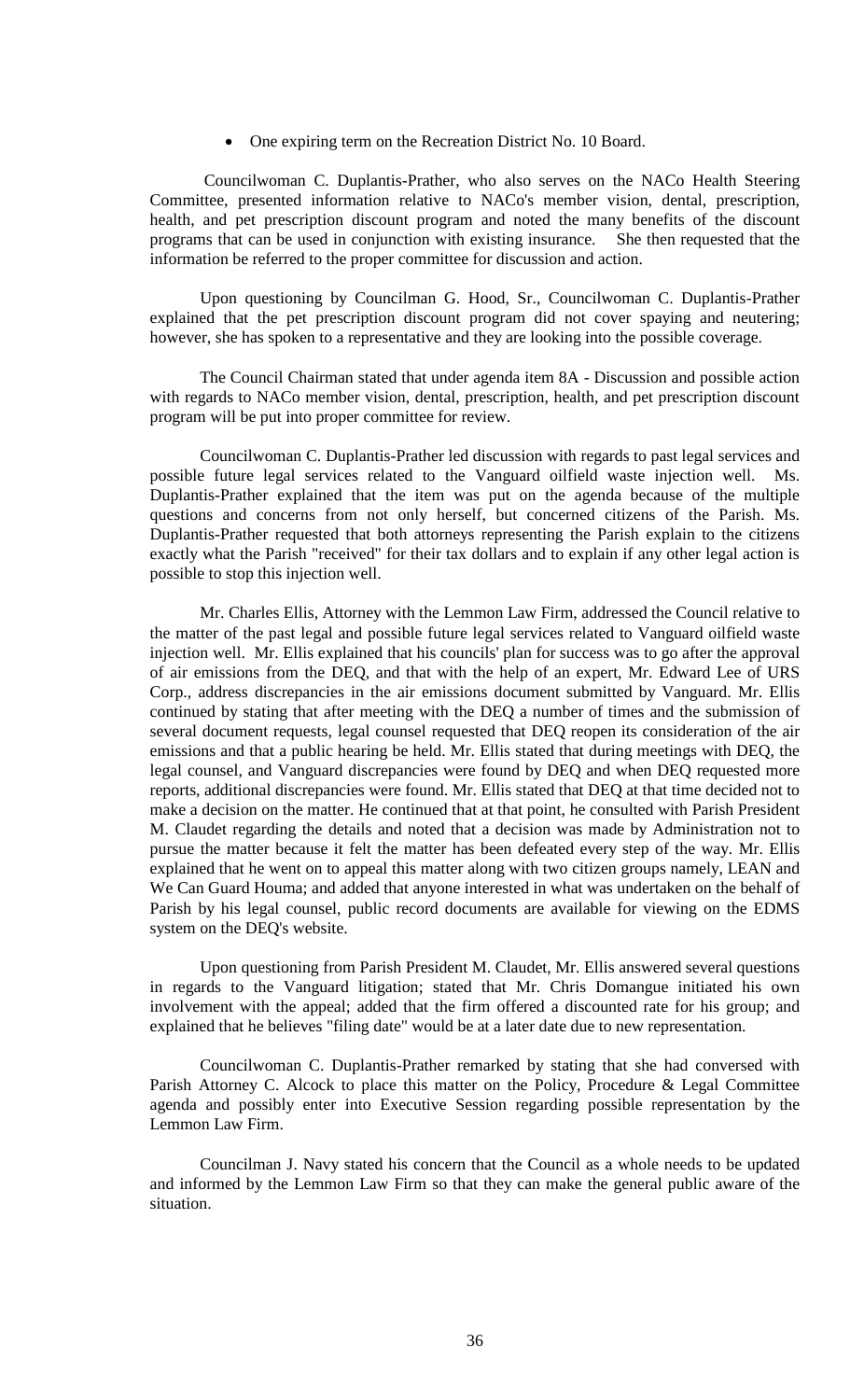Upon questioning from Council members A. Williams and R. Hornsby, Mr. Andrew Lemmon, Attorney of the Lemmon Law Firm, explained that the client received the Parish's rate which was discounted, and continued by explaining that the \$400 mentioned in an article regarding the matter was not to take on the representation, it was for a filing fee to file the petition. He also explained that although the Parish had previously lost its case, the case would be heard by a different audience and a record built. Mr. Lemmon added that he would represent the Parish again for the same rate as the other groups and would be open to discuss the matter with the Parish legal department to make sure there is no conflict of interest.

Discussion ensued with several Council members expressing their concerns relative to any cost incurred as well as not being informed by Lemmon Law Firm of any actions taken or information that is provided.

Councilman G. Hood, Sr., was recorded as leaving the proceedings at 7:48 p.m.

The Council Chairman acknowledged Mr. Chris Domangue, a Houma resident, who requested that the Council remember what happened on the night of Wednesday, February 23, 2011 with regards to the Vanguard discussion. Mr. Domangue continued by saying it was when the people's "will" was proclaimed and then asked the Council to always remember this when making decisions.

Parish President M. Claudet and Councilman D. Guidry thanked Mr. Domangue for the work he has done and wished him well in the fight for this matter.

The Council Chairman acknowledged Ms. Lucretia McBride, a Houma resident, who addressed the Council relative to the Vanguard discussion. Ms. McBride stated, in her opinion, that she feels as though Parish President M. Claudet has not been transparent with the Council.

Ms. C. Duplantis-Prather moved, seconded by Mr. J. Navy, "THAT, the Council extend Ms. Lucretia McBride's time an additional minute."

The Chairman called for a vote on the motion offered by Ms. C. Duplantis-Prather. THERE WAS RECORDED: YEAS: C. Duplantis-Prather, R. Hornsby, D. Babin, D. Guidry, P. Lambert, J. Navy, A. Williams and B. Amedée. NAYS: None. ABSENT: G. Hood, Sr. The Chairman declared the motion adopted.

Ms. McBride continued by stating that through a Public Records Request for Parish emails, Mr. Claudet and Mr. Chris Domangue have been in communication regarding the Vanguard suit since February 2012 and that she has no problem with the attorneys of Lemmon Law Firm.

Mr. D. Babin moved, seconded by Ms. C. Duplantis-Prather, "THAT, the Council extend Ms. Lucretia McBride's time an additional minute."

The Chairman called for a vote on the motion offered by Mr. D. Babin. THERE WAS RECORDED: YEAS: C. Duplantis-Prather, R. Hornsby, D. Babin, D. Guidry, P. Lambert, J. Navy, A. Williams and B. Amedée. NAYS: None. ABSENT: G. Hood, Sr. The Chairman declared the motion adopted.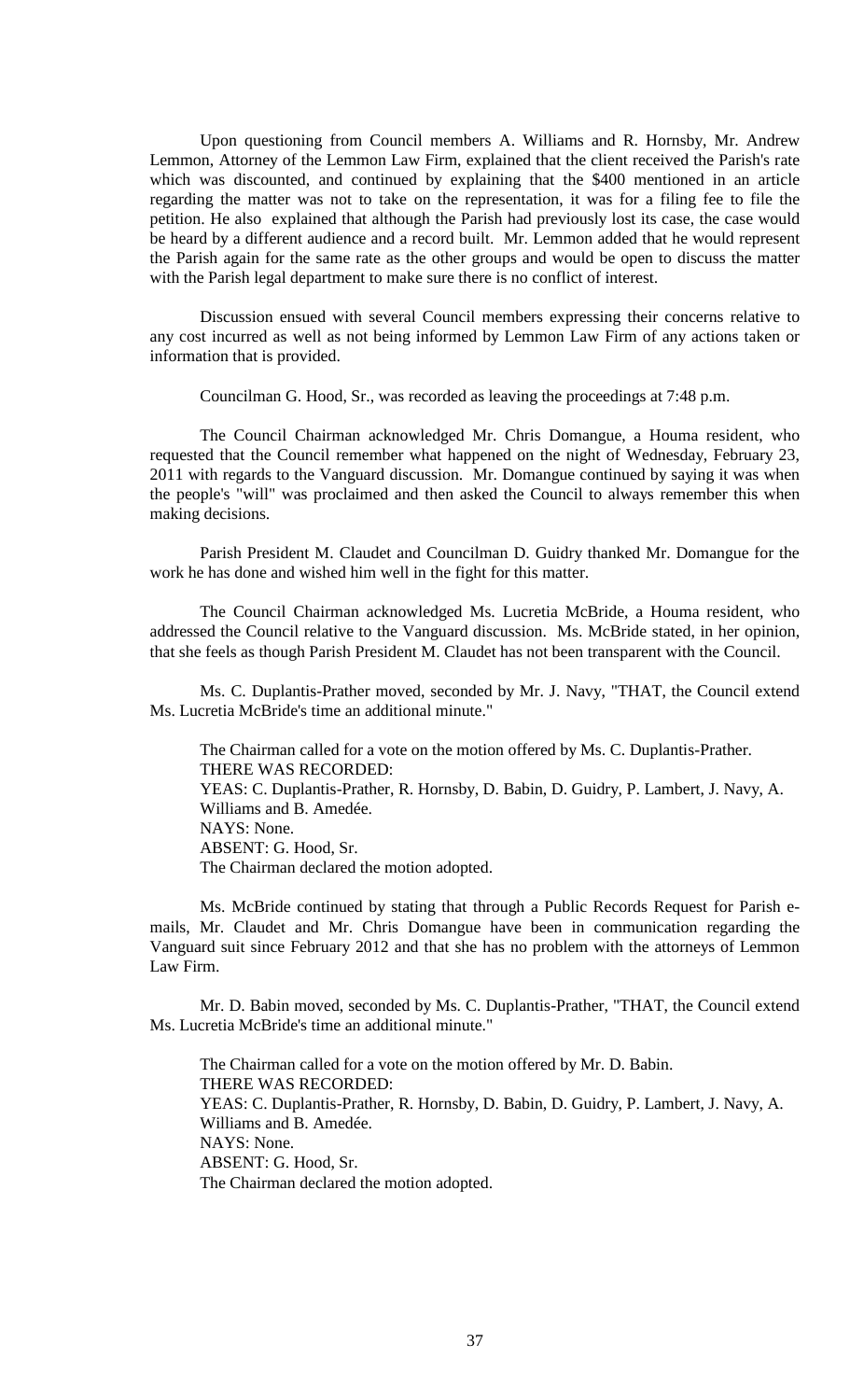Ms. McBride continued by stating that, in her opinion, since the Parish started said litigation they should finish it, and have the Lemmon Law Firm represent the Parish again.

The Council Chairman acknowledged former Council member Johnny Pizzolatto, who addressed the Council relative to the Vanguard discussion. Mr. Pizzolatto stated that, in his opinion, it would be a waste of the taxpayers money to proceed with the litigation and that within the research he has done, none of the four similar lawsuits have won.

Parish President M. Claudet stated that his concern was with the carcinogens in the air emissions and that his direction to the Parish Council would be to spend the \$35,000 to exhaust all possibilities.

Councilman D. Babin expressed his concerns about understanding the facts before making any decision and recommended that the matter be placed in the proper committee for discussion and a possible executive session.

The Council Chairman acknowledged Ms. Vivian Rodrigue, a Houma resident, who addressed the Council relative to the Vanguard discussion. Ms. Rodrigue explained what she believes is danger right around her house and noted that the walking track on Williams Ave. is only two football fields away from the tanks. She stated that there were many discrepancies in DEQ's documents which is why everyone felt the case could be won.

Mr. D. Guidry moved, seconded by Mr. J .Navy, "THAT, the Council extend Ms. Vivian Rodrigues's time an additional minute."

The Chairman called for a vote on the motion offered by Mr. D. Guidry. THERE WAS RECORDED: YEAS: C. Duplantis-Prather, R. Hornsby, D. Babin, D. Guidry, P. Lambert, J. Navy, A. Williams and B. Amedée. NAYS: None. ABSENT: G. Hood, Sr. The Chairman declared the motion adopted.

Ms. Rodrigue continued that they are praying for the petition to be reviewed by a just and honorable judge who would recognize the fault and hoped that the Council would read the petition and consider their involvement once again.

Councilwoman C. Duplantis-Prather thanked everyone for their concerns and comments and stated that it is all of Terrebonne Parish we are working for. Ms. Duplantis-Prather also stated for record she would be happy to work with Mr. Chris LeBlanc (We Can Guard Houma) and LEAN regarding this matter.

The Chairman thanked Mr. Lemmon, Mr. Ellis and the audience for the valuable information that was learned in tonight's proceedings.

Ms. C. Duplantis-Prather moved by Mr. D. Babin, "THAT, the Council refer the legal matter of the Vanguard oilfield waste injection well to the Policy, Procedure & Legal Committee, with a possible executive session being called for and that the Parish Attorney be asked to determine if TPCG can legally hire the Lemmon Law Firm again to represent the Parish on this matter."

The Chairman called for a vote on the motion offered by Ms. C. Duplantis-Prather. THERE WAS RECORDED: YEAS: C. Duplantis-Prather, R. Hornsby, D. Babin, D. Guidry, P. Lambert, J. Navy, A.

Williams and B. Amedée. NAYS: None.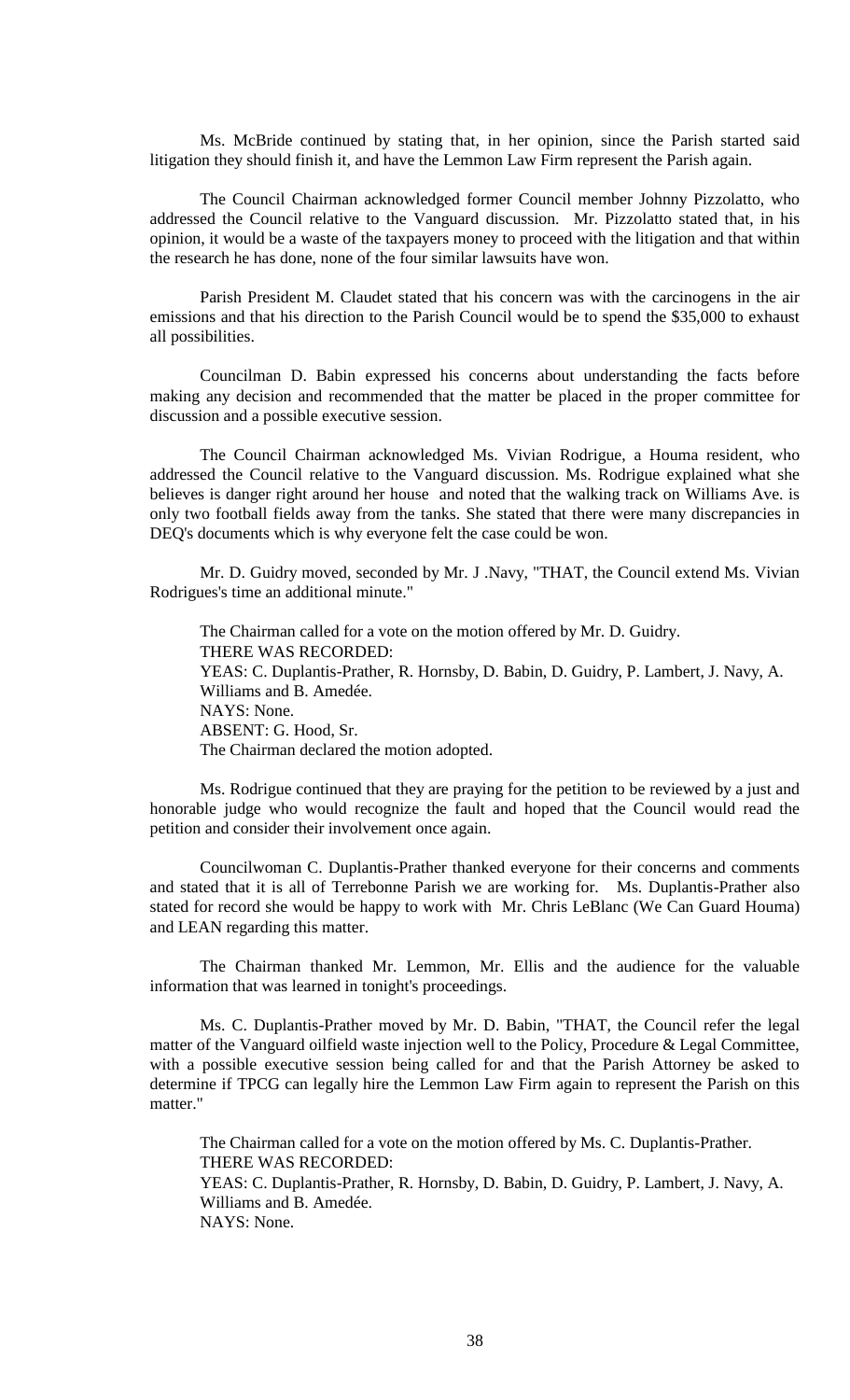ABSENT: G. Hood, Sr.

The Chairman declared the motion adopted.

Under Agenda Item 9A - Announcements, Council Members

- Councilwoman A. Williams announced that the Carroll St. bridge in Gibson will be closed indefinitely but will update the constituents of any changes and thanked Mr. Claudet for keeping her informed of these actions.
- Councilwoman C. Duplantis-Prather announced, on behalf of Ms. Julie Pellegrin, Executive Board Director of the Haven, that tickets are currently on sale for "The Haven's Annual Spring Gala" on Saturday, March 28, 2015 at the Houma-Terrebonne Civic Center. She noted that the event helps raise funds for the shelter of abused women and children and that entertainment and food will be provided along with a silent raffle.
- Councilwoman C. Duplantis-Prather requested that every pet owner to have their pets spayed or neutered to help control the pet population and asked that if a stray animal is found, please contact the Animal Shelter at (985)873-6709.
- Councilman D. Guidry announced that the Wetlands Discovery Center will host the Mandalay Trail Adventure on Tuesday, April 7, 2015 from 8 a.m. to 4 p.m. for students in grades 4th, 5th and 6th. For more information or to print a registration form, please visit www.slwdc.org or contact Jonathan Foret @ 580-7289.
- Councilman R. Hornsby recognized Ms. Karen Shilling, MSW, in the audience and asked for an update from Mr. Claudet on the Le Petit Bridge, Le Petit parking lot and the skate park.

Parish President M. Claudet answered as follows:

- The contractors, Grey Construction, have completed the Main St. side of the piling and sheet metal work and are now working on the Park Avenue side of the bridge. After that phase is completed, the bridge will be put in and the parking lot project will begin.
- Landscaping for the parking lot by the Rousell St. bridge has gone out for bid.
- The completion of the skate park has been delayed due to the cold and rainy weather.
- **Currently, the parking lot by the Waterlife Museum is gravel and** concreted will be poured shortly.
- Councilwoman B. Amedée announced that she will give a brief report on her recent trip to the NACo Conference in D.C. at the next Council meeting.
- Councilwoman B. Amedée thanked everyone who participated Saturday night for the Stella Learning Center. It was a huge success.
- Councilwoman B. Amedée reported to all of the residence in Acadian Villa, located in Schriever, that the road will be repaired soon and added that notice letters with details should be arriving shortly.
- Councilman D. Babin announced that District 7 has a lot of levee work currently being done. Bayou Sale' Rd. is moving forward, Reach E (which will go across Falgout Canal) has a permit out and some of the Grand Caillou levees have been completed.
- Councilman D. Babin encouraged the citizens of Terrebonne Parish to take a drive down south to see the progress that is being made.

Under Agenda Item 9A - Announcements, Parish President

- Thanked Councilwoman B. Amedée for her work on Acadian Villa.
- Expressed that the levees being built were not "hurricane protection levees", but are "risk reduction levees".
- The Animal Shelter project has been let for bids and bids should be received toward the end of the month.